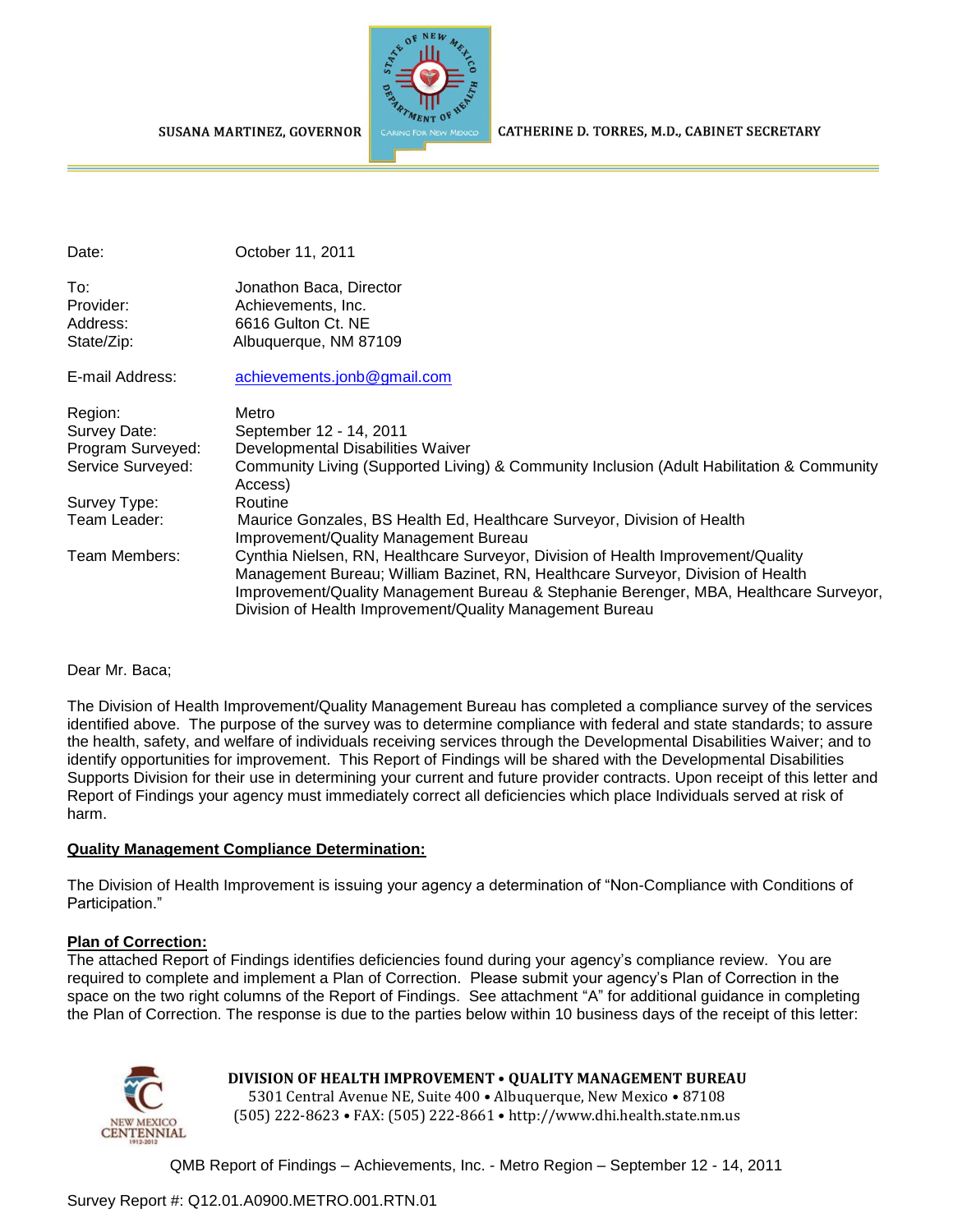#### **1. Quality Management Bureau, Attention: Plan of Correction Coordinator 5301 Central Ave. NE Suite 400 Albuquerque, NM 87108**

### **2. Developmental Disabilities Supports Division Regional Office for region of service surveyed**

Upon notification from QMB that your Plan of Correction has been approved, you must implement all remedies and corrective actions within 45 business days. If your Plan of Correction is denied, you must resubmit a revised plan as soon as possible for approval, as all remedies must still be completed within 45 business days of the receipt of this letter.

Failure to submit, complete or implement your Plan of Correction within the 45 day required time frames may result in the imposition of a \$200 per day Civil Monetary Penalty until it is received, completed and/or implemented.

#### **Request for Informal Reconsideration of Findings (IRF):**

If you disagree with a finding of deficient practice, you have 10 business days upon receipt of this notice to request an IRF. Submit your request for an IRF in writing to:

> QMB Deputy Bureau Chief 5301 Central Ave NE Suite #400 Albuquerque, NM 87108 Attention: IRF request

See Attachment "C" for additional guidance in completing the request for Informal Reconsideration of Findings. The request for an IRF will not delay the implementation of your Plan of Correction which must be completed within 45 business days. Providers may not appeal the nature or interpretation of the standard or regulation, the team composition or sampling methodology. If the IRF approves the modification or removal of a finding, you will be advised of any changes.

Please call the Plan of Correction Coordinator at 505-222-8647 if you have questions about the Report of Findings or Plan of Correction. Thank you for your cooperation and for the work you perform.

Sincerely,

Maurice Gonzales, BS Health Ed.

Maurice Gonzales, BS Health Ed. Team Lead/Healthcare Surveyor Division of Health Improvement Quality Management Bureau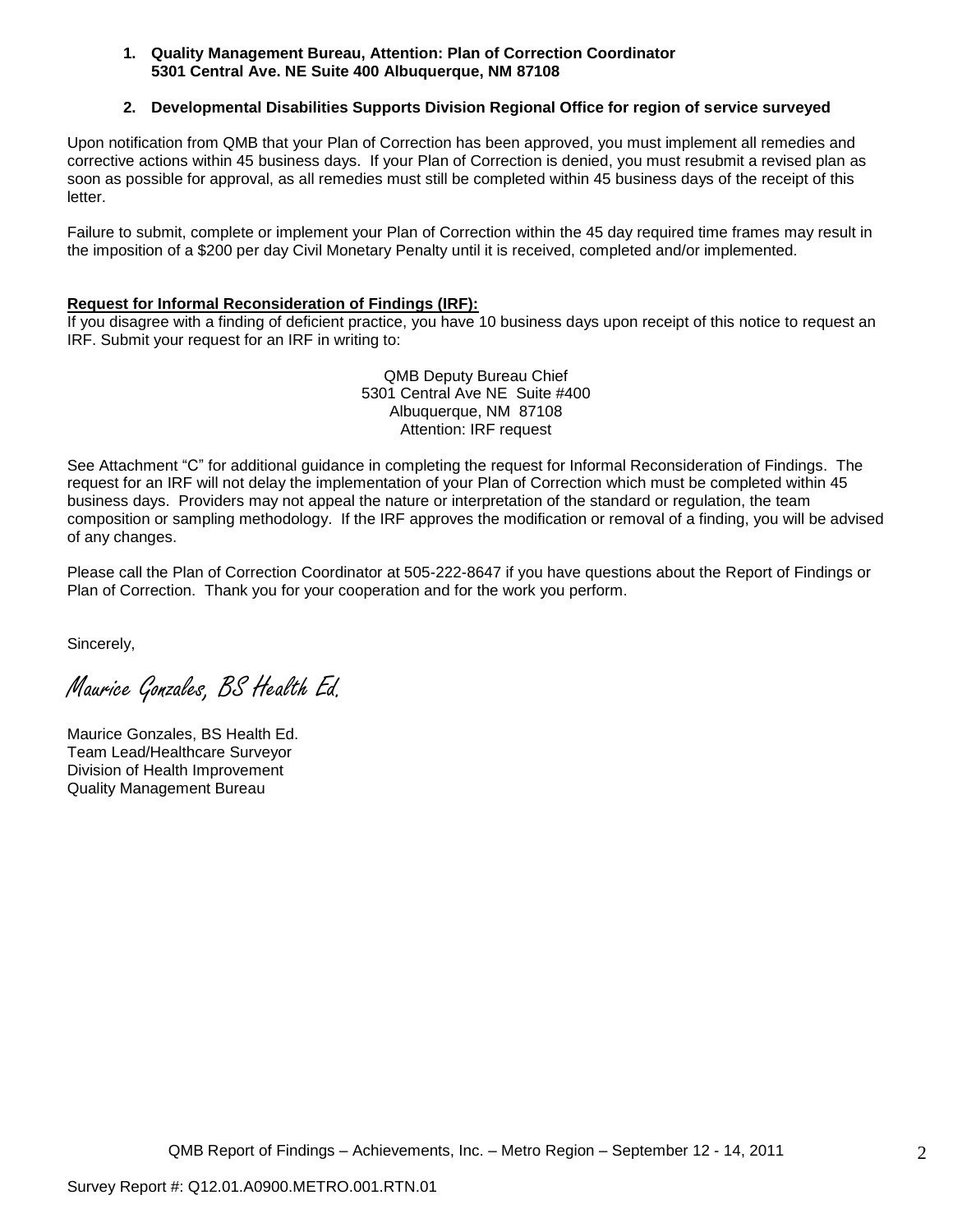# **Survey Process Employed:**

| <b>Entrance Conference Date:</b>           | September 12, 2011                                                                                                                     |                                                                                                                                                                                                       |  |
|--------------------------------------------|----------------------------------------------------------------------------------------------------------------------------------------|-------------------------------------------------------------------------------------------------------------------------------------------------------------------------------------------------------|--|
| Present:                                   | <b>Achievements, Inc.</b><br>Jonathon Baca, Director<br>Virginia Klebesedel, Human Resources Manager<br>Matthew Suazo, Program Manager |                                                                                                                                                                                                       |  |
|                                            | <b>DOH/DHI/QMB</b>                                                                                                                     | Maurice Gonzales, BS Health Ed. Team Lead/Healthcare Surveyor<br>Cynthia Nielsen, RN, Healthcare Surveyor<br>William Bazinet, RN, Healthcare Surveyor<br>Stephanie Berenger, MBA, Healthcare Surveyor |  |
| <b>Exit Conference Date:</b>               | September 14, 2011                                                                                                                     |                                                                                                                                                                                                       |  |
| Present:                                   | <b>Achievements, Inc.</b><br>Jonathon Baca, Director                                                                                   | Virginia Klebesedel, Human Resources Manager<br>Matthew Suazo, Program Manager                                                                                                                        |  |
|                                            | <b>DOH/DHI/QMB</b>                                                                                                                     | Maurice Gonzales, BS Health Ed. Team Lead/Healthcare Surveyor<br>Cynthia Nielsen, RN, Healthcare Surveyor<br>William Bazinet, RN, Healthcare Surveyor<br>Stephanie Berenger, MBA, Healthcare Surveyor |  |
| <b>Total Homes Visited</b>                 | Number:                                                                                                                                | 5                                                                                                                                                                                                     |  |
| ❖ Supported Homes Visited                  | Number:                                                                                                                                | 5                                                                                                                                                                                                     |  |
| <b>Administrative Locations Visited</b>    | Number:                                                                                                                                | 1                                                                                                                                                                                                     |  |
| <b>Total Sample Size</b>                   | Number:                                                                                                                                | 10<br>1 - Jackson Class Members<br>9 - Non-Jackson Class Members<br>9 - Supported Living<br>9 - Adult Habilitation<br>1 - Community Access                                                            |  |
| <b>Persons Served Interviewed</b>          | Number:                                                                                                                                | 4                                                                                                                                                                                                     |  |
| <b>Persons Served Observed</b>             | Number:                                                                                                                                | 6 (3 individuals chose not to participate in<br>interview process & 3 individuals were not available<br>during on-site visit)                                                                         |  |
| Person Served Records Reviewed             | Number:                                                                                                                                | 10                                                                                                                                                                                                    |  |
| Direct Service Professionals Interviewed   | Number:                                                                                                                                | 9                                                                                                                                                                                                     |  |
| Direct Service Professionals Record Review | Number:                                                                                                                                | 53                                                                                                                                                                                                    |  |
| <b>Service Coordinator Record Review</b>   | Number:                                                                                                                                | $\mathbf{2}$                                                                                                                                                                                          |  |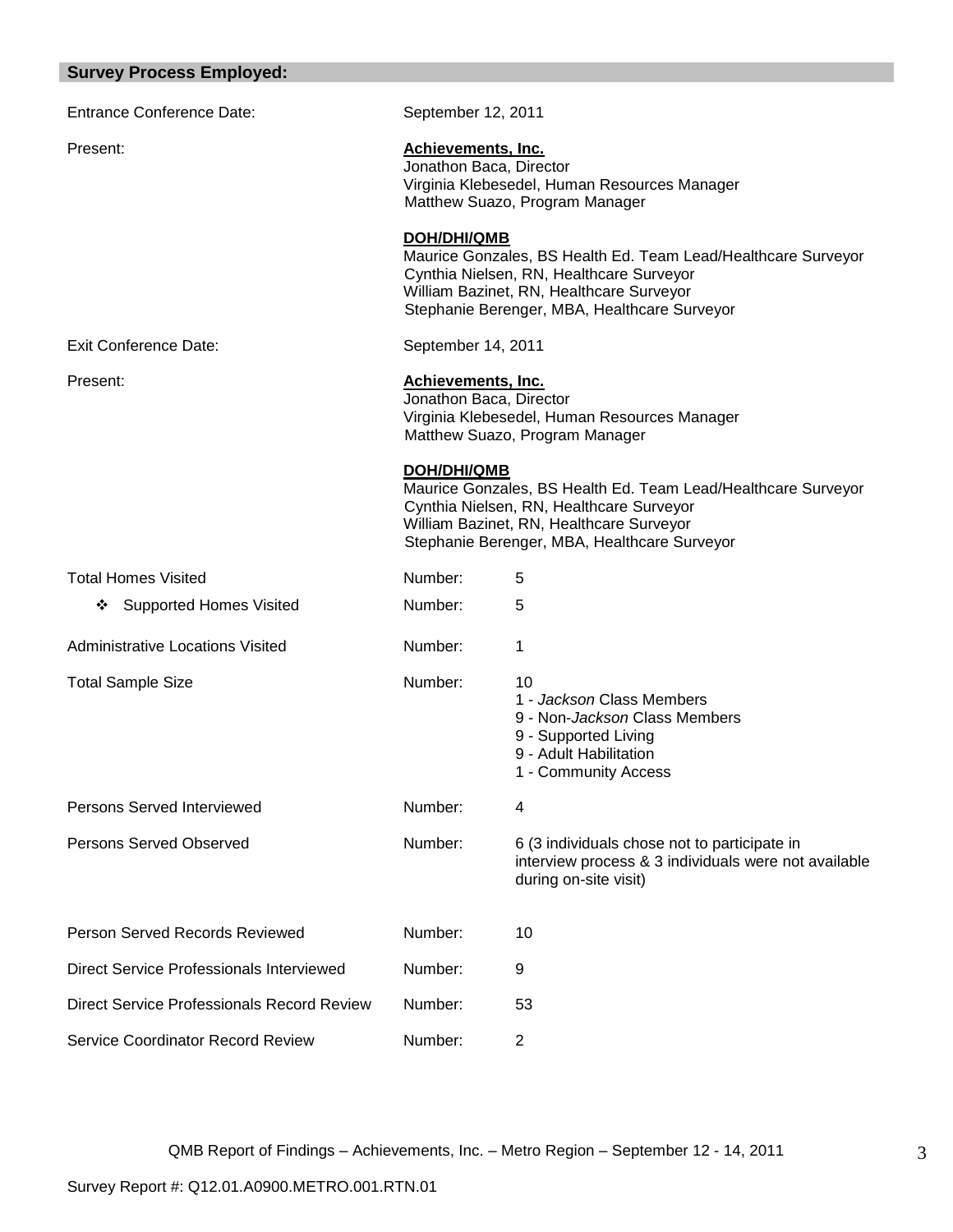Administrative Files Reviewed

- Billing Records  $\bullet$
- Medical Records  $\bullet$
- Incident Management Records  $\bullet$
- Personnel Files  $\bullet$
- Training Records  $\bullet$
- Agency Policy and Procedure  $\bullet$
- Caregiver Criminal History Screening Records  $\bullet$
- Employee Abuse Registry  $\bullet$
- Human Rights Notes and/or Meeting Minutes  $\bullet$
- Evacuation Drills  $\bullet$
- Quality Assurance / Improvement Plan  $\bullet$
- CC: Distribution List: DOH Division of Health Improvement
	- DOH Developmental Disabilities Supports Division
	- DOH Office of Internal Audit
	- HSD Medical Assistance Division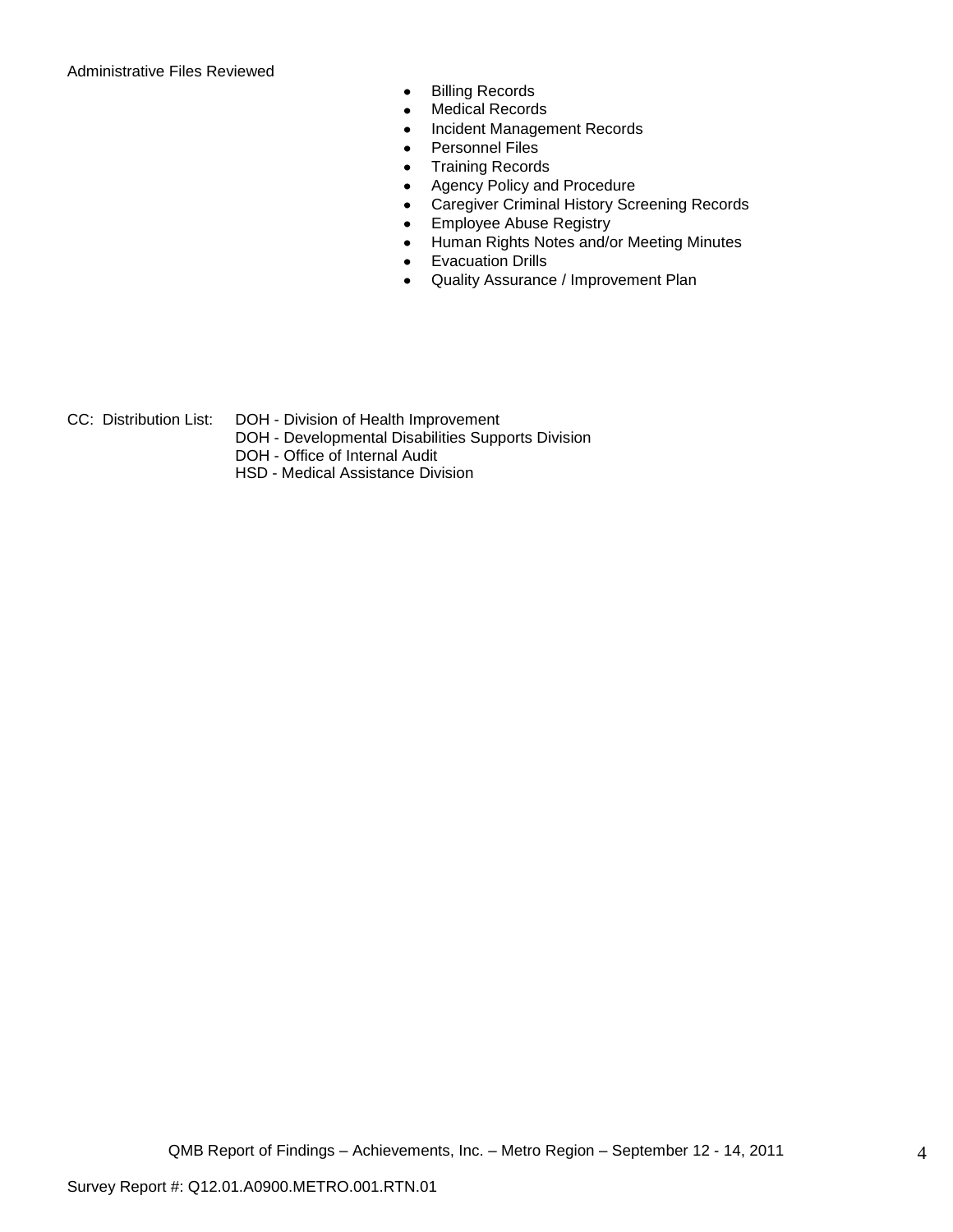#### **Attachment A**

# **Provider Instructions for Completing the QMB Plan of Correction (POC) Process**

## *Introduction:*

After a QMB Compliance Review, your QMB Report of Findings will be sent to you via US mail.

Each provider must develop and implement a Plan of Correction (POC) that identifies specific quality assurance and quality improvement activities the agency will implement to correct deficiencies and prevent continued non compliance.

Agencies must submit their Plan of Correction within 10 business days from the date you receive the QMB Report of Findings. (Providers who do not submit a POC within 10 days will be referred to the Internal Review Committee [IRC] for sanctions).

If you have questions about the Plan of Correction process, call the QMB Plan of Correction Coordinator at 505-222-8647 or email at George.Perrault@state.nm.us. Requests for technical assistance must be requested through your DDSD Regional Office.

If you wish to dispute a finding on the official Report of Findings, you must file an Informal Reconsideration of Findings (IRF) request within ten (10) days of receiving your report. The POC process cannot resolve disputes regarding findings. Please note that you must still submit a POC for findings that are in question (see Attachment "C").

# *Instructions for Completing Agency POC:*

## *Required Content*

Your Plan of Correction should provide a step-by-step description of the methods to correct each deficient practice to prevent recurrence and information that ensures the regulation cited is in compliance. The remedies noted in your POC are expected to be added to your Agency"s required, annual Quality Assurance Plan. (see page 3, DDW standards, effective; April 1, 2007, Chapter 1, Section I Continuous Quality Management System)

If a deficiency has already been corrected, the plan should state how it was corrected, the completion date (date the correction was accomplished), and how possible recurrence of the deficiency will be prevented.

The Plan of Correction you submit needs to address *each deficiency* in the two right hand columns with:

- 1. How the corrective action will be accomplished for all cited deficiencies in the report of findings;
- 2. How your Agency will identify all other individuals having the potential to be affected by the same deficient practice;
- 3. What measures will be put into place or what systemic changes will be made to ensure that the deficient practice will not reoccur and corrective action is sustained;
- 4. How your Agency plans to monitor corrective actions utilizing its continuous Quality Assurance/Quality Improvement Plan to assure solutions in the plan of correction are achieved and sustained, including (if appropriate):
	- Details about how and when Consumer, Personnel and Residential files are audited by Agency  $\bullet$ personnel to ensure they contain required documents;
	- Information about how Medication Administration Records are reviewed to verify they contain all  $\bullet$ required information before they are distributed, as they are being used, and after they are completed;
	- Your processes for ensuring that all staff are trained in Core Competencies, Incident Reporting, and Individual-Specific service requirements, etc;
	- QMB Report of Findings Achievements, Inc. Metro Region September 12 14, 2011 How accuracy in Billing documentation is assured;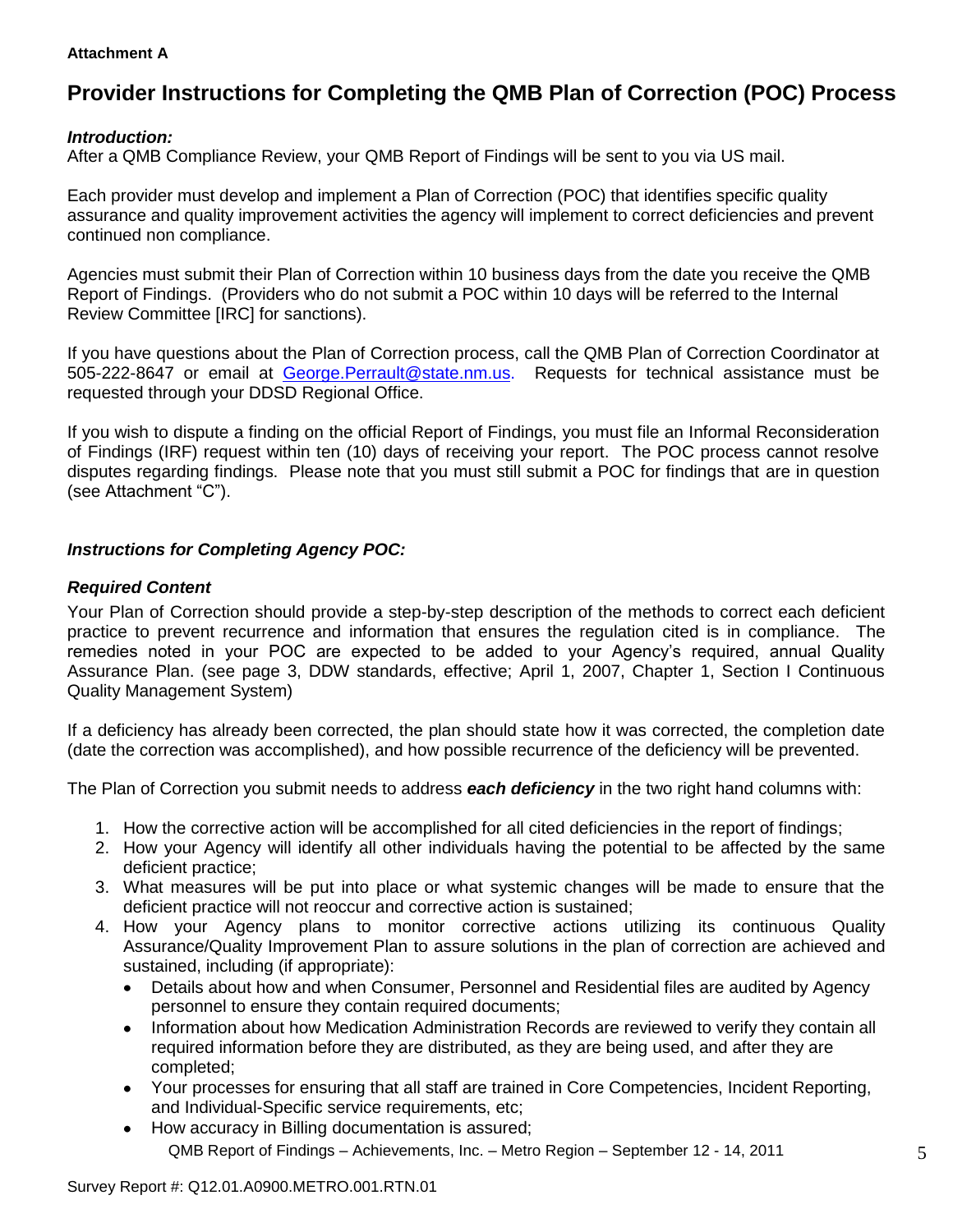- How health, safety is assured;  $\bullet$
- For Case Management Providers, how ISPs are reviewed to verify they meet requirements, how the timeliness of LOC packet submissions and consumer visits are tracked;
- Your process for gathering, analyzing and responding to Quality data, and
- Details about Quality Targets in various areas, current status, Root Cause Analyses about why Targets were not met, and remedies implemented.
- 5. The individual"s title responsible for the Plan of Correction and completion date.

*Note:* **Instruction or in-service of staff alone may not be a sufficient plan of correction.** This is a good first step toward correction, but additional steps should be taken to ensure the deficiency is corrected and will not recur.

# *Completion Dates*

The plan of correction must include a **completion date** (entered in the far right-hand column). Be sure the date is **realistic** in the amount of time your Agency will need to correct the deficiency; not to exceed 45 days.

Direct care issues should be corrected immediately and monitored appropriately. Some deficiencies may require a staged plan to accomplish total correction. Deficiencies requiring replacement of equipment, etc., may require more time to accomplish correction but should show reasonable time frames.

# *Plan of Correction Submission Requirements*

- 1. Your Plan of Correction must be completed on the official QMB Survey Report of Findings/Plan of Correction Form and received by QMB within ten (10) business days from the date you received the report of findings.
- 2. If you have questions about the POC process, call the POC Coordinator, George Perrault at 505-222- 8647 for assistance.
- 3. For Technical Assistance (TA) in developing or implementing your POC, contact your local DDSD Regional Office.
- 4. Submit your POC to George Perrault, POC Coordinator in any of the following ways:
	- a. Electronically at [George.Perrault@state.nm.us](mailto:George.Perrault@state.nm.us)
	- b. Faxed to 505-222-8661, or
	- c. Mailed to QMB, 5301 Central Avenue SW, Suite 400, Albuquerque, NM 87108
- 5. Do not send supporting documentation to QMB until after your POC has been approved by QMB.
- 6. QMB will notify you when your POC has been "approve" or "denied."
	- a. Whether your POC is "approved," or "denied," you will have a maximum of 45 business days from the date of receipt of your Report of Findings to correct all survey deficiencies.
	- b. If your POC is "Denied" it must be revised and resubmitted as soon as possible, as the 45 business day limit is in effect.
	- c. If your POC is "Denied" a second time your agency may be referred to the Internal Review Committee.
	- d. You will receive written confirmation that your POC has been approved by QMB and a final deadline for completion of your POC.
- 7. Failure to submit your POC within 10 days without prior approval of an extension by QMB will result in a referral to the Internal Review Committee and the possible implementation of monetary penalties and/or sanctions.
- 8. Revisions, Modifications or Extensions to your Plan of Correction (post QMB approval) must be made in writing and submitted to the Plan of Correction Coordinator at QMB, prior to the due date and are approved on a case-by-case basis. No changes may be made to your POC or the timeframes for implementation without written approval of the POC Coordinator.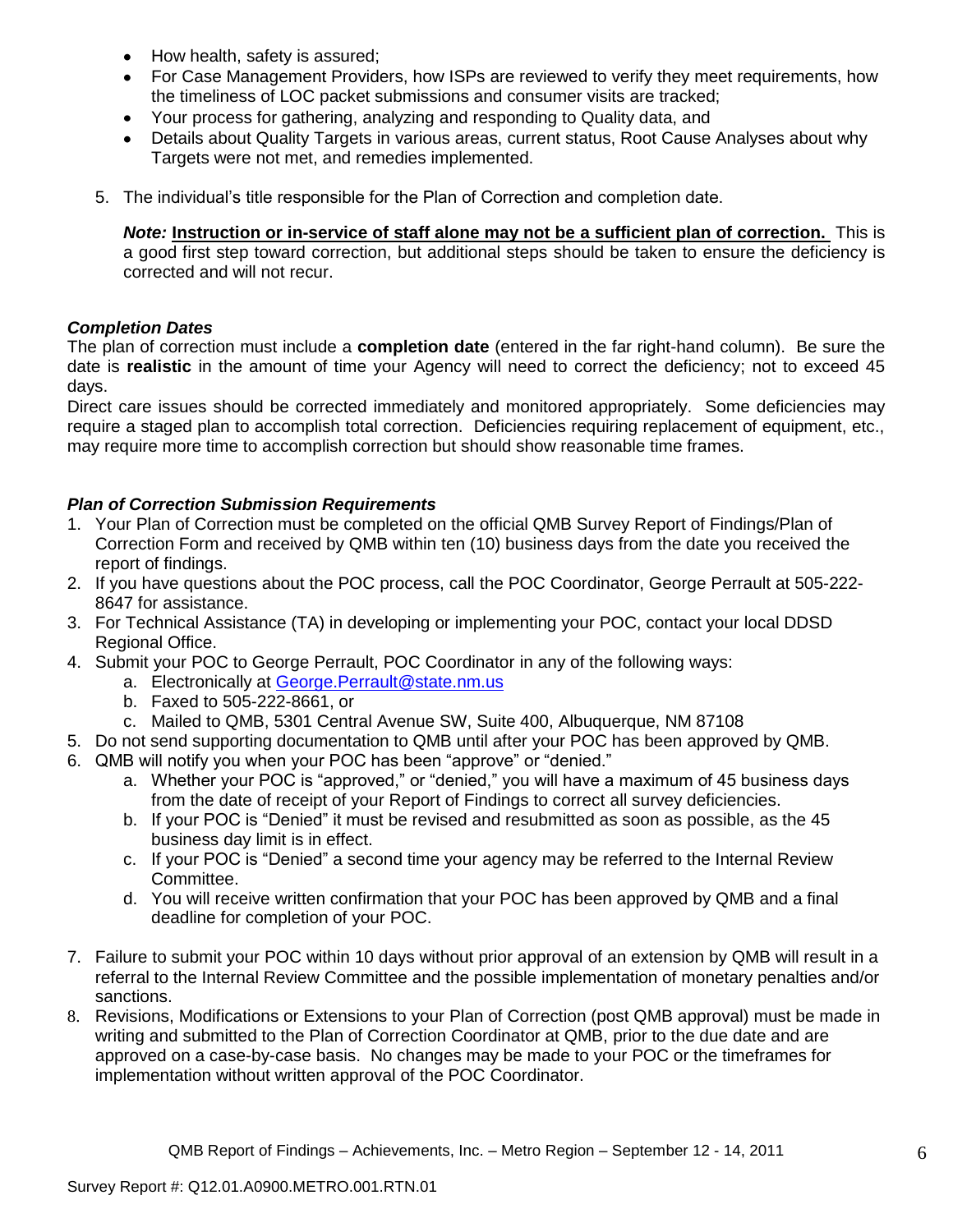# *POC Document Submission Requirements*

Once your POC has been approved by the QMB Plan of Correction Coordinator you must submit copies of documents as evidence that all deficiencies have been corrected, as follows.

- 1. Your internal documents are due within a *maximum* of 45 business days of receipt of your Report of Findings.
- 2. You may submit your documents by postal mail, fax, or electronically on disc or scanned and attached to e-mails.
- 3. All submitted documents *must be annotated*: please be sure the tag numbers and Identification numbers are indicated on each document submitted. Documents which are not annotated with the Tag number and Identification number may not be accepted.
- 4. Do not submit original documents; hard copies or scanned and electronically submitted copies are fine. Originals must be maintained in the agency file(s) per DDSD Standards.
- 5. In lieu of some documents, you may submit copies of file or home audit forms that clearly indicate cited deficiencies have been corrected, other attestations of correction must be approved by the Plan of Correction Coordinator prior to their submission.
- 6. For billing deficiencies, you must submit:
	- a. Evidence of an internal audit of billing documentation for a sample of individuals and timeframes;
	- b. Copies of "void and adjust" forms submitted to correct all over-billed or unjustified units billed identified during your internal audit.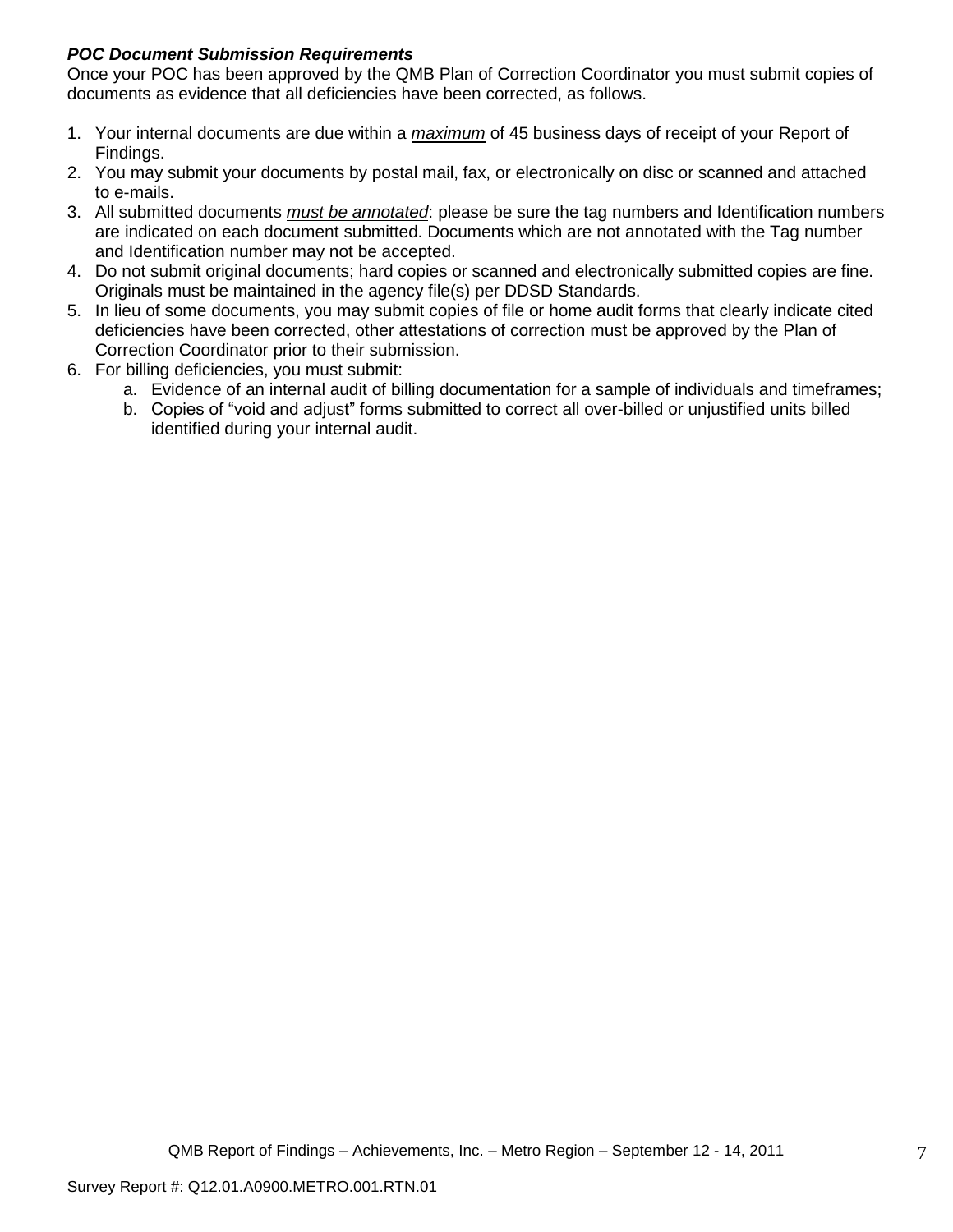Each deficiency in your Report of Findings is scored on a Scope and Severity Scale. The culmination of each deficiency"s Scope and Severity is used to determine degree of compliance to standards and regulations and level of QMB Compliance Determination.

|                 |                      |                                                             |                                  | <b>SCOPE</b>                |                                             |
|-----------------|----------------------|-------------------------------------------------------------|----------------------------------|-----------------------------|---------------------------------------------|
|                 |                      |                                                             | <b>Isolated</b><br>$01\% - 15\%$ | <b>Pattern</b><br>16% - 79% | <b>Widespread</b><br>$80\% - 100\%$         |
|                 | High Impact          | Immediate Jeopardy to<br>individual health and or<br>safety | J.                               | K.                          | L.                                          |
|                 |                      | <b>Actual harm</b>                                          | G.                               | н.                          | L                                           |
| <b>SEVERITY</b> | Medium<br>Impact     | No Actual Harm<br>Potential for more than                   | D.                               | Е.                          | $F.$ (3 or<br>more)                         |
|                 |                      | minimal harm                                                | $D.$ (2 or<br>less)              |                             | $F.$ (no<br>conditions of<br>participation) |
|                 | <b>Impact</b><br>Low | No Actual Harm<br>Minimal potential for<br>harm.            | А.                               | <b>B.</b>                   | C.                                          |

# **Scope and Severity Definitions:**

• Isolated:

A deficiency that is limited to 1% to 15% of the sample, usually impacting few individuals in the sample.

• Pattern:

A deficiency that impacts a number or group of individuals from 16% to 79% of the sample is defined as a pattern finding. Pattern findings suggest the need for system wide corrective actions.

• Widespread:

A deficiency that impacts most or all (80% to 100%) of the individuals in the sample is defined as widespread or pervasive. Widespread findings suggest the need for system wide corrective actions as well as the need to implement a Continuous Quality Improvement process to improve or build infrastructure. Widespread findings could be referred to the Internal Review Committee for review and possible actions or sanctions.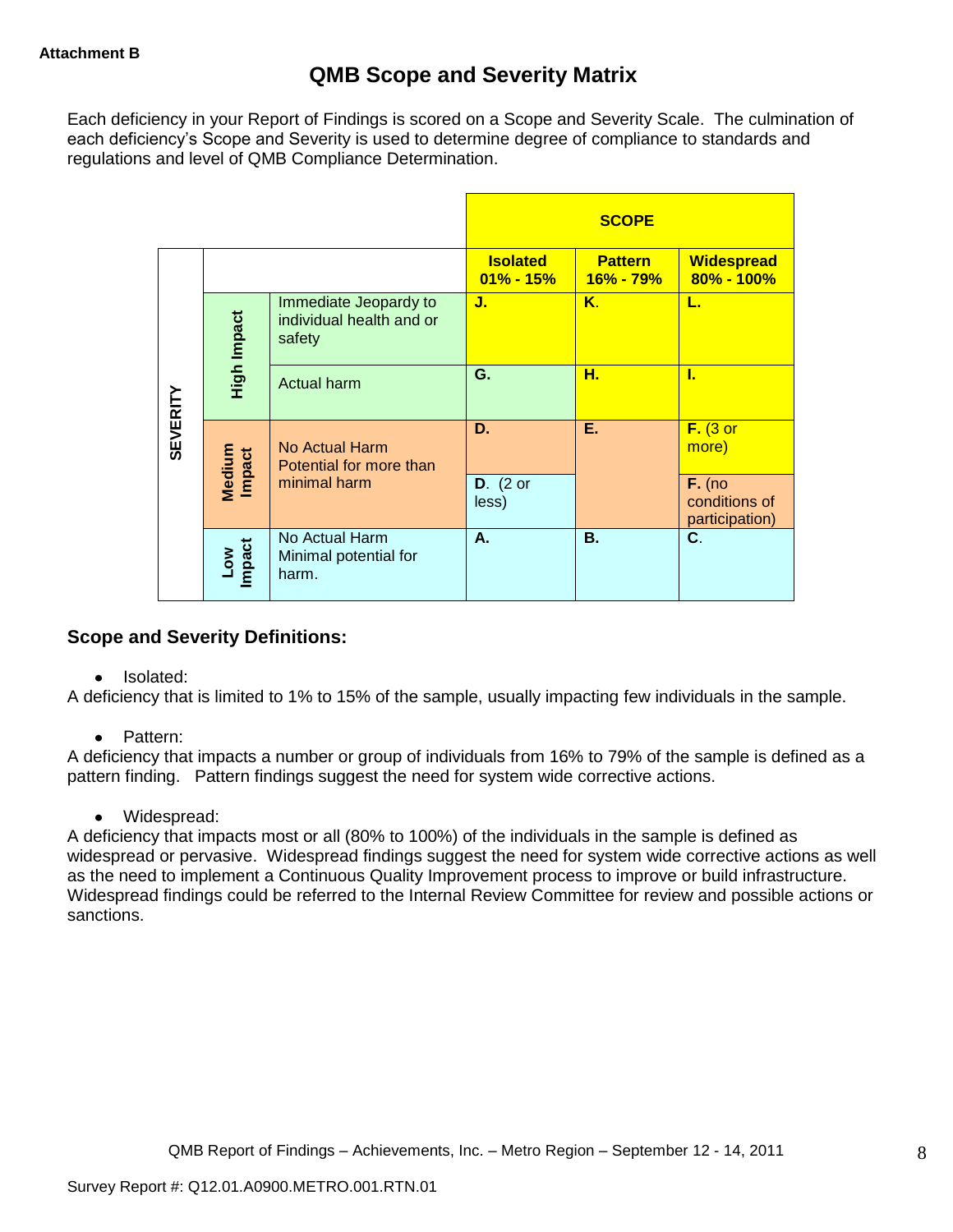# **QMB Determinations of Compliance**

"Substantial Compliance with Conditions of Participation"

The QMB determination of "Substantial Compliance with Conditions of Participation" indicates that a provider is in substantial compliance with all "Conditions of Participation" and other standards and regulations. The agency has obtained a level of compliance such that there is a minimal potential for harm to individuals" health and safety. To qualify for a determination of Substantial Compliance with Conditions of Participation, the provider must be in compliance with all Conditions of Participation.

# "Non-Compliance with Conditions of Participation"

The QMB determination of "Non-Compliance with Conditions of Participation" indicates that a provider is out of compliance with one (1) or more "Conditions of Participation." This non-compliance, if not corrected, is likely to result in a serious negative outcome or the potential for more than minimal harm to individuals' health and safety.

Providers receiving a repeat determination of 'Non-Compliance' may be referred by QMB to the Internal Review Committee (IRC) for consideration of remedies and possible actions.

#### $\bullet$ "Sub-Standard Compliance with Conditions of Participation":

The QMB determination of "Sub-Standard Compliance with Conditions of Participation" indicates a provider is significantly out of compliance with Conditions of Participation and/or has:

- Multiple findings of widespread non-compliance with any standard or regulation with a significant potential for more than minimal harm.
- Any finding of actual harm or Immediate Jeopardy.  $\bullet$

Providers receiving a repeat determination of 'Substandard Compliance' will be referred by QMB to the Internal Review Committee (IRC) for consideration of remedies and possible actions.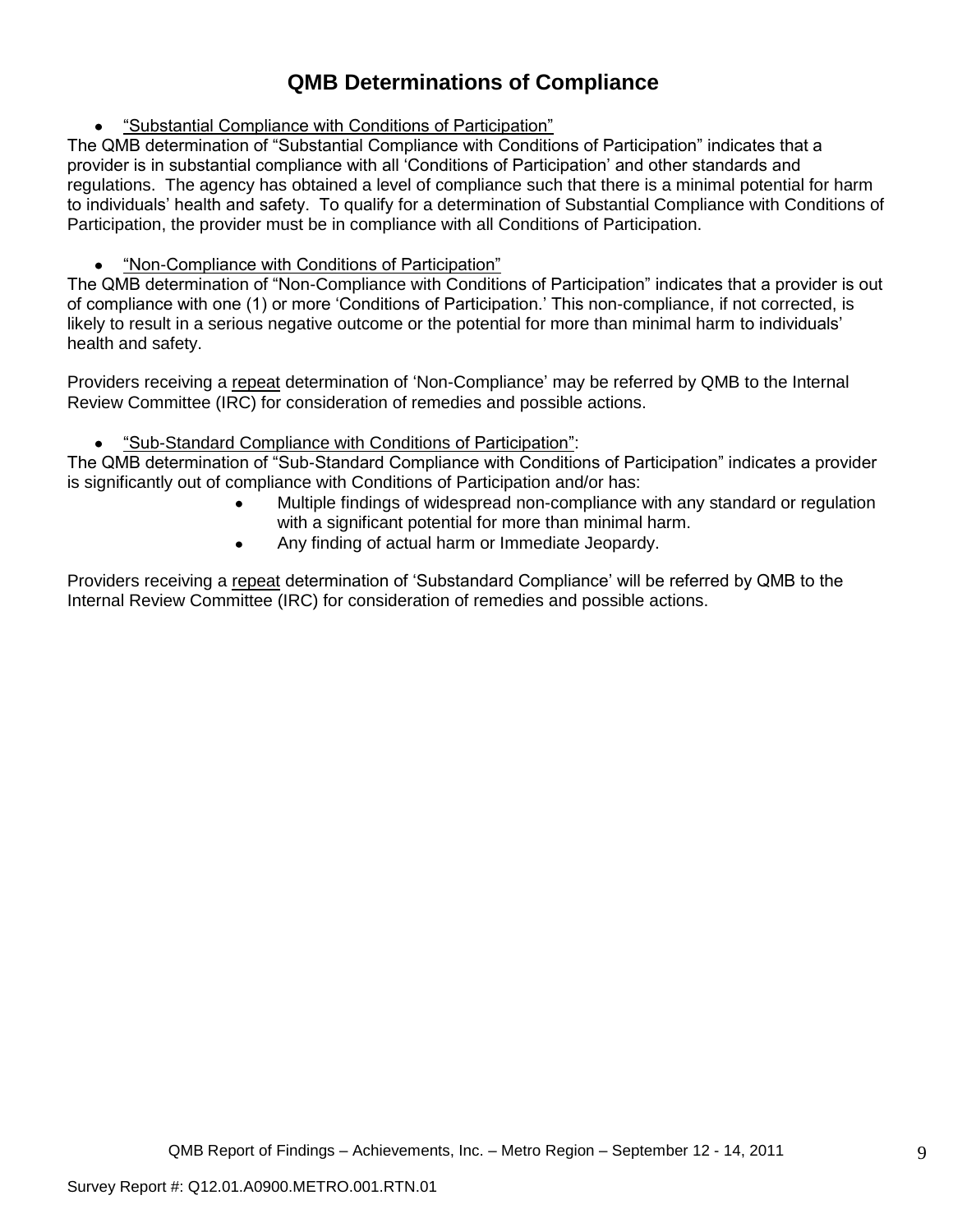# **Guidelines for the Provider Informal Reconsideration of Finding (IRF) Process**

## **Introduction:**

Throughout the QMB Survey process, surveyors are openly communicating with providers. Open communication means that surveyors have clarified issues and/or requested missing information before completing the review. Regardless, there may still be instances where the provider disagrees with a specific finding. Providers may use the following process to informally dispute a finding.

#### **Instructions:**

- 1. The Informal Reconsideration of the Finding (IRF) request must be in writing to the QMB Deputy Bureau Chief **within 10 working days** of receipt of the final report.
- 2. The written request for an IRF must be completed on the QMB Request for Informal Reconsideration of Finding Form available on the QMB website:<http://dhi.health.state.nm.us/qmb>
- 3. The written request for an IRF must specify in detail the request for reconsideration and why the finding is inaccurate.
- 4. The IRF request must include all supporting documentation or evidence.

## **The following limitations apply to the IRF process:**

- The request for an IRF and all supporting evidence must be received within 10 days.
- Findings based on evidence requested during the survey and not provided may not be subject to reconsideration.
- The supporting documentation must be new evidence not previously reviewed or requested by the survey team.
- Providers must continue to complete their Plan of Correction during the IRF process  $\bullet$
- Providers may not request an IRF to challenge the sampling methodology.
- Providers may not request an IRF based on disagreement with the nature of the standard or  $\bullet$ regulation.
- Providers may not request an IRF to challenge the team composition.
- Providers may not request an IRF to challenge the QMB compliance determination or the length of  $\bullet$ their DDSD provider contract.

A Provider forfeits the right to an IRF if the request is not made within 10 working days of receiving the report and/or does not include all supporting documentation or evidence to show compliance with the standards and regulations.

QMB has 30 working days to complete the review and notify the provider of the decision. The request will be reviewed by the IRF committee. The Provider will be notified in writing of the ruling; no face to face meeting will be conducted.

When a Provider requests that a finding be reconsidered, it does not stop or delay the Plan of Correction process. **Providers must continue to complete the Plan of Correction, including the finding in dispute regardless of the IRF status.** If a finding is removed or modified, it will be noted and removed or modified from the Report of Findings. It should be noted that in some cases a Plan of Correction may be completed prior to the IRF process being completed. The provider will be notified in writing on the decisions of the IRF committee.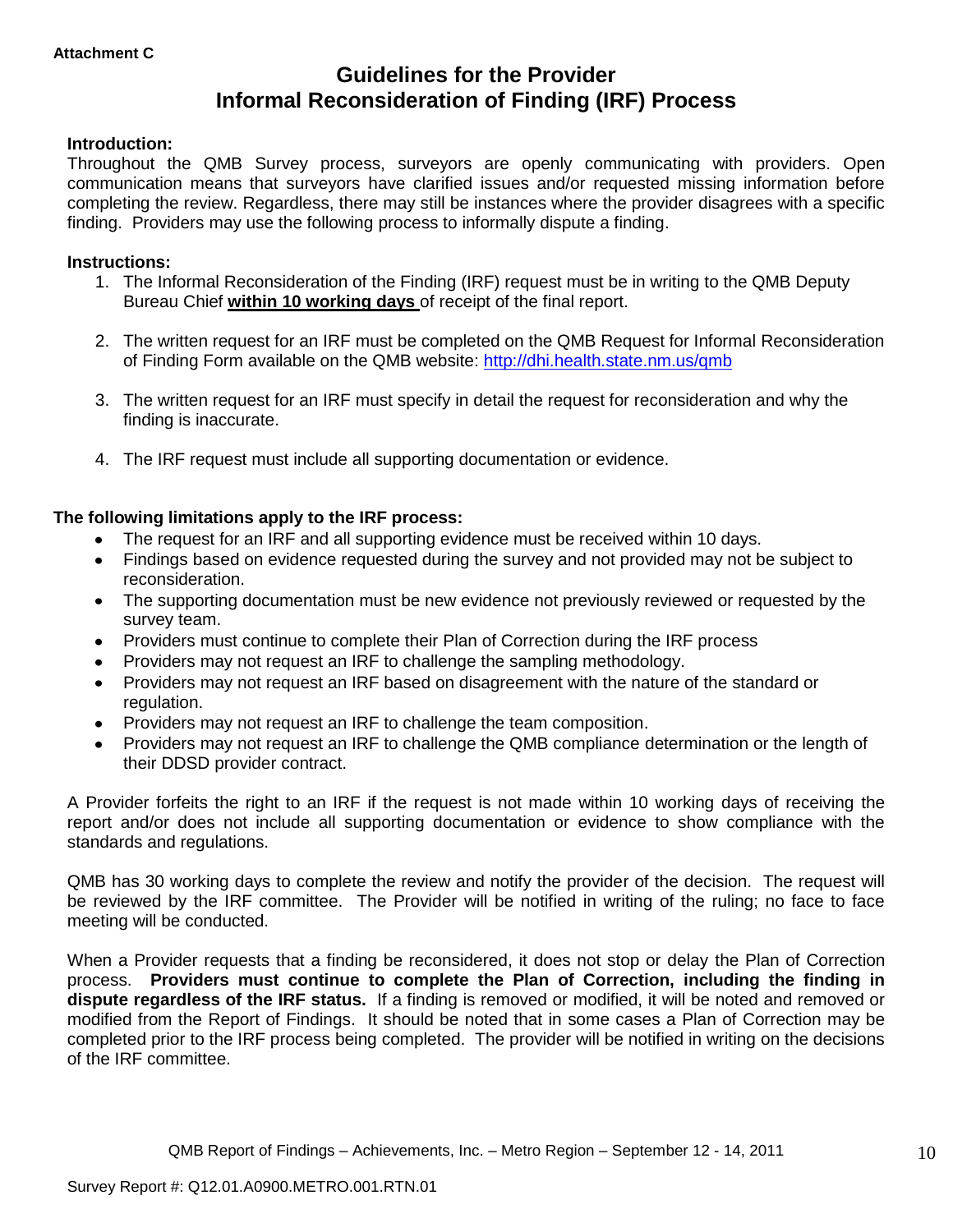| Agency:                 | Achievements, Inc. - Metro Region                                                                 |
|-------------------------|---------------------------------------------------------------------------------------------------|
| Program:                | Developmental Disabilities Waiver                                                                 |
| Service:                | Community Living (Supported Living) & Community Inclusion (Adult Habilitation & Community Access) |
| <b>Monitoring Type:</b> | <b>Routine Survey</b>                                                                             |
| Date of Survey:         | September 12-14, 2011                                                                             |

| <b>Standard of Care</b>                                                                                                                                                                                                                                                                                                                                                                                                                                                                                                                                                                                                                                                                                                                                                                                                                                                                                                                                                                                                                                                                                                                                                                                                                                                                                                                                                                                                                                                                                                                                                            | <b>Deficiency</b>                                                                                                                                                                                                                                                                                                                                                                                                                                                 | <b>Agency Plan of Correction and</b><br><b>Responsible Party</b>                                                                                                                                                             | <b>Date</b><br><b>Due</b> |
|------------------------------------------------------------------------------------------------------------------------------------------------------------------------------------------------------------------------------------------------------------------------------------------------------------------------------------------------------------------------------------------------------------------------------------------------------------------------------------------------------------------------------------------------------------------------------------------------------------------------------------------------------------------------------------------------------------------------------------------------------------------------------------------------------------------------------------------------------------------------------------------------------------------------------------------------------------------------------------------------------------------------------------------------------------------------------------------------------------------------------------------------------------------------------------------------------------------------------------------------------------------------------------------------------------------------------------------------------------------------------------------------------------------------------------------------------------------------------------------------------------------------------------------------------------------------------------|-------------------------------------------------------------------------------------------------------------------------------------------------------------------------------------------------------------------------------------------------------------------------------------------------------------------------------------------------------------------------------------------------------------------------------------------------------------------|------------------------------------------------------------------------------------------------------------------------------------------------------------------------------------------------------------------------------|---------------------------|
| Tag #1A08 Agency Case File                                                                                                                                                                                                                                                                                                                                                                                                                                                                                                                                                                                                                                                                                                                                                                                                                                                                                                                                                                                                                                                                                                                                                                                                                                                                                                                                                                                                                                                                                                                                                         | <b>Scope and Severity Rating: A</b>                                                                                                                                                                                                                                                                                                                                                                                                                               |                                                                                                                                                                                                                              |                           |
| Developmental Disabilities (DD) Waiver Service<br>Standards effective 4/1/2007<br><b>CHAPTER 1 II. PROVIDER AGENCY</b><br><b>REQUIREMENTS:</b> The objective of these standards<br>is to establish Provider Agency policy, procedure<br>and reporting requirements for DD Medicaid Waiver<br>program. These requirements apply to all such<br>Provider Agency staff, whether directly employed or<br>subcontracting with the Provider Agency. Additional<br>Provider Agency requirements and personnel<br>qualifications may be applicable for specific service<br>standards.<br>D. Provider Agency Case File for the Individual:<br>All Provider Agencies shall maintain at the<br>administrative office a confidential case file for each<br>individual. Case records belong to the individual<br>receiving services and copies shall be provided to<br>the receiving agency whenever an individual<br>changes providers. The record must also be made<br>available for review when requested by DOH, HSD<br>or federal government representatives for oversight<br>purposes. The individual's case file shall include<br>the following requirements:<br>(1) Emergency contact information, including the<br>individual's address, telephone number, names<br>and telephone numbers of relatives, or guardian<br>or conservator, physician's name(s) and<br>telephone number(s), pharmacy name, address<br>and telephone number, and health plan if<br>appropriate;<br>(2) The individual's complete and current ISP, with<br>all supplemental plans specific to the individual, | Based on record review, the Agency failed to<br>maintain at the administrative office a confidential<br>case file for 2 of 10 individuals.<br>Review of the Agency individual case files found the<br>following items were not found, incomplete, and/or<br>not current:<br>• Speech Therapy Plan (#3)<br>• Dental Exam<br>° Individual #8 - As indicated by the DDSD file<br>matrix Dental Exams are to be conducted<br>annually. No evidence of exam was found. | Provider:<br>In addition to stating the Plan of Correction for<br>these findings above, also please provide your<br>evidence of on-going Quality Assurance /<br>Quality Improvement specific to this tag below<br>this line. |                           |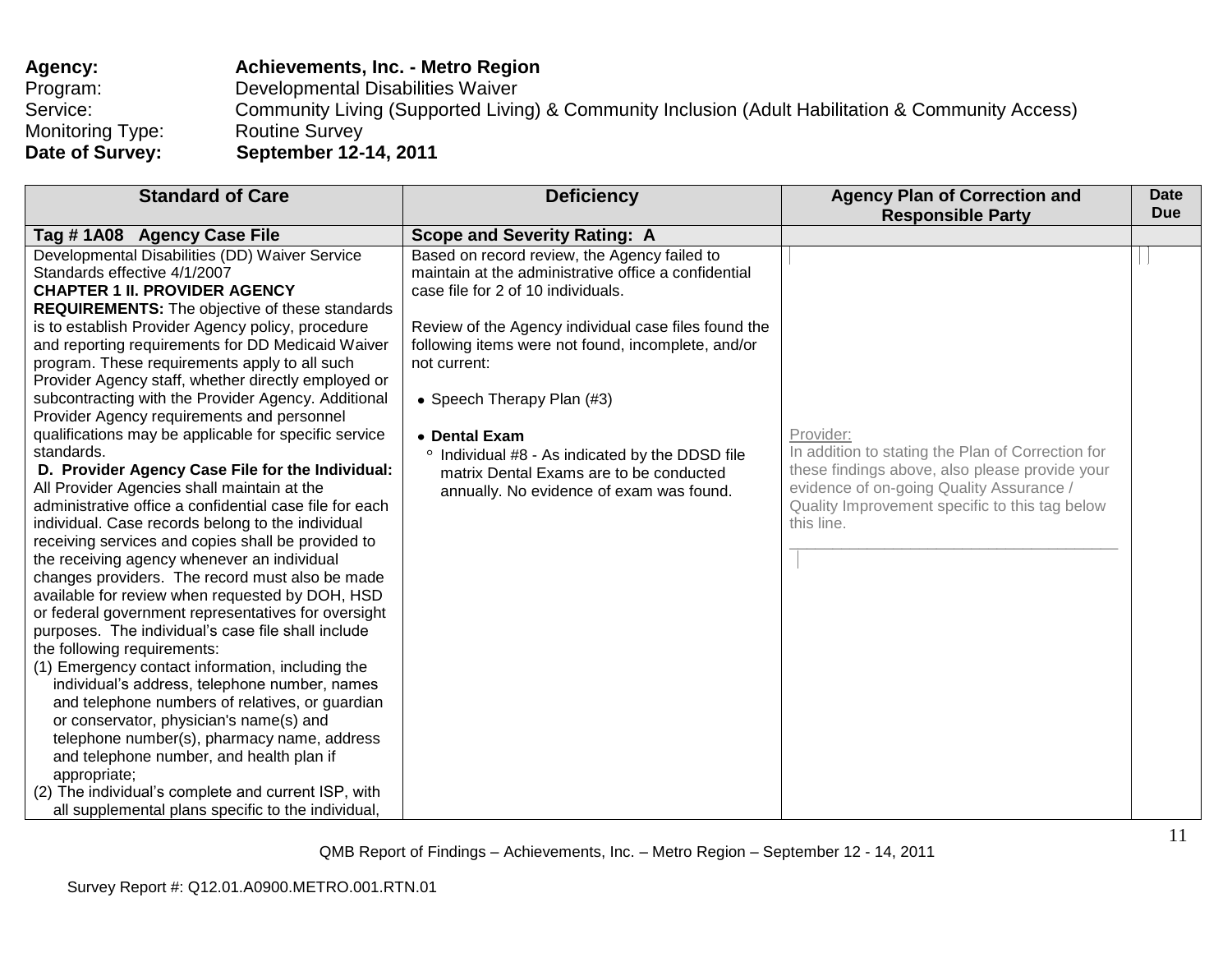| and the most current completed Health                           |  |  |
|-----------------------------------------------------------------|--|--|
| Assessment Tool (HAT);                                          |  |  |
| (3) Progress notes and other service delivery<br>documentation; |  |  |
| (4) Crisis Prevention/Intervention Plans, if there are          |  |  |
| any for the individual;                                         |  |  |
| (5) A medical history, which shall include at least             |  |  |
| demographic data, current and past medical                      |  |  |
| diagnoses including the cause (if known) of the                 |  |  |
| developmental disability, psychiatric diagnoses,                |  |  |
| allergies (food, environmental, medications),                   |  |  |
| immunizations, and most recent physical exam;                   |  |  |
| (6) When applicable, transition plans completed for             |  |  |
| individuals at the time of discharge from Fort                  |  |  |
| Stanton Hospital or Los Lunas Hospital and                      |  |  |
| Training School; and                                            |  |  |
| (7) Case records belong to the individual receiving             |  |  |
| services and copies shall be provided to the                    |  |  |
| individual upon request.                                        |  |  |
| (8) The receiving Provider Agency shall be provided             |  |  |
| at a minimum the following records whenever an                  |  |  |
| individual changes provider agencies:                           |  |  |
| (a) Complete file for the past 12 months;                       |  |  |
| (b) ISP and quarterly reports from the current                  |  |  |
| and prior ISP year;                                             |  |  |
| (c) Intake information from original admission to               |  |  |
| services; and                                                   |  |  |
| (d) When applicable, the Individual Transition                  |  |  |
| Plan at the time of discharge from Los Lunas                    |  |  |
| Hospital and Training School or Ft. Stanton                     |  |  |
| Hospital.                                                       |  |  |
|                                                                 |  |  |
| NMAC 8.302.1.17 RECORD KEEPING AND                              |  |  |
| <b>DOCUMENTATION REQUIREMENTS: A provider</b>                   |  |  |
| must maintain all the records necessary to fully                |  |  |
| disclose the nature, quality, amount and medical                |  |  |
| necessity of services furnished to an eligible                  |  |  |
| recipient who is currently receiving or who has                 |  |  |
| received services in the past.                                  |  |  |
| B. Documentation of test results: Results of tests              |  |  |
| and services must be documented, which includes                 |  |  |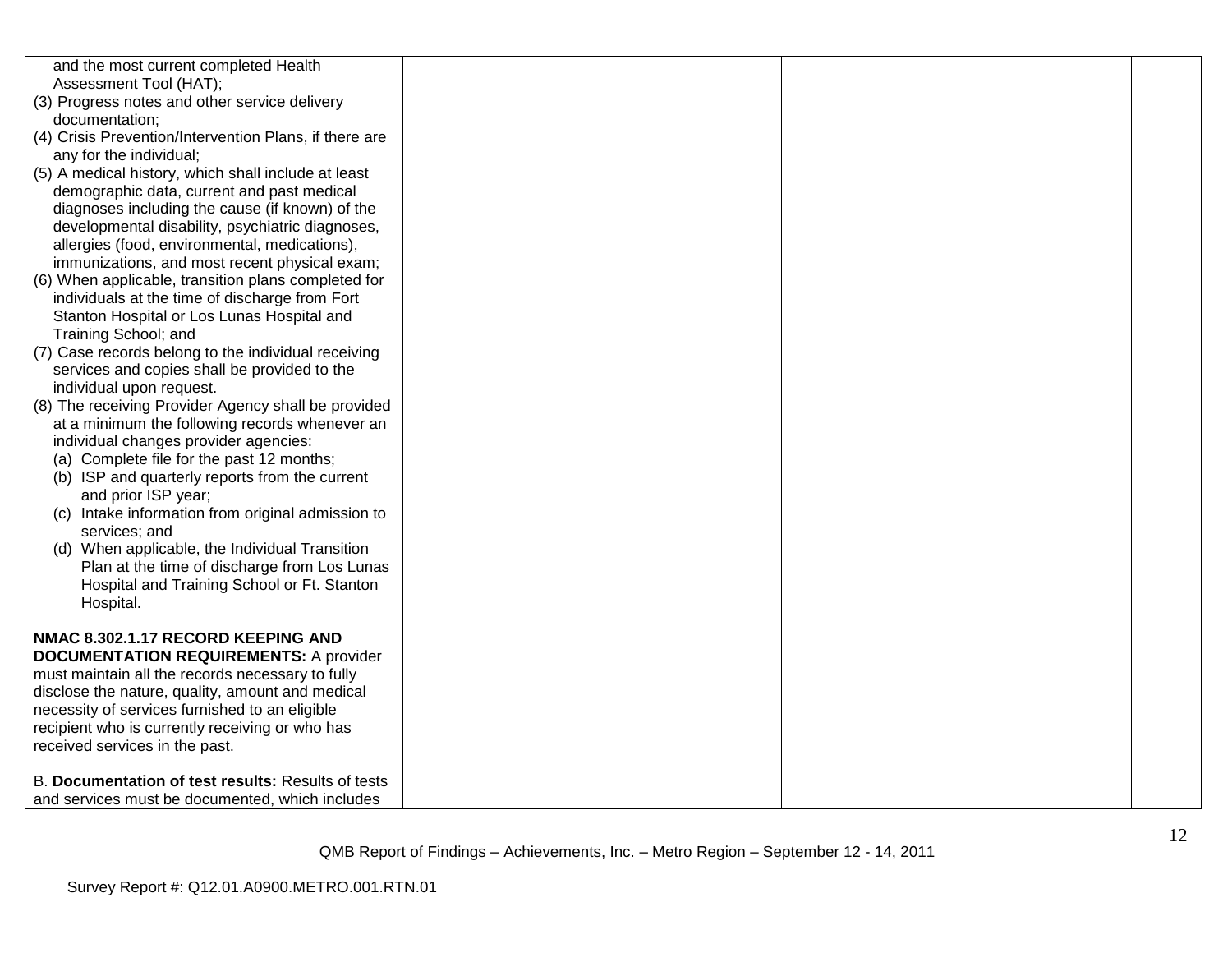| results of laboratory and radiology procedures or<br>progress following therapy or treatment. |  |
|-----------------------------------------------------------------------------------------------|--|
|                                                                                               |  |
|                                                                                               |  |
|                                                                                               |  |
|                                                                                               |  |
|                                                                                               |  |
|                                                                                               |  |
|                                                                                               |  |
|                                                                                               |  |
|                                                                                               |  |
|                                                                                               |  |
|                                                                                               |  |
|                                                                                               |  |
|                                                                                               |  |
|                                                                                               |  |
|                                                                                               |  |
|                                                                                               |  |
|                                                                                               |  |
|                                                                                               |  |
|                                                                                               |  |
|                                                                                               |  |
|                                                                                               |  |
|                                                                                               |  |
|                                                                                               |  |
|                                                                                               |  |
|                                                                                               |  |
|                                                                                               |  |
|                                                                                               |  |
|                                                                                               |  |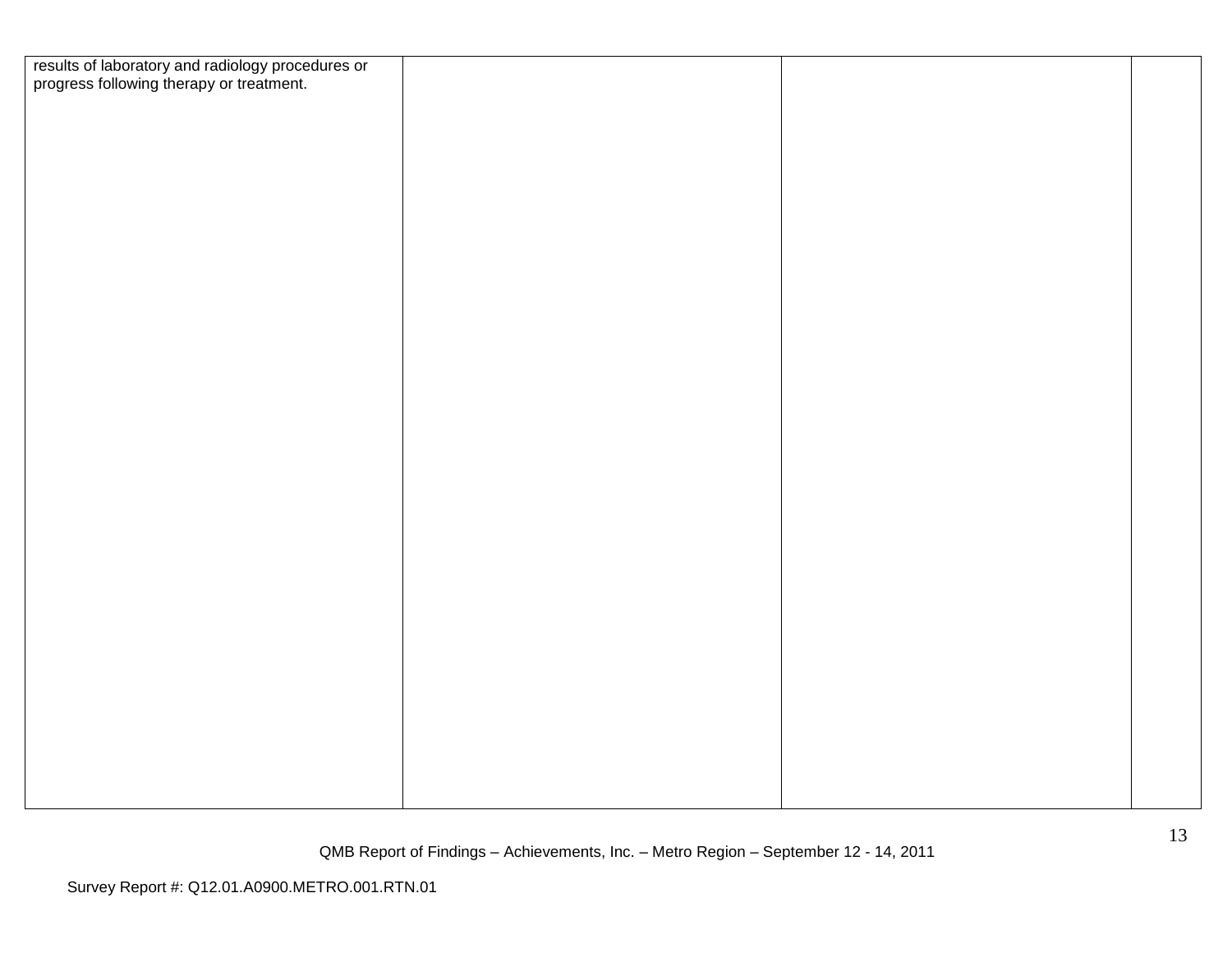| Tag #1A09 Medication Delivery (MAR) -                                                                                                                                                                                                            | <b>Scope and Severity Rating: E</b>                                                                                                                                                          |                                                                                                                                                              |  |
|--------------------------------------------------------------------------------------------------------------------------------------------------------------------------------------------------------------------------------------------------|----------------------------------------------------------------------------------------------------------------------------------------------------------------------------------------------|--------------------------------------------------------------------------------------------------------------------------------------------------------------|--|
| <b>Routine Medication</b>                                                                                                                                                                                                                        |                                                                                                                                                                                              |                                                                                                                                                              |  |
| Developmental Disabilities (DD) Waiver Service<br>Standards effective 4/1/2007<br><b>CHAPTER 1 II. PROVIDER AGENCY</b>                                                                                                                           | Medication Administration Records (MAR) were<br>reviewed for the months of June & July 2011.                                                                                                 |                                                                                                                                                              |  |
| <b>REQUIREMENTS:</b> The objective of these standards<br>is to establish Provider Agency policy, procedure<br>and reporting requirements for DD Medicaid Waiver<br>program. These requirements apply to all such                                 | Based on record review, 4 of 9 individuals had<br>Medication Administration Records, which contained<br>missing medications entries and/or other errors:                                     |                                                                                                                                                              |  |
| Provider Agency staff, whether directly employed or<br>subcontracting with the Provider Agency. Additional<br>Provider Agency requirements and personnel<br>qualifications may be applicable for specific service<br>standards.                  | Individual #1<br><b>June 2011</b><br>Medication Administration Records did not contain<br>the diagnosis for which the medication is<br>prescribed:                                           |                                                                                                                                                              |  |
| Ε.<br><b>Medication Delivery: Provider Agencies</b><br>that provide Community Living, Community<br>Inclusion or Private Duty Nursing services shall<br>have written policies and procedures regarding                                            | • Cetrizine 10mg (1 times daily)<br>Individual #5<br><b>July 2011</b>                                                                                                                        | Provider:<br>In addition to stating the Plan of Correction for<br>these findings above, also please provide your<br>evidence of on-going Quality Assurance / |  |
| medication(s) delivery and tracking and reporting of<br>medication errors in accordance with DDSD<br>Medication Assessment and Delivery Policy and<br>Procedures, the Board of Nursing Rules and Board<br>of Pharmacy standards and regulations. | Medication Administration Records contained<br>missing entries. No documentation found<br>indicating reason for missing entries:<br>• Benadryl Tablet (1 times daily) - Blank 7/13 (8<br>PM) | Quality Improvement specific to this tag below<br>this line.                                                                                                 |  |
| (2) When required by the DDSD Medication<br>Assessment and Delivery Policy, Medication<br>Administration Records (MAR) shall be maintained                                                                                                       | • Melatonin 3mg (1 times daily) - Blank 7/13 (8<br>PM)                                                                                                                                       |                                                                                                                                                              |  |
| and include:<br>(a) The name of the individual, a transcription of<br>the physician's written or licensed health care<br>provider's prescription including the brand                                                                             | Medication Administration Records did not contain<br>the dosage for the following medications:<br>• Benadryl                                                                                 |                                                                                                                                                              |  |
| and generic name of the medication,<br>diagnosis for which the medication is<br>prescribed;                                                                                                                                                      | Individual #6<br><b>July 2011</b><br>Medication Administration Records contained                                                                                                             |                                                                                                                                                              |  |
| (b) Prescribed dosage, frequency and<br>method/route of administration, times and<br>dates of administration;                                                                                                                                    | missing entries. No documentation found<br>indicating reason for missing entries:<br>• Oyster Shell Calcium 500mg (1 times daily) -                                                          |                                                                                                                                                              |  |
| (c) Initials of the individual administering or<br>assisting with the medication;<br>(d) Explanation of any medication irregularity;                                                                                                             | Blank 7/17 (8 AM)<br>• Sertraline HCL 50mg (1 times daily) - Blank                                                                                                                           |                                                                                                                                                              |  |
| Documentation of any allergic reaction or<br>(e)<br>adverse medication effect; and                                                                                                                                                               | $7/17$ (8 AM)                                                                                                                                                                                |                                                                                                                                                              |  |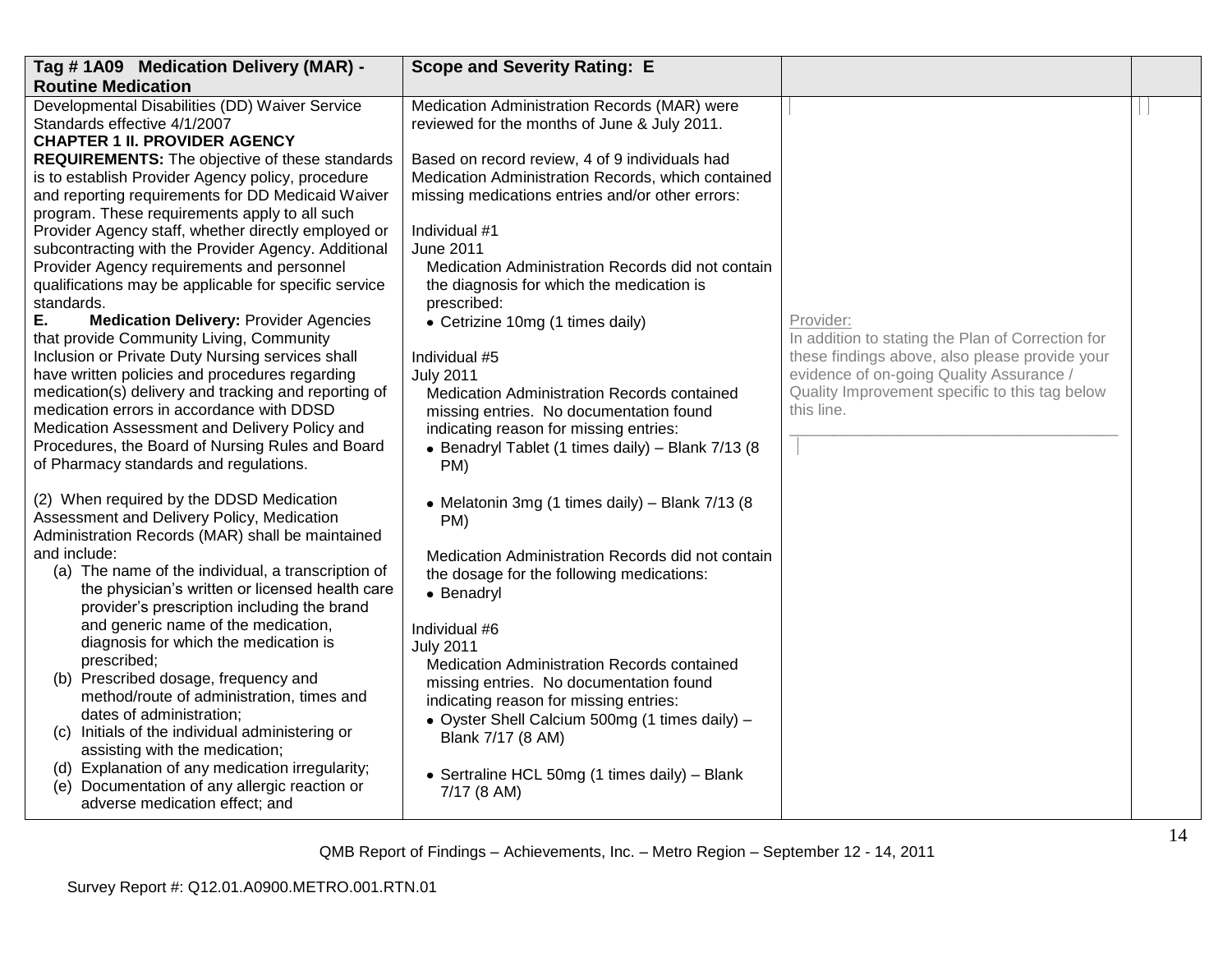| (f) For PRN medication, an explanation for the      | Individual #9                                     |  |
|-----------------------------------------------------|---------------------------------------------------|--|
| use of the PRN medication shall include             | <b>June 2011</b>                                  |  |
| observable signs/symptoms or                        | Medication Administration Records did not contain |  |
| circumstances in which the medication is to         | the diagnosis for which the medication is         |  |
| be used, and documentation of effectiveness         | prescribed:                                       |  |
| of PRN medication administered.                     | · Dilalproex Sodium 500mg (1 times daily)         |  |
| (3) The Provider Agency shall also maintain a       |                                                   |  |
| signature page that designates the full name that   | • Depakote ER 500mg (1 times daily)               |  |
| corresponds to each initial used to document        |                                                   |  |
| administered or assisted delivery of each dose;     | • Loratadine 10mg (1 times daily)                 |  |
| (4) MARs are not required for individuals           |                                                   |  |
| participating in Independent Living who self-       | <b>July 2011</b>                                  |  |
| administer their own medications;                   | Medication Administration Records did not contain |  |
| (5) Information from the prescribing pharmacy       | the diagnosis for which the medication is         |  |
| regarding medications shall be kept in the home and |                                                   |  |
| community inclusion service locations and shall     | prescribed:                                       |  |
| include the expected desired outcomes of            | • Loratadine 10mg (1 times daily)                 |  |
| administrating the medication, signs and symptoms   |                                                   |  |
| of adverse events and interactions with other       |                                                   |  |
|                                                     |                                                   |  |
| medications;                                        |                                                   |  |
|                                                     |                                                   |  |
| NMAC 16.19.11.8 MINIMUM STANDARDS:                  |                                                   |  |
| A. MINIMUM STANDARDS FOR THE                        |                                                   |  |
| DISTRIBUTION, STORAGE, HANDLING AND                 |                                                   |  |
| <b>RECORD KEEPING OF DRUGS:</b>                     |                                                   |  |
|                                                     |                                                   |  |
| (d) The facility shall have a Medication            |                                                   |  |
| Administration Record (MAR) documenting             |                                                   |  |
| medication administered to residents, including     |                                                   |  |
| over-the-counter medications. This                  |                                                   |  |
| documentation shall include:                        |                                                   |  |
| Name of resident;<br>(i)                            |                                                   |  |
| (ii)<br>Date given;                                 |                                                   |  |
| Drug product name;<br>(iii)                         |                                                   |  |
| Dosage and form;<br>(iv)                            |                                                   |  |
| Strength of drug;<br>(V)                            |                                                   |  |
| Route of administration;<br>(vi)                    |                                                   |  |
| (vii) How often medication is to be taken;          |                                                   |  |
| (viii) Time taken and staff initials;               |                                                   |  |
| Dates when the medication is discontinued<br>(ix)   |                                                   |  |
| or changed;                                         |                                                   |  |
| The name and initials of all staff<br>(x)           |                                                   |  |
|                                                     |                                                   |  |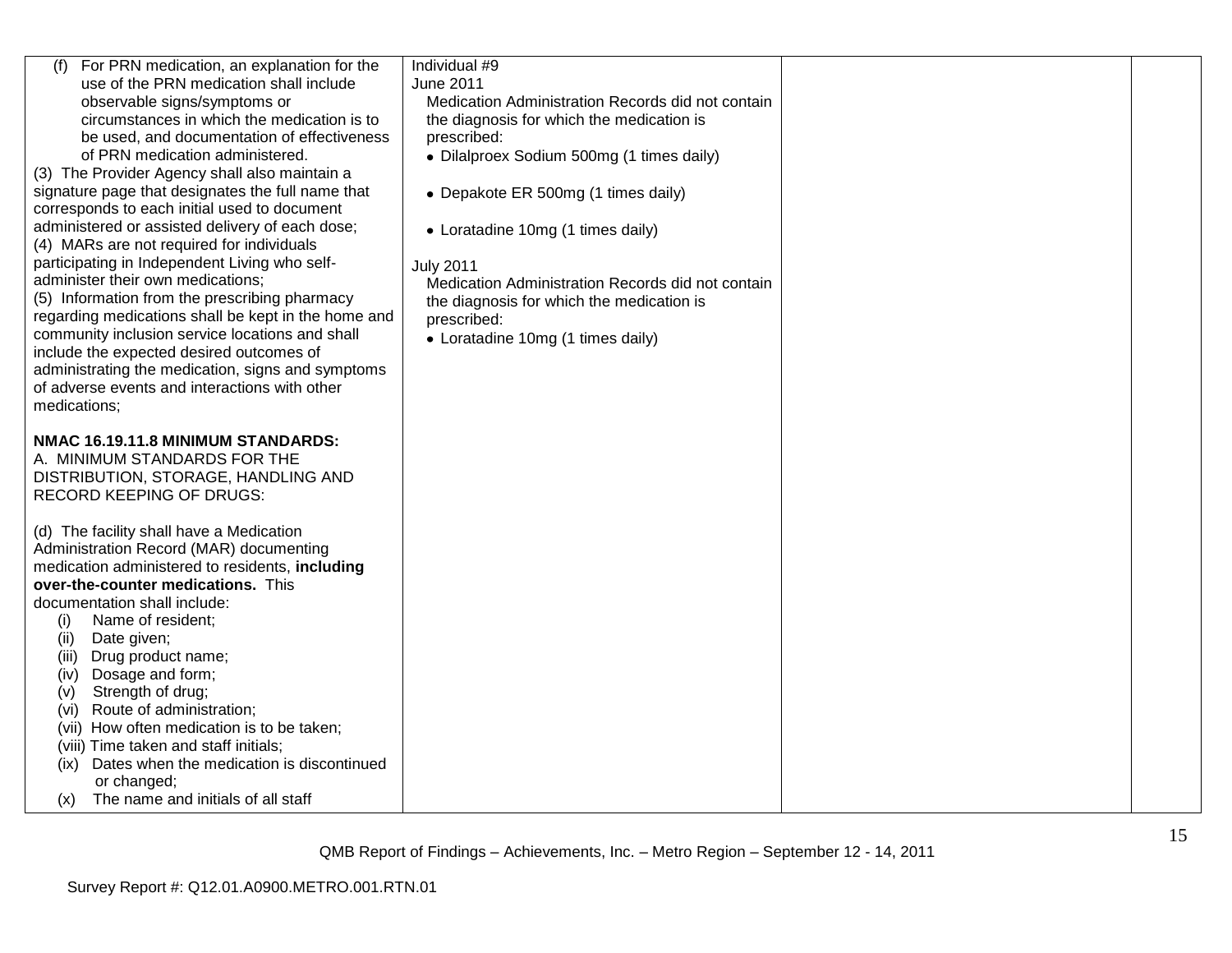| administering medications.                                        |  |  |
|-------------------------------------------------------------------|--|--|
|                                                                   |  |  |
| <b>Model Custodial Procedure Manual</b>                           |  |  |
| <b>D. Administration of Drugs</b>                                 |  |  |
|                                                                   |  |  |
| Unless otherwise stated by practitioner, patients will            |  |  |
| not be allowed to administer their own medications.               |  |  |
| Document the practitioner's order authorizing the                 |  |  |
|                                                                   |  |  |
| self-administration of medications.                               |  |  |
|                                                                   |  |  |
| All PRN (As needed) medications shall have                        |  |  |
|                                                                   |  |  |
| complete detail instructions regarding the                        |  |  |
| administering of the medication. This shall include:              |  |  |
| $\triangleright$ symptoms that indicate the use of the            |  |  |
| medication,                                                       |  |  |
|                                                                   |  |  |
| exact dosage to be used, and<br>➤                                 |  |  |
| the exact amount to be used in a 24 hour<br>$\blacktriangleright$ |  |  |
| period.                                                           |  |  |
|                                                                   |  |  |
|                                                                   |  |  |
|                                                                   |  |  |
|                                                                   |  |  |
|                                                                   |  |  |
|                                                                   |  |  |
|                                                                   |  |  |
|                                                                   |  |  |
|                                                                   |  |  |
|                                                                   |  |  |
|                                                                   |  |  |
|                                                                   |  |  |
|                                                                   |  |  |
|                                                                   |  |  |
|                                                                   |  |  |
|                                                                   |  |  |
|                                                                   |  |  |
|                                                                   |  |  |
|                                                                   |  |  |
|                                                                   |  |  |
|                                                                   |  |  |
|                                                                   |  |  |
|                                                                   |  |  |
|                                                                   |  |  |
|                                                                   |  |  |
|                                                                   |  |  |
|                                                                   |  |  |
|                                                                   |  |  |
|                                                                   |  |  |
|                                                                   |  |  |
|                                                                   |  |  |
|                                                                   |  |  |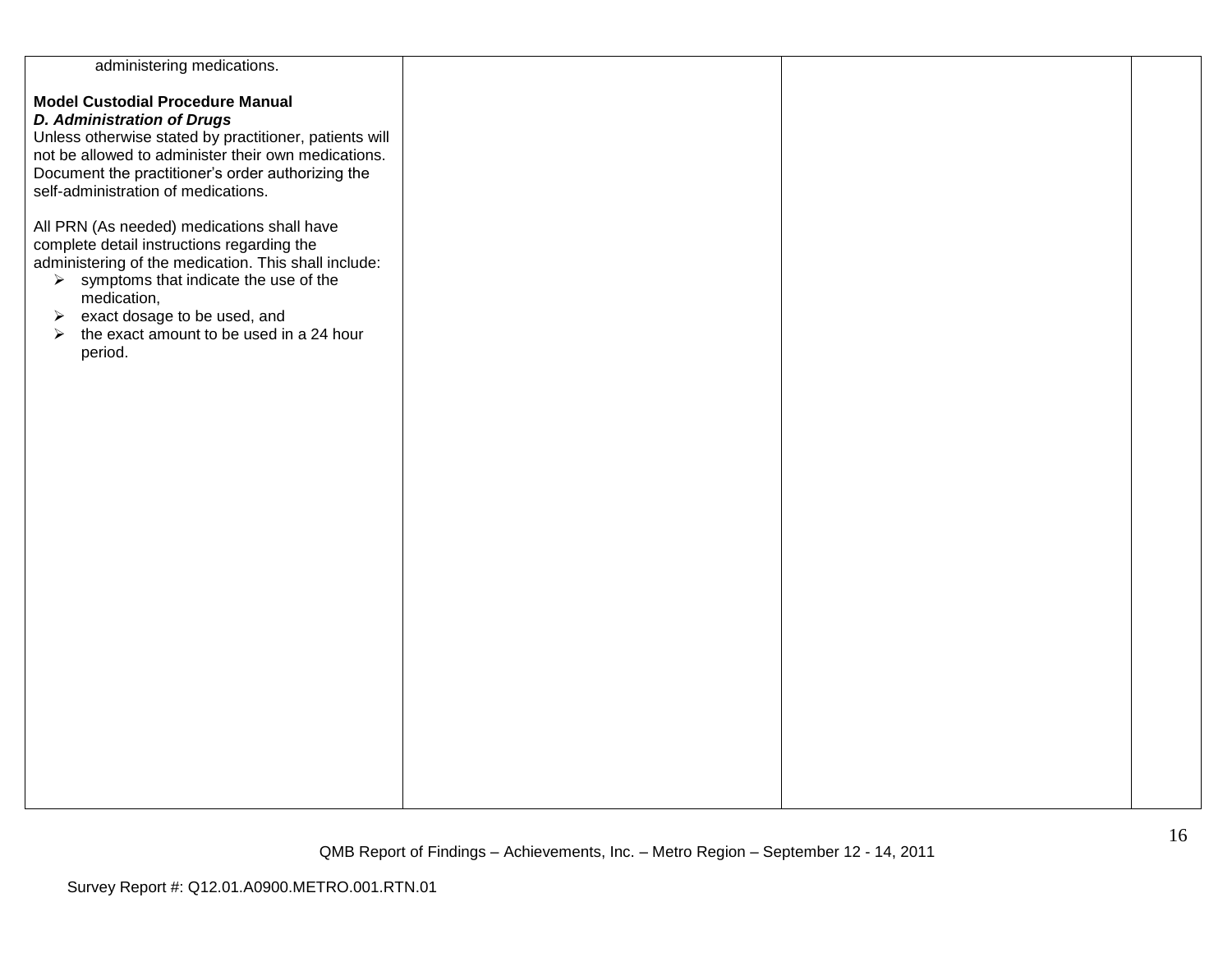| Tag #1A09.1 Medication Delivery - PRN                                                                                                                                                                                                                                                                                                 | <b>Scope and Severity Rating: D</b>                                                                                                                                                         |                                                                                                                                                                                                                 |  |
|---------------------------------------------------------------------------------------------------------------------------------------------------------------------------------------------------------------------------------------------------------------------------------------------------------------------------------------|---------------------------------------------------------------------------------------------------------------------------------------------------------------------------------------------|-----------------------------------------------------------------------------------------------------------------------------------------------------------------------------------------------------------------|--|
| <b>Medication</b>                                                                                                                                                                                                                                                                                                                     |                                                                                                                                                                                             |                                                                                                                                                                                                                 |  |
| Developmental Disabilities (DD) Waiver Service<br>Standards effective 4/1/2007<br><b>CHAPTER 1 II. PROVIDER AGENCY</b><br>REQUIREMENTS: The objective of these standards<br>is to establish Provider Agency policy, procedure                                                                                                         | Based on record review, the Agency failed to<br>maintain PRN Medication Administration Records<br>which contained all elements required by standard<br>for 2 of 9 Individuals.              |                                                                                                                                                                                                                 |  |
| and reporting requirements for DD Medicaid Waiver<br>program. These requirements apply to all such<br>Provider Agency staff, whether directly employed or<br>subcontracting with the Provider Agency. Additional<br>Provider Agency requirements and personnel<br>qualifications may be applicable for specific service<br>standards. | Individual #1<br><b>June 2011</b><br>Medication Administration Records did not<br>contain the circumstance for which the<br>medication is to be used:<br>• Triple Antibiotic B-L 1oz. (PRN) | Provider:                                                                                                                                                                                                       |  |
| E. Medication Delivery: Provider Agencies that<br>provide Community Living, Community Inclusion or<br>Private Duty Nursing services shall have written<br>policies and procedures regarding medication(s)<br>delivery and tracking and reporting of medication<br>errors in accordance with DDSD Medication                           | <b>July 2011</b><br>Medication Administration Records did not<br>contain the circumstance for which the<br>medication is to be used:<br>• Triple Antibiotic B-L 1oz. (PRN)                  | In addition to stating the Plan of Correction for<br>these findings above, also please provide your<br>evidence of on-going Quality Assurance /<br>Quality Improvement specific to this tag below<br>this line. |  |
| Assessment and Delivery Policy and Procedures,<br>the Board of Nursing Rules and Board of Pharmacy<br>standards and regulations.<br>(2) When required by the DDSD Medication                                                                                                                                                          | Individual #4<br><b>July 2011</b><br>Medication Administration Records did not<br>contain the route of administration for the<br>following medications:                                     |                                                                                                                                                                                                                 |  |
| Assessment and Delivery Policy, Medication<br>Administration Records (MAR) shall be maintained                                                                                                                                                                                                                                        | · Benadryl (PRN)                                                                                                                                                                            |                                                                                                                                                                                                                 |  |
| and include:<br>(a) The name of the individual, a transcription of<br>the physician's written or licensed health care<br>provider's prescription including the brand<br>and generic name of the medication,<br>diagnosis for which the medication is<br>prescribed;                                                                   | Medication Administration Records did not contain<br>the strength of the medication which is to be<br>given:<br>• Benadryl (PRN)                                                            |                                                                                                                                                                                                                 |  |
| (b) Prescribed dosage, frequency and<br>method/route of administration, times and<br>dates of administration;                                                                                                                                                                                                                         |                                                                                                                                                                                             |                                                                                                                                                                                                                 |  |
| (c) Initials of the individual administering or<br>assisting with the medication;                                                                                                                                                                                                                                                     |                                                                                                                                                                                             |                                                                                                                                                                                                                 |  |
| (d) Explanation of any medication irregularity;<br>(e) Documentation of any allergic reaction or<br>adverse medication effect; and                                                                                                                                                                                                    |                                                                                                                                                                                             |                                                                                                                                                                                                                 |  |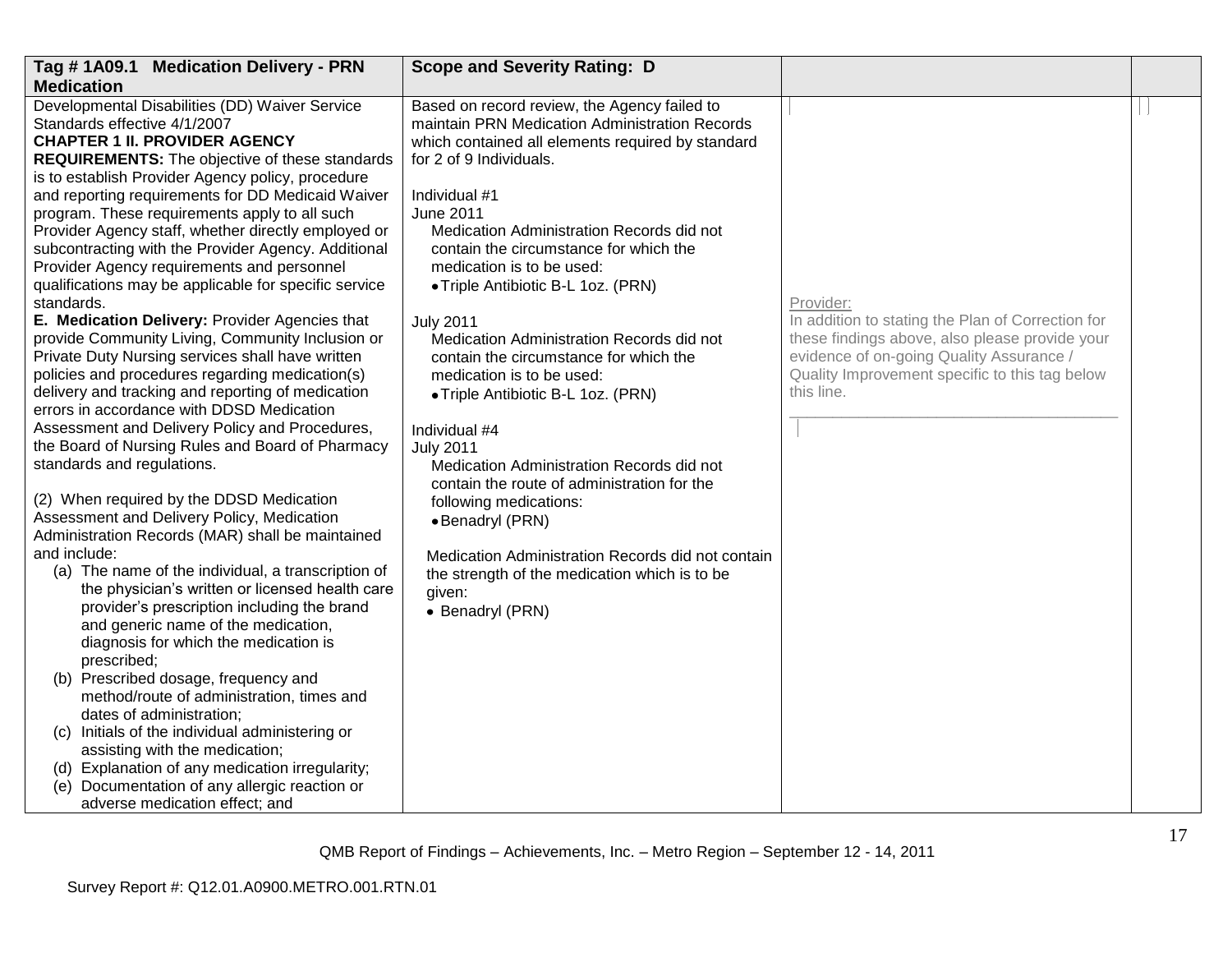| (f)<br>For PRN medication, an explanation for the   |  |  |
|-----------------------------------------------------|--|--|
| use of the PRN medication shall include             |  |  |
| observable signs/symptoms or                        |  |  |
| circumstances in which the medication is to         |  |  |
| be used, and documentation of effectiveness         |  |  |
| of PRN medication administered.                     |  |  |
|                                                     |  |  |
| (3) The Provider Agency shall also maintain a       |  |  |
| signature page that designates the full name that   |  |  |
| corresponds to each initial used to document        |  |  |
| administered or assisted delivery of each dose;     |  |  |
| (4) MARs are not required for individuals           |  |  |
| participating in Independent Living who self-       |  |  |
| administer their own medications;                   |  |  |
|                                                     |  |  |
| (5) Information from the prescribing pharmacy       |  |  |
| regarding medications shall be kept in the home and |  |  |
| community inclusion service locations and shall     |  |  |
| include the expected desired outcomes of            |  |  |
| administrating the medication, signs and symptoms   |  |  |
| of adverse events and interactions with other       |  |  |
| medications;                                        |  |  |
| NMAC 16.19.11.8 MINIMUM STANDARDS:                  |  |  |
| A. MINIMUM STANDARDS FOR THE                        |  |  |
| DISTRIBUTION, STORAGE, HANDLING AND                 |  |  |
| <b>RECORD KEEPING OF DRUGS:</b>                     |  |  |
| (d) The facility shall have a Medication            |  |  |
| Administration Record (MAR) documenting             |  |  |
| medication administered to residents, including     |  |  |
| over-the-counter medications. This                  |  |  |
| documentation shall include:                        |  |  |
| Name of resident;<br>(i)                            |  |  |
| (ii)<br>Date given;                                 |  |  |
| (iii)<br>Drug product name;                         |  |  |
| Dosage and form;<br>(iv)                            |  |  |
| Strength of drug;<br>(v)                            |  |  |
| Route of administration;<br>(vi)                    |  |  |
| (vii) How often medication is to be taken;          |  |  |
| (viii) Time taken and staff initials;               |  |  |
| (ix) Dates when the medication is discontinued      |  |  |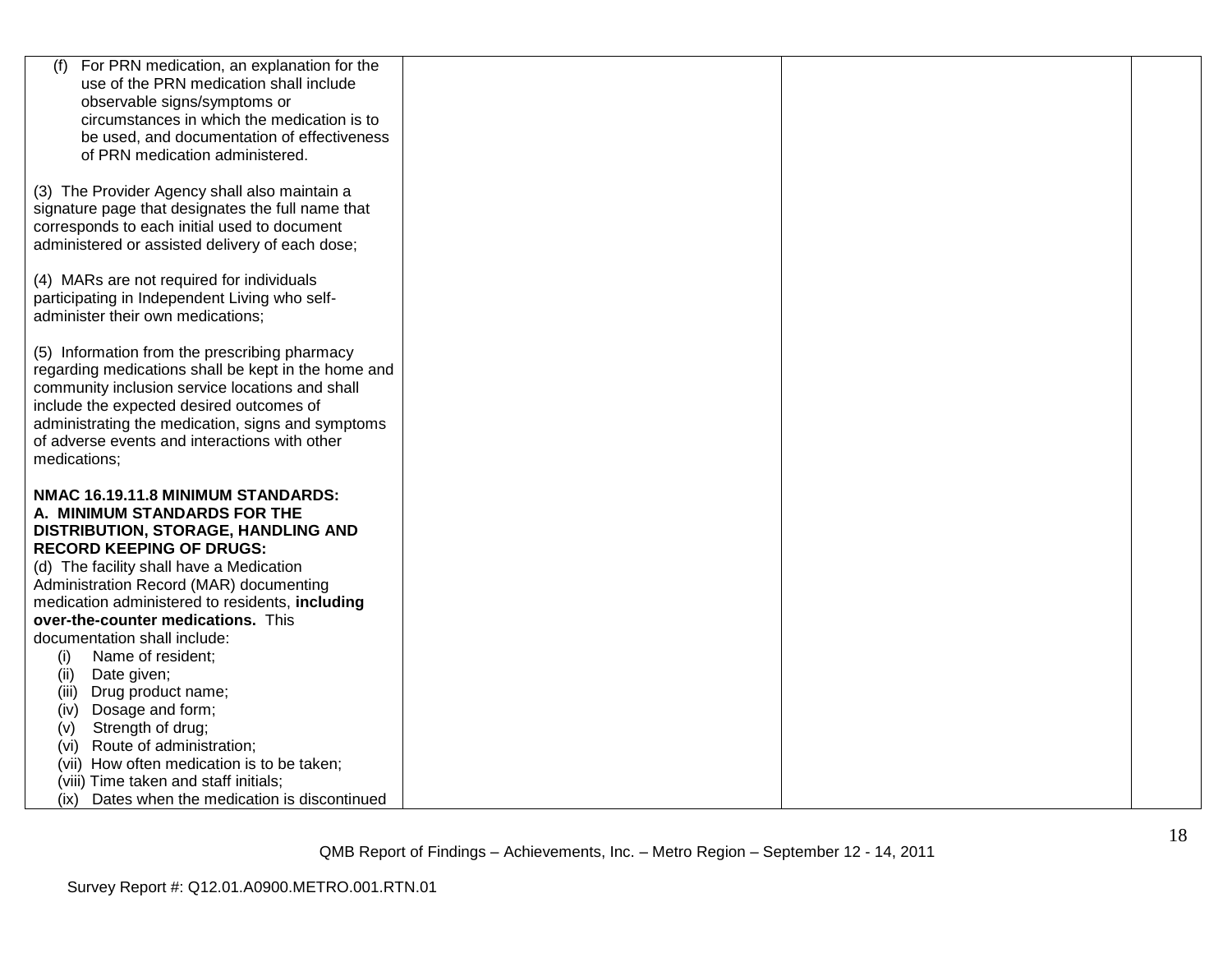| or changed;                                            |  |  |
|--------------------------------------------------------|--|--|
| The name and initials of all staff<br>(x)              |  |  |
| administering medications.                             |  |  |
|                                                        |  |  |
| <b>Model Custodial Procedure Manual</b>                |  |  |
| <b>D. Administration of Drugs</b>                      |  |  |
|                                                        |  |  |
| Unless otherwise stated by practitioner, patients will |  |  |
| not be allowed to administer their own medications.    |  |  |
| Document the practitioner's order authorizing the      |  |  |
| self-administration of medications.                    |  |  |
|                                                        |  |  |
| All PRN (As needed) medications shall have             |  |  |
| complete detail instructions regarding the             |  |  |
|                                                        |  |  |
| administering of the medication. This shall include:   |  |  |
| symptoms that indicate the use of the<br>➤             |  |  |
| medication,                                            |  |  |
| exact dosage to be used, and<br>➤                      |  |  |
| the exact amount to be used in a 24 hour               |  |  |
| period.                                                |  |  |
|                                                        |  |  |
| <b>Department of Health</b>                            |  |  |
|                                                        |  |  |
| <b>Developmental Disabilities Supports Division</b>    |  |  |
| (DDSD) Medication Assessment and Delivery              |  |  |
| Policy - Eff. November 1, 2006                         |  |  |
| <b>F. PRN Medication</b>                               |  |  |
| 3. Prior to self-administration, self-administration   |  |  |
| with physical assist or assisting with delivery of PRN |  |  |
| medications, the direct support staff must contact     |  |  |
| the agency nurse to describe observed symptoms         |  |  |
|                                                        |  |  |
| and thus assure that the PRN medication is being       |  |  |
| used according to instructions given by the ordering   |  |  |
| PCP. In cases of fever, respiratory distress           |  |  |
| (including coughing), severe pain, vomiting,           |  |  |
| diarrhea, change in responsiveness/level of            |  |  |
| consciousness, the nurse must strongly consider        |  |  |
| the need to conduct a face-to-face assessment to       |  |  |
| assure that the PRN does not mask a condition          |  |  |
|                                                        |  |  |
| better treated by seeking medical attention. This      |  |  |
| does not apply to home based/family living settings    |  |  |
| where the provider is related by affinity or by        |  |  |
| consanguinity to the individual.                       |  |  |
|                                                        |  |  |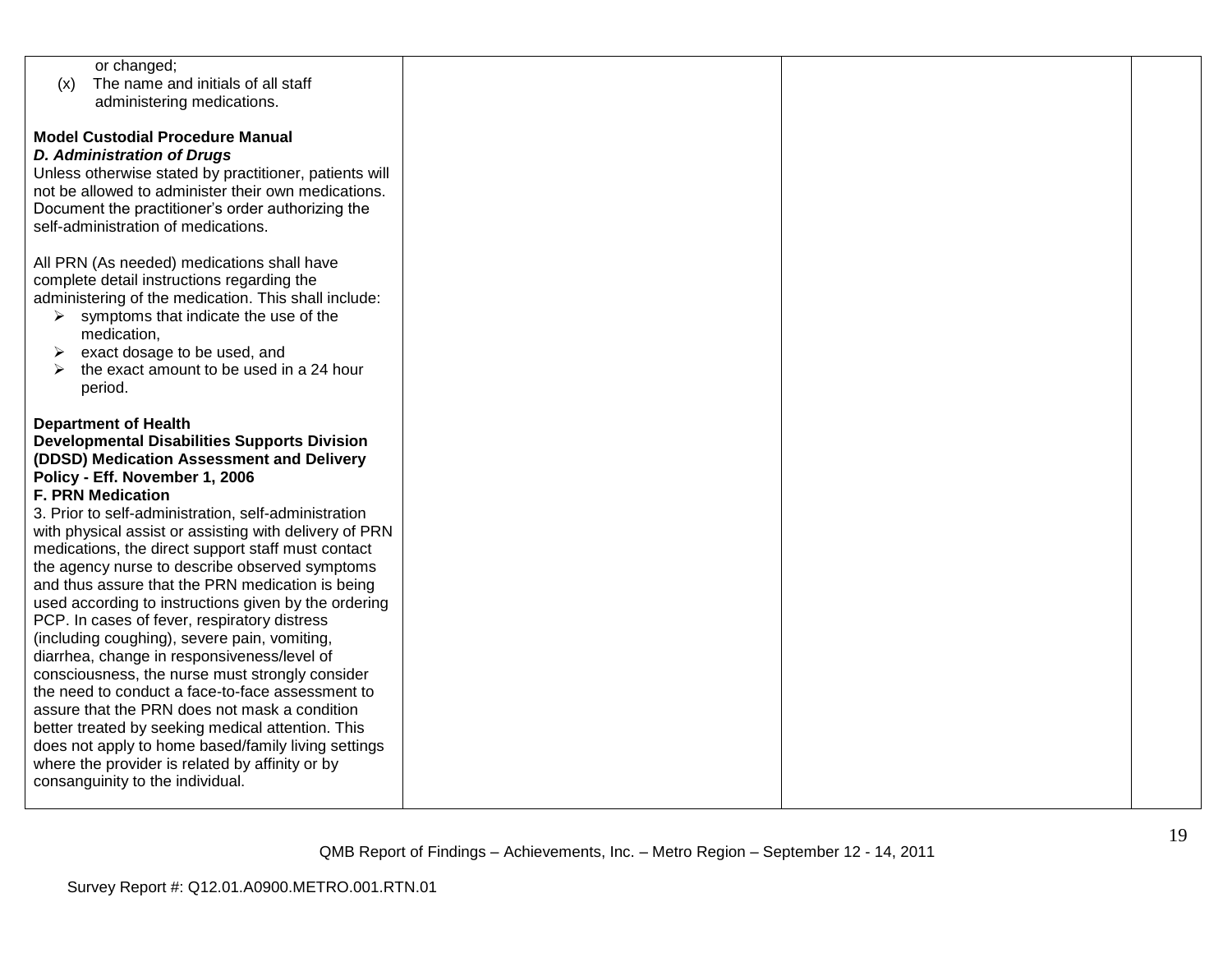| 4. The agency nurse shall review the utilization of    |  |  |
|--------------------------------------------------------|--|--|
| PRN medications routinely. Frequent or escalating      |  |  |
| use of PRN medications must be reported to the         |  |  |
| PCP and discussed by the Interdisciplinary for         |  |  |
| changes to the overall support plan (see Section H     |  |  |
| of this policy).                                       |  |  |
|                                                        |  |  |
| H. Agency Nurse Monitoring                             |  |  |
| 1. Regardless of the level of assistance with          |  |  |
| medication delivery that is required by the individual |  |  |
| or the route through which the medication is           |  |  |
| delivered, the agency nurses must monitor the          |  |  |
|                                                        |  |  |
| individual's response to the effects of their routine  |  |  |
| and PRN medications. The frequency and type of         |  |  |
| monitoring must be based on the nurse's                |  |  |
| assessment of the individual and consideration of      |  |  |
| the individual's diagnoses, health status, stability,  |  |  |
| utilization of PRN medications and level of support    |  |  |
| required by the individual's condition and the skill   |  |  |
| level and needs of the direct care staff. Nursing      |  |  |
| monitoring should be based on prudent nursing          |  |  |
| practice and should support the safety and             |  |  |
| independence of the individual in the community        |  |  |
| setting. The health care plan shall reflect the        |  |  |
| planned monitoring of the individual's response to     |  |  |
| medication.                                            |  |  |
|                                                        |  |  |
| <b>Department of Health Developmental Disabilities</b> |  |  |
| <b>Supports Division (DDSD) - Procedure Title:</b>     |  |  |
| <b>Medication Assessment and Delivery Procedure</b>    |  |  |
| Eff Date: November 1, 2006                             |  |  |
|                                                        |  |  |
| C. 3. Prior to delivery of the PRN, direct support     |  |  |
| staff must contact the agency nurse to describe        |  |  |
| observed symptoms and thus assure that the PRN         |  |  |
| is being used according to instructions given by the   |  |  |
| ordering PCP. In cases of fever, respiratory distress  |  |  |
| (including coughing), severe pain, vomiting,           |  |  |
| diarrhea, change in responsiveness/level of            |  |  |
| consciousness, the nurse must strongly consider        |  |  |
| the need to conduct a face-to-face assessment to       |  |  |
| assure that the PRN does not mask a condition          |  |  |
| better treated by seeking medical attention.           |  |  |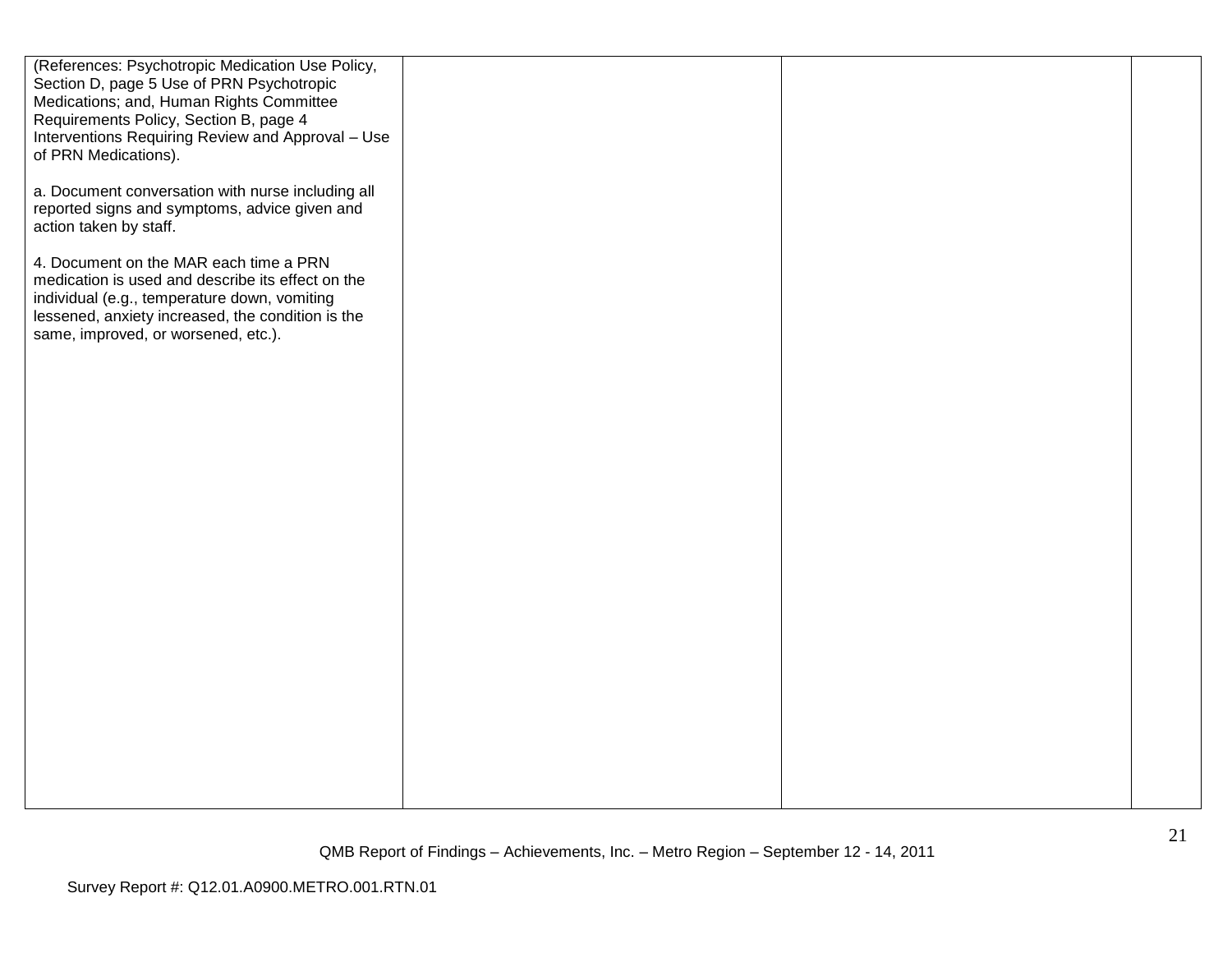| Tag #1A20 DSP Training Documents                                                                      | <b>Scope and Severity Rating: D</b>                 |                                                   |  |
|-------------------------------------------------------------------------------------------------------|-----------------------------------------------------|---------------------------------------------------|--|
| Developmental Disabilities (DD) Waiver Service                                                        | Based on record review, the Agency failed to ensure |                                                   |  |
| Standards effective 4/1/2007                                                                          | that Orientation and Training requirements were met |                                                   |  |
| <b>CHAPTER 1 IV. GENERAL REQUIREMENTS</b>                                                             | for 4 of 53 Direct Service Professionals.           |                                                   |  |
| FOR PROVIDER AGENCY SERVICE                                                                           |                                                     |                                                   |  |
| <b>PERSONNEL:</b> The objective of this section is to                                                 | Review of Direct Service Professionals training     |                                                   |  |
| establish personnel standards for DD Medicaid                                                         | records found no evidence of the following required |                                                   |  |
| Waiver Provider Agencies for the following services:                                                  | DOH/DDSD trainings and certification being          |                                                   |  |
| Community Living Supports, Community Inclusion                                                        | completed:                                          |                                                   |  |
| Services, Respite, Substitute Care and Personal                                                       |                                                     |                                                   |  |
| Support Companion Services. These standards                                                           | • First Aid (DSP #40, 63, 64 & 65)                  |                                                   |  |
| apply to all personnel who provide services, whether                                                  |                                                     |                                                   |  |
| directly employed or subcontracting with the                                                          | • CPR (DSP #40, 63, 64 & 65)                        |                                                   |  |
| Provider Agency. Additional personnel requirements                                                    |                                                     |                                                   |  |
| and qualifications may be applicable for specific                                                     | • Assisting With Medication Delivery (DSP #63)      | Provider:                                         |  |
| service standards.                                                                                    |                                                     | In addition to stating the Plan of Correction for |  |
| C. Orientation and Training Requirements:                                                             |                                                     | these findings above, also please provide your    |  |
| Orientation and training for direct support staff and                                                 |                                                     | evidence of on-going Quality Assurance /          |  |
| his or her supervisors shall comply with the                                                          |                                                     | Quality Improvement specific to this tag below    |  |
| DDSD/DOH Policy Governing the Training                                                                |                                                     | this line.                                        |  |
| Requirements for Direct Support Staff and Internal                                                    |                                                     |                                                   |  |
| Service Coordinators Serving Individuals with<br>Developmental Disabilities to include the following: |                                                     |                                                   |  |
| Each new employee shall receive appropriate                                                           |                                                     |                                                   |  |
| (1)<br>orientation, including but not limited to, all                                                 |                                                     |                                                   |  |
| policies relating to fire prevention, accident                                                        |                                                     |                                                   |  |
| prevention, incident management and                                                                   |                                                     |                                                   |  |
| reporting, and emergency procedures; and                                                              |                                                     |                                                   |  |
| Individual-specific training for each individual<br>(2)                                               |                                                     |                                                   |  |
| under his or her direct care, as described in the                                                     |                                                     |                                                   |  |
| individual service plan, prior to working alone                                                       |                                                     |                                                   |  |
| with the individual.                                                                                  |                                                     |                                                   |  |
|                                                                                                       |                                                     |                                                   |  |
| Department of Health (DOH) Developmental                                                              |                                                     |                                                   |  |
| <b>Disabilities Supports Division (DDSD) Policy -</b>                                                 |                                                     |                                                   |  |
| <b>Policy Title: Training Requirements for Direct</b>                                                 |                                                     |                                                   |  |
| Service Agency Staff Policy - Eff. March 1, 2007 -                                                    |                                                     |                                                   |  |
| <b>II. POLICY STATEMENTS:</b>                                                                         |                                                     |                                                   |  |
| A. Individuals shall receive services from competent                                                  |                                                     |                                                   |  |
| and qualified staff.                                                                                  |                                                     |                                                   |  |
| B. Staff shall complete individual-specific (formerly                                                 |                                                     |                                                   |  |
| known as "Addendum B") training requirements in                                                       |                                                     |                                                   |  |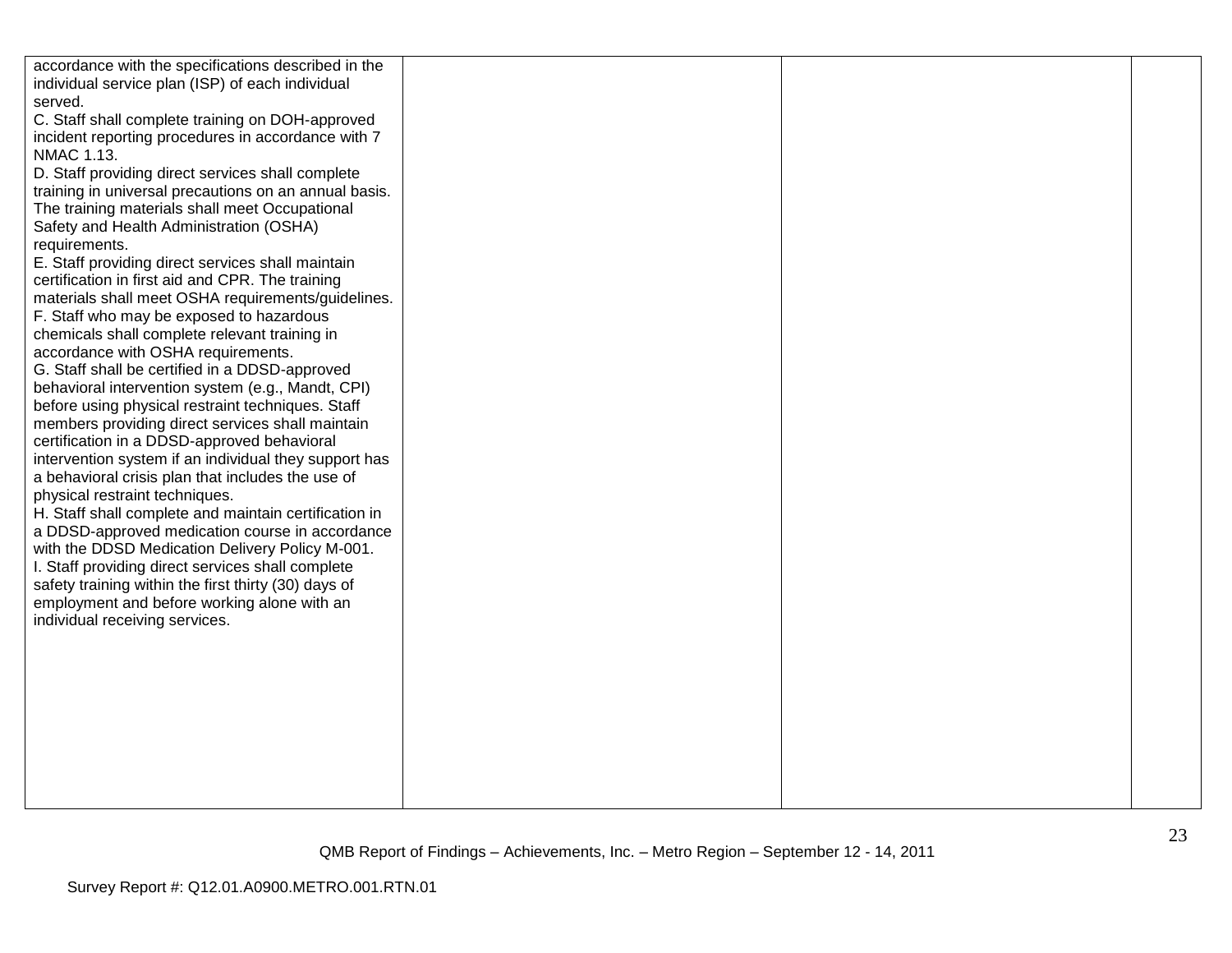| Tag #1A22 Staff Competence                                                                                                                                                                                                                                                                                                                                                                                                                                                                                                            |                        | <b>Scope and Severity Rating: D</b>                                                                                                                                                                                                                                                                          |                                                                                                                                                            |  |
|---------------------------------------------------------------------------------------------------------------------------------------------------------------------------------------------------------------------------------------------------------------------------------------------------------------------------------------------------------------------------------------------------------------------------------------------------------------------------------------------------------------------------------------|------------------------|--------------------------------------------------------------------------------------------------------------------------------------------------------------------------------------------------------------------------------------------------------------------------------------------------------------|------------------------------------------------------------------------------------------------------------------------------------------------------------|--|
| Developmental Disabilities (DD) Waiver Service<br>Standards effective 4/1/2007<br><b>CHAPTER 1 IV. GENERAL REQUIREMENTS</b><br>FOR PROVIDER AGENCY SERVICE                                                                                                                                                                                                                                                                                                                                                                            | Service Professionals. | Based on interview, the Agency failed to ensure that<br>training competencies were met for 1 of 9 Direct                                                                                                                                                                                                     |                                                                                                                                                            |  |
| <b>PERSONNEL:</b> The objective of this section is to<br>establish personnel standards for DD Medicaid<br>Waiver Provider Agencies for the following services:<br>Community Living Supports, Community Inclusion<br>Services, Respite, Substitute Care and Personal<br>Support Companion Services. These standards<br>apply to all personnel who provide services, whether<br>directly employed or subcontracting with the<br>Provider Agency. Additional personnel requirements<br>and qualifications may be applicable for specific | (Individual #4)        | When DSP were asked if the individual had a<br><b>Positive Behavioral Crisis Plan and what the</b><br>plan covered, the following was reported:<br>• DSP #70 stated, "Not aware" According to the<br>Individual Specific Training Section of the ISP,<br>the individual has Positive Behavioral Crisis Plan. | Provider:<br>In addition to stating the Plan of Correction for                                                                                             |  |
| service standards.<br>F. Qualifications for Direct Service Personnel:<br>The following employment qualifications and<br>competency requirements are applicable to all<br>Direct Service Personnel employed by a Provider                                                                                                                                                                                                                                                                                                              | reported:              | When DSP were asked if they received training<br>on the Individual's Physical Therapy Plan and<br>what the plan covered, the following was                                                                                                                                                                   | these findings above, also please provide your<br>evidence of on-going Quality Assurance /<br>Quality Improvement specific to this tag below<br>this line. |  |
| Agency:<br>Direct service personnel shall be eighteen (18)<br>(1)<br>years or older. Exception: Adult Habilitation can<br>employ direct care personnel under the age of<br>eighteen 18 years, but the employee shall work<br>directly under a supervisor, who is physically<br>present at all times;                                                                                                                                                                                                                                  | (Individual #3)        | • DSP #70 stated, "Not aware, physical therapist<br>hired for exercises." According to the Individual<br>Specific Training Section of the ISP, the<br>Individual requires a Physical Therapy Plan.                                                                                                           |                                                                                                                                                            |  |
| Direct service personnel shall have the ability<br>(2)<br>to read and carry out the requirements in an<br>ISP;                                                                                                                                                                                                                                                                                                                                                                                                                        |                        |                                                                                                                                                                                                                                                                                                              |                                                                                                                                                            |  |
| Direct service personnel shall be available to<br>(3)<br>communicate in the language that is<br>functionally required by the individual or in the<br>use of any specific augmentative<br>communication system utilized by the<br>individual;                                                                                                                                                                                                                                                                                          |                        |                                                                                                                                                                                                                                                                                                              |                                                                                                                                                            |  |
| Direct service personnel shall meet the<br>(4)<br>qualifications specified by DDSD in the Policy                                                                                                                                                                                                                                                                                                                                                                                                                                      |                        |                                                                                                                                                                                                                                                                                                              |                                                                                                                                                            |  |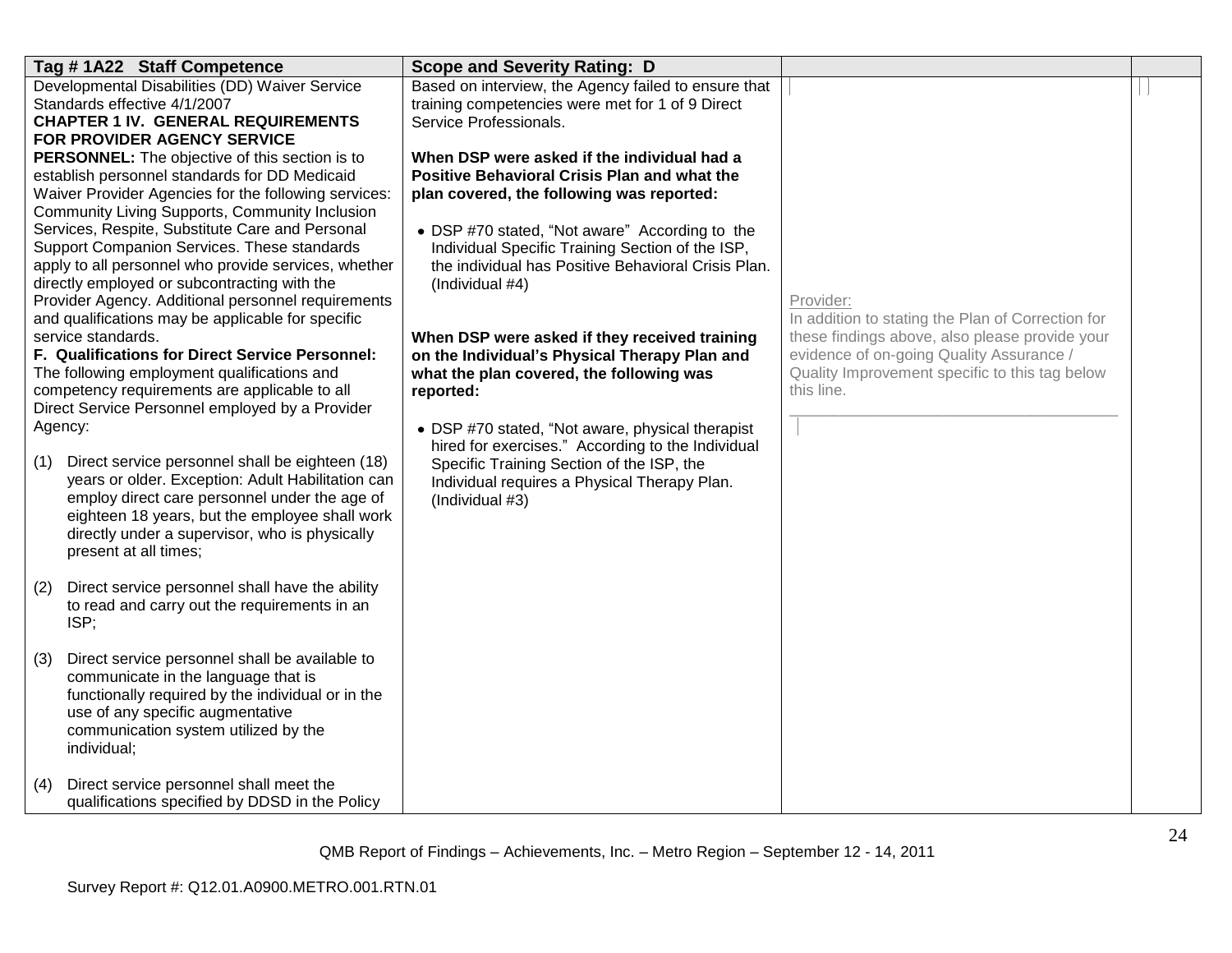|     | Governing the Training Requirements for Direct<br><b>Support Staff and Internal Service</b><br>Coordinators, Serving Individuals with<br>Developmental Disabilities; and                                                                                                                                                                                                                                                                                                                                                                                                                                                                                                                                                                                                    |  |  |
|-----|-----------------------------------------------------------------------------------------------------------------------------------------------------------------------------------------------------------------------------------------------------------------------------------------------------------------------------------------------------------------------------------------------------------------------------------------------------------------------------------------------------------------------------------------------------------------------------------------------------------------------------------------------------------------------------------------------------------------------------------------------------------------------------|--|--|
| (5) | Direct service Provider Agencies of Respite<br>Services, Substitute Care, Personal Support<br>Services, Nutritional Counseling, Therapists<br>and Nursing shall demonstrate basic<br>knowledge of developmental disabilities and<br>have training or demonstrable qualifications<br>related to the role he or she is performing and<br>complete individual specific training as required<br>in the ISP for each individual he or she support.                                                                                                                                                                                                                                                                                                                               |  |  |
| (6) | Report required personnel training status to the<br>DDSD Statewide Training Database as<br>specified in DDSD policies as related to<br>training requirements as follows:<br>(a) Initial comprehensive personnel status report<br>(name, date of hire, Social Security number<br>category) on all required personnel to be<br>submitted to DDSD Statewide Training<br>Database within the first ninety (90) calendar<br>days of providing services;<br>(b) Staff who do not wish to use his or her Social<br>Security Number may request an alternative<br>tracking number; and<br>(c) Quarterly personnel update reports sent to<br>DDSD Statewide Training Database to reflect<br>new hires, terminations, inter-provider<br>Agency position changes, and name<br>changes. |  |  |
|     | Department of Health (DOH) Developmental<br><b>Disabilities Supports Division (DDSD) Policy -</b><br><b>Policy Title: Training Requirements for Direct</b><br>Service Agency Staff Policy - Eff. March 1, 2007 -<br><b>II. POLICY STATEMENTS:</b><br>A. Individuals shall receive services from competent<br>and qualified staff.                                                                                                                                                                                                                                                                                                                                                                                                                                           |  |  |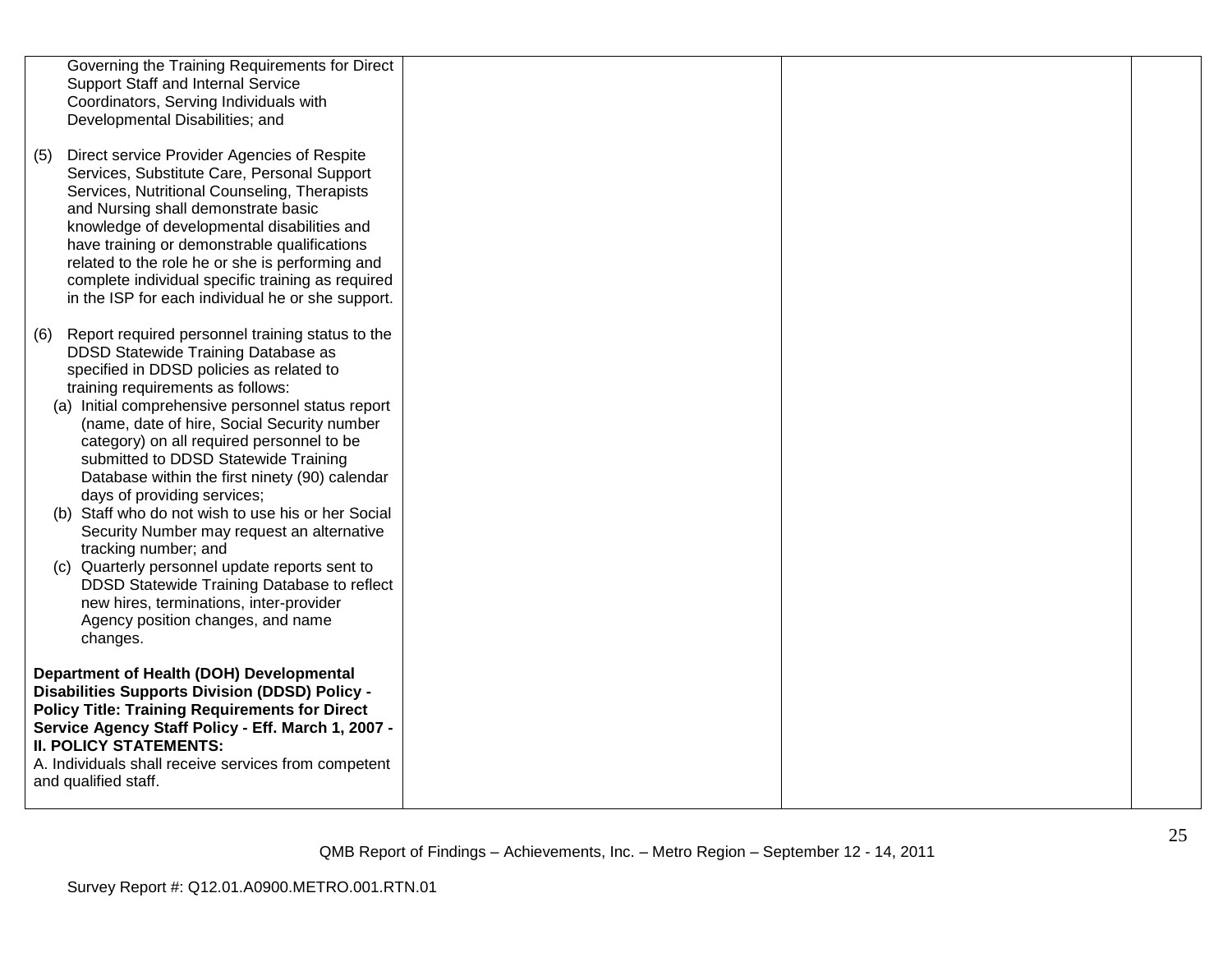| Tag #1A26 (CoP) COR / EAR                                                                                                                                                                                                                                                                                                                                                                                                                                                                                                                                                                                                                                                                                                                                                                                                                                                              | <b>Scope and Severity Rating: D</b>                                                                                          |                                                   |  |
|----------------------------------------------------------------------------------------------------------------------------------------------------------------------------------------------------------------------------------------------------------------------------------------------------------------------------------------------------------------------------------------------------------------------------------------------------------------------------------------------------------------------------------------------------------------------------------------------------------------------------------------------------------------------------------------------------------------------------------------------------------------------------------------------------------------------------------------------------------------------------------------|------------------------------------------------------------------------------------------------------------------------------|---------------------------------------------------|--|
| NMAC 7.1.12.8 REGISTRY ESTABLISHED;                                                                                                                                                                                                                                                                                                                                                                                                                                                                                                                                                                                                                                                                                                                                                                                                                                                    | Based on record review, the Agency failed to                                                                                 |                                                   |  |
| PROVIDER INQUIRY REQUIRED: Upon the                                                                                                                                                                                                                                                                                                                                                                                                                                                                                                                                                                                                                                                                                                                                                                                                                                                    | maintain documentation in the employee's                                                                                     |                                                   |  |
| effective date of this rule, the department has                                                                                                                                                                                                                                                                                                                                                                                                                                                                                                                                                                                                                                                                                                                                                                                                                                        | personnel records that evidenced inquiry to the                                                                              |                                                   |  |
| established and maintains an accurate and                                                                                                                                                                                                                                                                                                                                                                                                                                                                                                                                                                                                                                                                                                                                                                                                                                              | Employee Abuse Registry prior to employment for 4                                                                            |                                                   |  |
| complete electronic registry that contains the name,                                                                                                                                                                                                                                                                                                                                                                                                                                                                                                                                                                                                                                                                                                                                                                                                                                   | of 55 Agency Personnel.                                                                                                      |                                                   |  |
| date of birth, address, social security number, and                                                                                                                                                                                                                                                                                                                                                                                                                                                                                                                                                                                                                                                                                                                                                                                                                                    |                                                                                                                              |                                                   |  |
| other appropriate identifying information of all                                                                                                                                                                                                                                                                                                                                                                                                                                                                                                                                                                                                                                                                                                                                                                                                                                       | The following Agency personnel records                                                                                       |                                                   |  |
| persons who, while employed by a provider, have                                                                                                                                                                                                                                                                                                                                                                                                                                                                                                                                                                                                                                                                                                                                                                                                                                        | contained no evidence of the Employee Abuse                                                                                  |                                                   |  |
| been determined by the department, as a result of                                                                                                                                                                                                                                                                                                                                                                                                                                                                                                                                                                                                                                                                                                                                                                                                                                      | <b>Registry being completed:</b>                                                                                             |                                                   |  |
| an investigation of a complaint, to have engaged in                                                                                                                                                                                                                                                                                                                                                                                                                                                                                                                                                                                                                                                                                                                                                                                                                                    |                                                                                                                              |                                                   |  |
| a substantiated registry-referred incident of abuse,                                                                                                                                                                                                                                                                                                                                                                                                                                                                                                                                                                                                                                                                                                                                                                                                                                   | <b>Direct Service Professional Personnel (DSP):</b>                                                                          |                                                   |  |
| neglect or exploitation of a person receiving care or                                                                                                                                                                                                                                                                                                                                                                                                                                                                                                                                                                                                                                                                                                                                                                                                                                  |                                                                                                                              |                                                   |  |
| services from a provider. Additions and updates to                                                                                                                                                                                                                                                                                                                                                                                                                                                                                                                                                                                                                                                                                                                                                                                                                                     | • #65 - Date of hire $3/10/2011$                                                                                             | Provider:                                         |  |
| the registry shall be posted no later than two (2)                                                                                                                                                                                                                                                                                                                                                                                                                                                                                                                                                                                                                                                                                                                                                                                                                                     |                                                                                                                              | In addition to stating the Plan of Correction for |  |
| business days following receipt. Only department                                                                                                                                                                                                                                                                                                                                                                                                                                                                                                                                                                                                                                                                                                                                                                                                                                       | The following Agency Personnel records                                                                                       | these findings above, also please provide your    |  |
| staff designated by the custodian may access,                                                                                                                                                                                                                                                                                                                                                                                                                                                                                                                                                                                                                                                                                                                                                                                                                                          | contained evidence that indicated the Employee                                                                               | evidence of on-going Quality Assurance /          |  |
| maintain and update the data in the registry.                                                                                                                                                                                                                                                                                                                                                                                                                                                                                                                                                                                                                                                                                                                                                                                                                                          | Abuse Registry was completed after hire:                                                                                     | Quality Improvement specific to this tag below    |  |
| Provider requirement to inquire of<br>А.                                                                                                                                                                                                                                                                                                                                                                                                                                                                                                                                                                                                                                                                                                                                                                                                                                               |                                                                                                                              | this line.                                        |  |
| registry. A provider, prior to employing or                                                                                                                                                                                                                                                                                                                                                                                                                                                                                                                                                                                                                                                                                                                                                                                                                                            | <b>Direct Service Professional Personnel (DSP):</b>                                                                          |                                                   |  |
| contracting with an employee, shall inquire of the                                                                                                                                                                                                                                                                                                                                                                                                                                                                                                                                                                                                                                                                                                                                                                                                                                     |                                                                                                                              |                                                   |  |
| registry whether the individual under consideration                                                                                                                                                                                                                                                                                                                                                                                                                                                                                                                                                                                                                                                                                                                                                                                                                                    | $\bullet$ #41 - Date of hire 3/12/2010. Completed                                                                            |                                                   |  |
| for employment or contracting is listed on the                                                                                                                                                                                                                                                                                                                                                                                                                                                                                                                                                                                                                                                                                                                                                                                                                                         | 3/20/2010.                                                                                                                   |                                                   |  |
| registry.                                                                                                                                                                                                                                                                                                                                                                                                                                                                                                                                                                                                                                                                                                                                                                                                                                                                              |                                                                                                                              |                                                   |  |
| <b>B.</b><br>Prohibited employment. A provider may                                                                                                                                                                                                                                                                                                                                                                                                                                                                                                                                                                                                                                                                                                                                                                                                                                     | $\bullet$ #70 - Date of hire 3/8/2010. Completed                                                                             |                                                   |  |
|                                                                                                                                                                                                                                                                                                                                                                                                                                                                                                                                                                                                                                                                                                                                                                                                                                                                                        |                                                                                                                              |                                                   |  |
|                                                                                                                                                                                                                                                                                                                                                                                                                                                                                                                                                                                                                                                                                                                                                                                                                                                                                        |                                                                                                                              |                                                   |  |
|                                                                                                                                                                                                                                                                                                                                                                                                                                                                                                                                                                                                                                                                                                                                                                                                                                                                                        |                                                                                                                              |                                                   |  |
|                                                                                                                                                                                                                                                                                                                                                                                                                                                                                                                                                                                                                                                                                                                                                                                                                                                                                        |                                                                                                                              |                                                   |  |
|                                                                                                                                                                                                                                                                                                                                                                                                                                                                                                                                                                                                                                                                                                                                                                                                                                                                                        |                                                                                                                              |                                                   |  |
|                                                                                                                                                                                                                                                                                                                                                                                                                                                                                                                                                                                                                                                                                                                                                                                                                                                                                        |                                                                                                                              |                                                   |  |
|                                                                                                                                                                                                                                                                                                                                                                                                                                                                                                                                                                                                                                                                                                                                                                                                                                                                                        |                                                                                                                              |                                                   |  |
|                                                                                                                                                                                                                                                                                                                                                                                                                                                                                                                                                                                                                                                                                                                                                                                                                                                                                        |                                                                                                                              |                                                   |  |
|                                                                                                                                                                                                                                                                                                                                                                                                                                                                                                                                                                                                                                                                                                                                                                                                                                                                                        |                                                                                                                              |                                                   |  |
|                                                                                                                                                                                                                                                                                                                                                                                                                                                                                                                                                                                                                                                                                                                                                                                                                                                                                        |                                                                                                                              |                                                   |  |
|                                                                                                                                                                                                                                                                                                                                                                                                                                                                                                                                                                                                                                                                                                                                                                                                                                                                                        |                                                                                                                              |                                                   |  |
|                                                                                                                                                                                                                                                                                                                                                                                                                                                                                                                                                                                                                                                                                                                                                                                                                                                                                        |                                                                                                                              |                                                   |  |
|                                                                                                                                                                                                                                                                                                                                                                                                                                                                                                                                                                                                                                                                                                                                                                                                                                                                                        |                                                                                                                              |                                                   |  |
|                                                                                                                                                                                                                                                                                                                                                                                                                                                                                                                                                                                                                                                                                                                                                                                                                                                                                        |                                                                                                                              |                                                   |  |
|                                                                                                                                                                                                                                                                                                                                                                                                                                                                                                                                                                                                                                                                                                                                                                                                                                                                                        |                                                                                                                              |                                                   |  |
|                                                                                                                                                                                                                                                                                                                                                                                                                                                                                                                                                                                                                                                                                                                                                                                                                                                                                        |                                                                                                                              |                                                   |  |
| not employ or contract with an individual to be an<br>employee if the individual is listed on the registry as<br>having a substantiated registry-referred incident of<br>abuse, neglect or exploitation of a person receiving<br>care or services from a provider.<br>Documentation of inquiry to registry.<br>D.<br>The provider shall maintain documentation in the<br>employee's personnel or employment records that<br>evidences the fact that the provider made an inquiry<br>to the registry concerning that employee prior to<br>employment. Such documentation must include<br>evidence, based on the response to such inquiry<br>received from the custodian by the provider, that the<br>employee was not listed on the registry as having a<br>substantiated registry-referred incident of abuse,<br>neglect or exploitation.<br>Ε.<br>Documentation for other staff. With | 4/10/2010.<br><b>Service Coordination Personnel (SC):</b><br>$\bullet$ #93 - Date of hire 1/21/2010. Completed<br>1/28/2010. |                                                   |  |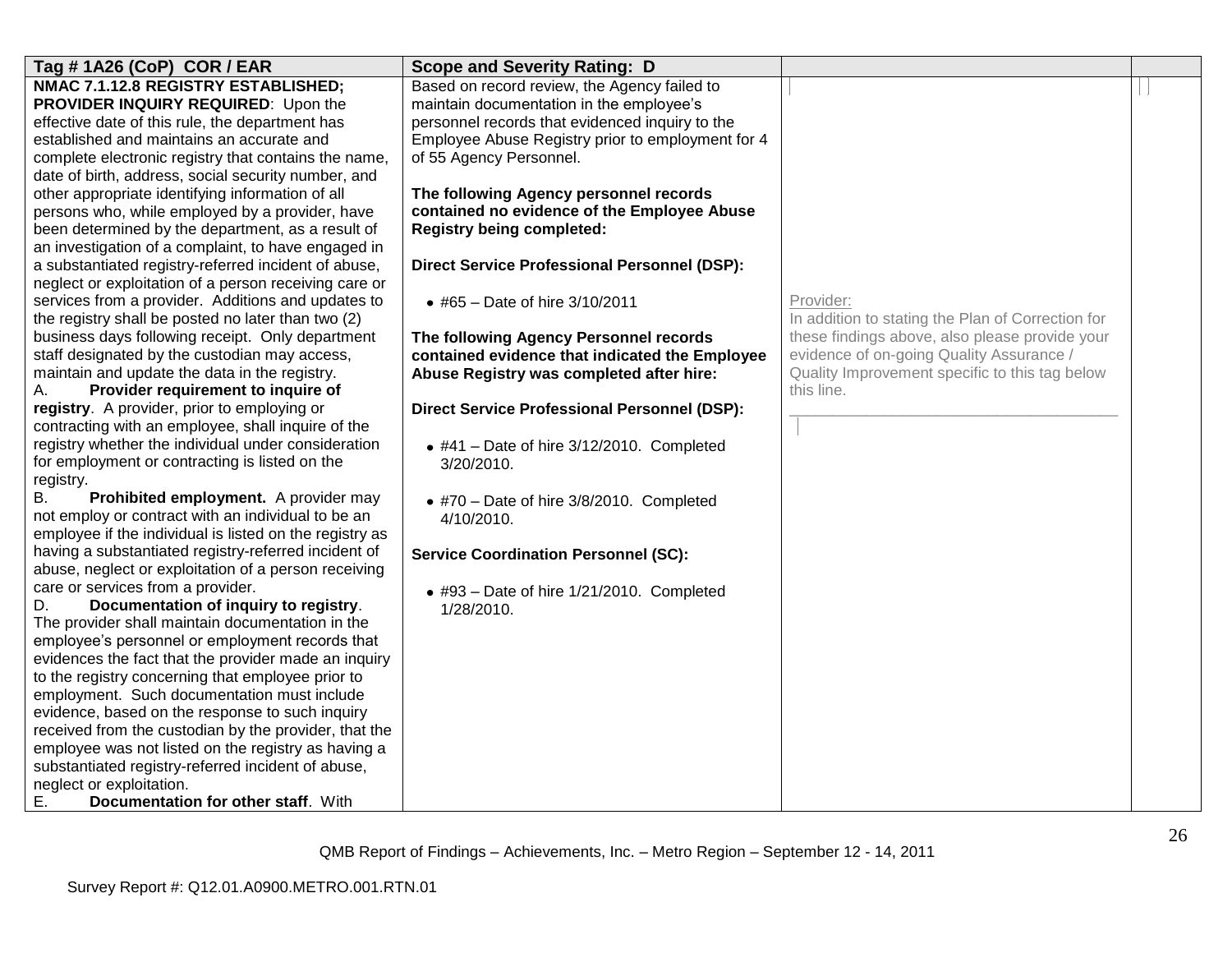respect to all employed or contracted individuals providing direct care who are licensed health care professionals or certified nurse aides, the provider shall maintain documentation reflecting the individual"s current licensure as a health care professional or current certification as a nurse aide. F. **Consequences of noncompliance**. The department or other governmental agency having regulatory enforcement authority over a provider may sanction a provider in accordance with applicable law if the provider fails to make an appropriate and timely inquiry of the registry, or fails to maintain evidence of such inquiry, in connection with the hiring or contracting of an employee; or for employing or contracting any person to work as an employee who is listed on the registry. Such sanctions may include a directed plan of correction, civil monetary penalty not to exceed five thousand dollars (\$5000) per instance, or termination or nonrenewal of any contract with the department or other governmental agency. Developmental Disabilities (DD) Waiver Service Standards effective 4/1/2007 **Chapter 1.IV. General Provider Requirements. D. Criminal History Screening:** All personnel shall be screened by the Provider Agency in regard to the employee"s qualifications, references, and employment history, prior to employment. All Provider Agencies shall comply with the Criminal Records Screening for Caregivers 7.1.12 NMAC and Employee Abuse Registry 7.1.12 NMAC as required by the Department of Health, Division of Health Improvement.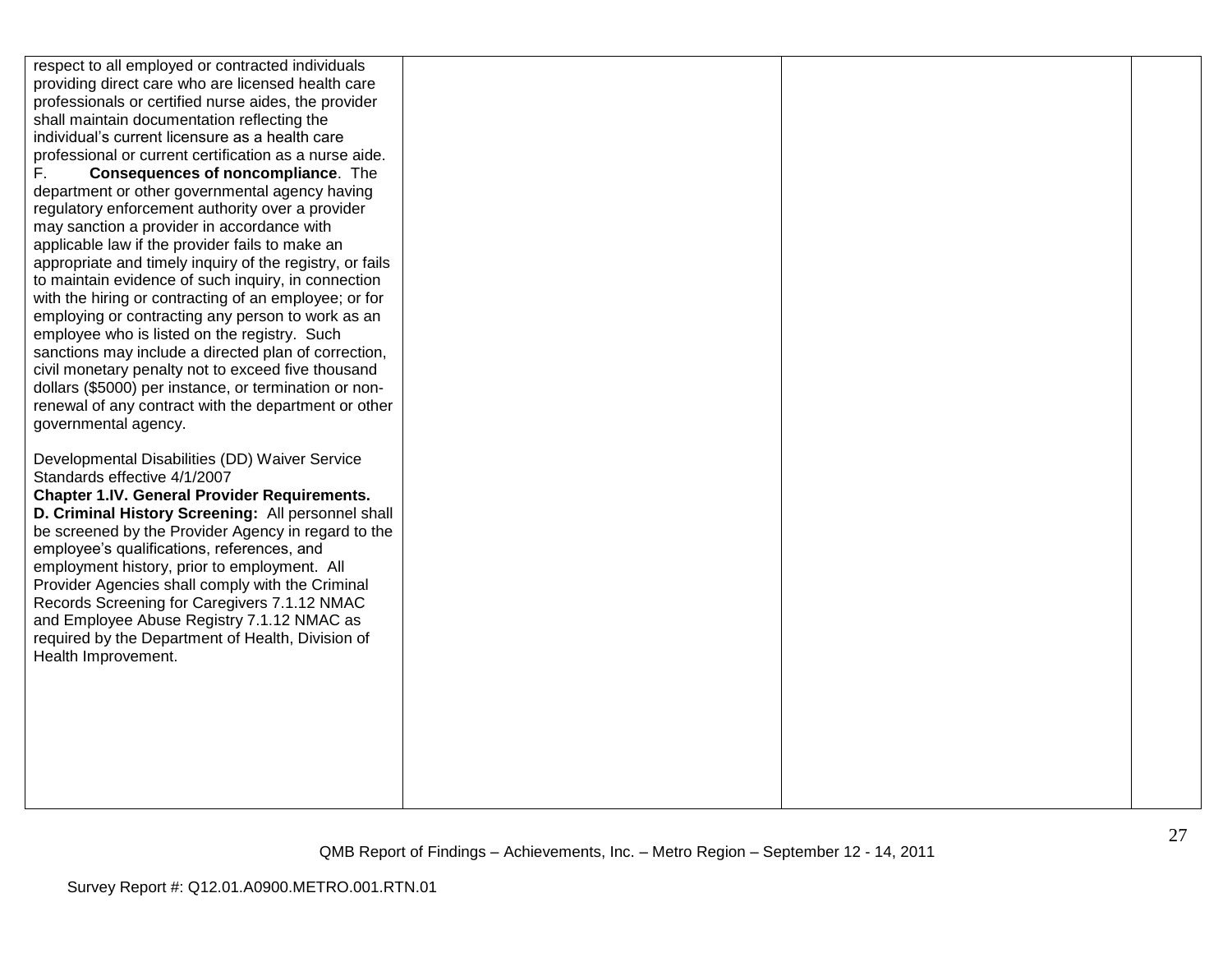| Tag #1A28.1 (CoP) Incident Mgt. System -                                                                                                                                                                                                                                                                                                                                                                                                                                                                                                                                                                                                                                                                                                                                                                                                                                                                                                                                                                                                                                                                                                                                                                                                                                                                                                                                                                                                                                                                                                                                                                                                                                                                                                                                                                                                                                                                                                                                                          | <b>Scope &amp; Severity Rating: D</b>                                                                                                                                                                                                                                                                                                                |                                                                                                                                                                                                                              |  |
|---------------------------------------------------------------------------------------------------------------------------------------------------------------------------------------------------------------------------------------------------------------------------------------------------------------------------------------------------------------------------------------------------------------------------------------------------------------------------------------------------------------------------------------------------------------------------------------------------------------------------------------------------------------------------------------------------------------------------------------------------------------------------------------------------------------------------------------------------------------------------------------------------------------------------------------------------------------------------------------------------------------------------------------------------------------------------------------------------------------------------------------------------------------------------------------------------------------------------------------------------------------------------------------------------------------------------------------------------------------------------------------------------------------------------------------------------------------------------------------------------------------------------------------------------------------------------------------------------------------------------------------------------------------------------------------------------------------------------------------------------------------------------------------------------------------------------------------------------------------------------------------------------------------------------------------------------------------------------------------------------|------------------------------------------------------------------------------------------------------------------------------------------------------------------------------------------------------------------------------------------------------------------------------------------------------------------------------------------------------|------------------------------------------------------------------------------------------------------------------------------------------------------------------------------------------------------------------------------|--|
|                                                                                                                                                                                                                                                                                                                                                                                                                                                                                                                                                                                                                                                                                                                                                                                                                                                                                                                                                                                                                                                                                                                                                                                                                                                                                                                                                                                                                                                                                                                                                                                                                                                                                                                                                                                                                                                                                                                                                                                                   |                                                                                                                                                                                                                                                                                                                                                      |                                                                                                                                                                                                                              |  |
| <b>Personnel Training</b><br>NMAC 7.1.13.10 INCIDENT MANAGEMENT<br><b>SYSTEM REQUIREMENTS:</b><br>A. General: All licensed health care facilities and<br>community based service providers shall establish<br>and maintain an incident management system,<br>which emphasizes the principles of prevention and<br>staff involvement. The licensed health care facility or<br>community based service provider shall ensure that<br>the incident management system policies and<br>procedures requires all employees to be<br>competently trained to respond to, report, and<br>document incidents in a timely and accurate<br>manner.<br>D. Training Documentation: All licensed health<br>care facilities and community based service<br>providers shall prepare training documentation for<br>each employee to include a signed statement<br>indicating the date, time, and place they received<br>their incident management reporting instruction. The<br>licensed health care facility and community based<br>service provider shall maintain documentation of an<br>employee's training for a period of at least twelve<br>(12) months, or six (6) months after termination of<br>an employee's employment. Training curricula shall<br>be kept on the provider premises and made<br>available on request by the department. Training<br>documentation shall be made available immediately<br>upon a division representative's request. Failure to<br>provide employee training documentation shall<br>subject the licensed health care facility or<br>community based service provider to the penalties<br>provided for in this rule.<br><b>Policy Title: Training Requirements for Direct</b><br>Service Agency Staff Policy - Eff. March 1, 2007<br><b>II. POLICY STATEMENTS:</b><br>A. Individuals shall receive services from competent<br>and qualified staff.<br>C. Staff shall complete training on DOH-approved<br>incident reporting procedures in accordance with 7<br>NMAC 1.13. | Based on record review and interview, the Agency<br>failed to provide documentation verifying completion<br>of Incident Management Training for 3 of 55<br>Agency Personnel.<br><b>Direct Service Professional Personnel (DSP):</b><br>• Incident Management Training (Abuse, Neglect &<br>Misappropriation of Consumers' Property) (#49<br>66 & 72) | Provider:<br>In addition to stating the Plan of Correction for<br>these findings above, also please provide your<br>evidence of on-going Quality Assurance /<br>Quality Improvement specific to this tag below<br>this line. |  |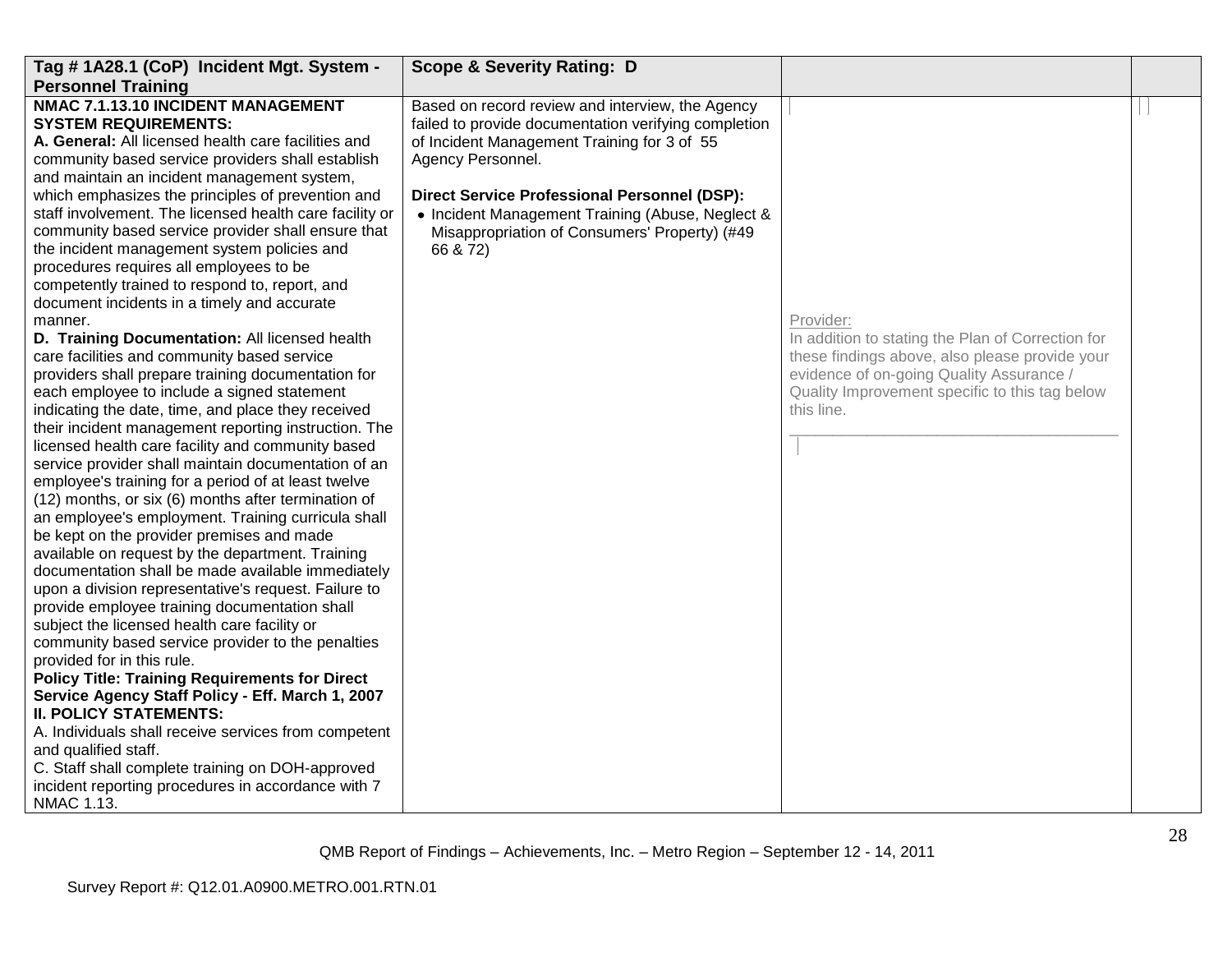| Tag #1A33 Board of Pharmacy - Med                                                                                                                                                                                                                                                                                                                                                                                                                                                                                                                                                                                                                                                                                                                                                                                                                                                                                                                                                                                                                                                                                                                                                 | <b>Scope and Severity Rating: B</b>                                                                                                                                                                                                                                                                                               |                                                                                                                                                                                                                              |  |
|-----------------------------------------------------------------------------------------------------------------------------------------------------------------------------------------------------------------------------------------------------------------------------------------------------------------------------------------------------------------------------------------------------------------------------------------------------------------------------------------------------------------------------------------------------------------------------------------------------------------------------------------------------------------------------------------------------------------------------------------------------------------------------------------------------------------------------------------------------------------------------------------------------------------------------------------------------------------------------------------------------------------------------------------------------------------------------------------------------------------------------------------------------------------------------------|-----------------------------------------------------------------------------------------------------------------------------------------------------------------------------------------------------------------------------------------------------------------------------------------------------------------------------------|------------------------------------------------------------------------------------------------------------------------------------------------------------------------------------------------------------------------------|--|
| <b>Storage</b>                                                                                                                                                                                                                                                                                                                                                                                                                                                                                                                                                                                                                                                                                                                                                                                                                                                                                                                                                                                                                                                                                                                                                                    |                                                                                                                                                                                                                                                                                                                                   |                                                                                                                                                                                                                              |  |
| <b>New Mexico Board of Pharmacy Model Custodial</b><br><b>Drug Procedures Manual</b><br>E. Medication Storage:<br>1. Prescription drugs will be stored in a locked<br>cabinet and the key will be in the care of the<br>administrator or designee.<br>2. Drugs to be taken by mouth will be separate<br>from all other dosage forms.<br>3. A locked compartment will be available in the<br>refrigerator for those items labeled "Keep in<br>Refrigerator." The temperature will be kept in<br>the 36°F - 46°F range. An accurate<br>thermometer will be kept in the refrigerator to<br>verify temperature.<br>4. Separate compartments are required for each<br>resident's medication.<br>5. All medication will be stored according to their<br>individual requirement or in the absence of<br>temperature and humidity requirements,<br>controlled room temperature (68-77°F) and<br>protected from light. Storage requirements are<br>in effect 24 hours a day.<br>6. Medication no longer in use, unwanted,<br>outdated, or adulterated will be placed in a<br>quarantine area in the locked medication<br>cabinet and held for destruction by the<br>consultant pharmacist. | Based on record review and observation, the<br>Agency failed to ensure proper storage of<br>medication for 1 of 9 individuals.<br>Observation included:<br>Individual #5<br>Lorazepam 1mg expired 9/3/2011. Expired<br>medication was not kept separate from other<br>medications as required by Board of Pharmacy<br>Procedures. | Provider:<br>In addition to stating the Plan of Correction for<br>these findings above, also please provide your<br>evidence of on-going Quality Assurance /<br>Quality Improvement specific to this tag below<br>this line. |  |
| 8. References<br>A. Adequate drug references shall be available for<br>facility staff<br>H. Controlled Substances (Perpetual Count<br><b>Requirement)</b><br>1. Separate accountability or proof-of-use sheets<br>shall be maintained, for each controlled substance,<br>indicating the following information:<br>a. date<br>b. time administered<br>c. name of patient                                                                                                                                                                                                                                                                                                                                                                                                                                                                                                                                                                                                                                                                                                                                                                                                           |                                                                                                                                                                                                                                                                                                                                   |                                                                                                                                                                                                                              |  |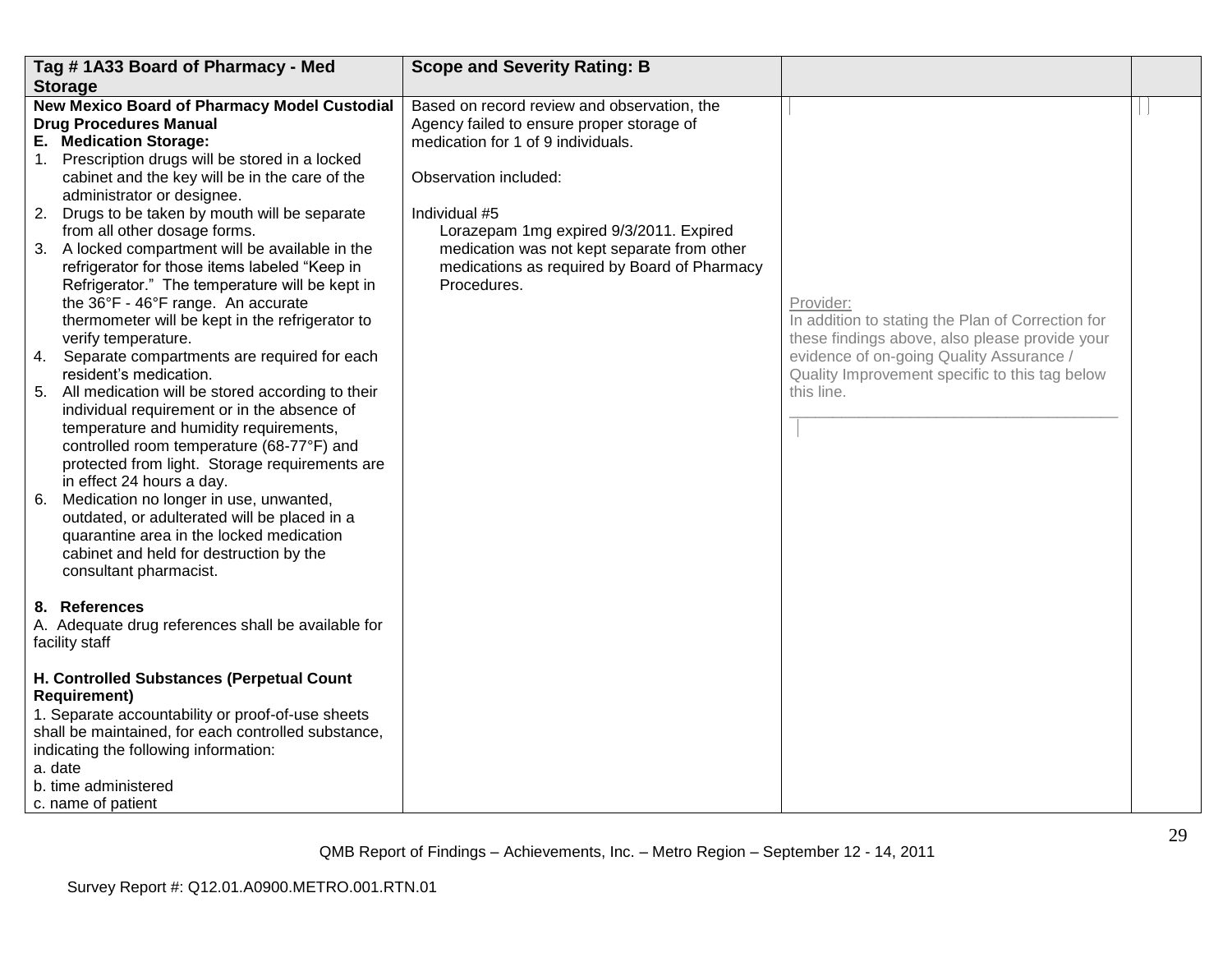| d. dose                                                                                                         |  |  |
|-----------------------------------------------------------------------------------------------------------------|--|--|
|                                                                                                                 |  |  |
| e. practitioner's name<br>f. signature of person administering or assisting with<br>the administration the dose |  |  |
|                                                                                                                 |  |  |
| g. balance of controlled substance remaining.                                                                   |  |  |
|                                                                                                                 |  |  |
|                                                                                                                 |  |  |
|                                                                                                                 |  |  |
|                                                                                                                 |  |  |
|                                                                                                                 |  |  |
|                                                                                                                 |  |  |
|                                                                                                                 |  |  |
|                                                                                                                 |  |  |
|                                                                                                                 |  |  |
|                                                                                                                 |  |  |
|                                                                                                                 |  |  |
|                                                                                                                 |  |  |
|                                                                                                                 |  |  |
|                                                                                                                 |  |  |
|                                                                                                                 |  |  |
|                                                                                                                 |  |  |
|                                                                                                                 |  |  |
|                                                                                                                 |  |  |
|                                                                                                                 |  |  |
|                                                                                                                 |  |  |
|                                                                                                                 |  |  |
|                                                                                                                 |  |  |
|                                                                                                                 |  |  |
|                                                                                                                 |  |  |
|                                                                                                                 |  |  |
|                                                                                                                 |  |  |
|                                                                                                                 |  |  |
|                                                                                                                 |  |  |
|                                                                                                                 |  |  |
|                                                                                                                 |  |  |
|                                                                                                                 |  |  |
|                                                                                                                 |  |  |
|                                                                                                                 |  |  |
|                                                                                                                 |  |  |
|                                                                                                                 |  |  |
|                                                                                                                 |  |  |
|                                                                                                                 |  |  |
|                                                                                                                 |  |  |
|                                                                                                                 |  |  |
|                                                                                                                 |  |  |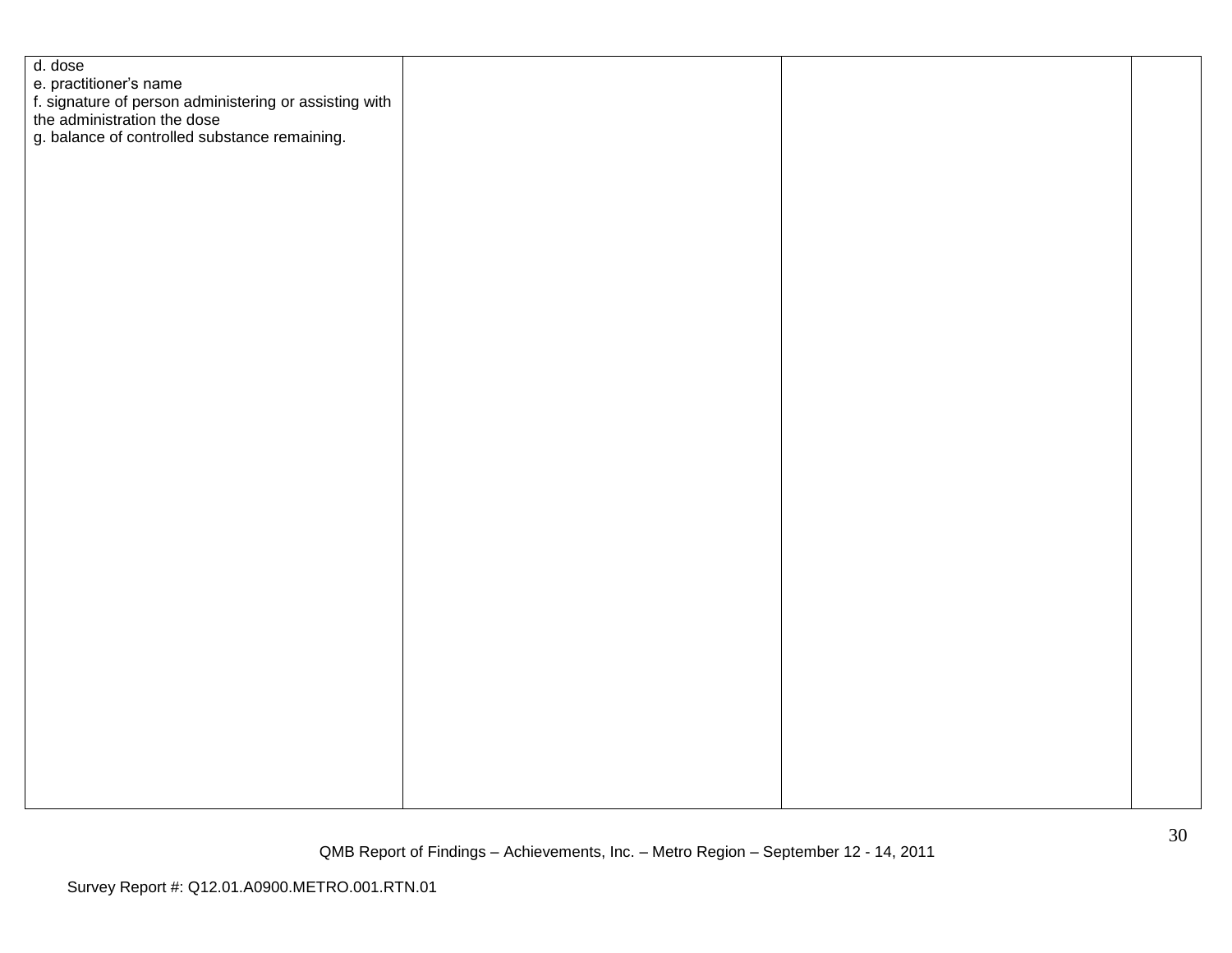| Tag #1A37 Individual Specific Training                                                                                                                                                                                                                                                                                                                                                                                                                                                                                                                                                                                                                                                                                    | <b>Scope and Severity Rating: D</b>                                                                                                                                                                                                                                                                                                  |                                                                                                                                                              |  |
|---------------------------------------------------------------------------------------------------------------------------------------------------------------------------------------------------------------------------------------------------------------------------------------------------------------------------------------------------------------------------------------------------------------------------------------------------------------------------------------------------------------------------------------------------------------------------------------------------------------------------------------------------------------------------------------------------------------------------|--------------------------------------------------------------------------------------------------------------------------------------------------------------------------------------------------------------------------------------------------------------------------------------------------------------------------------------|--------------------------------------------------------------------------------------------------------------------------------------------------------------|--|
| Developmental Disabilities (DD) Waiver Service<br>Standards effective 4/1/2007<br><b>CHAPTER 1 IV. GENERAL REQUIREMENTS</b><br>FOR PROVIDER AGENCY SERVICE<br><b>PERSONNEL:</b> The objective of this section is to<br>establish personnel standards for DD Medicaid<br>Waiver Provider Agencies for the following services:<br>Community Living Supports, Community Inclusion<br>Services, Respite, Substitute Care and Personal<br>Support Companion Services. These standards<br>apply to all personnel who provide services, whether<br>directly employed or subcontracting with the<br>Provider Agency. Additional personnel requirements<br>and qualifications may be applicable for specific<br>service standards. | Based on record review, the Agency failed to ensure<br>that Individual Specific Training requirements were<br>met for 2 of 55 Agency Personnel.<br>Review of personnel records found no evidence of<br>the following:<br><b>Direct Service Professional Personnel (DSP):</b><br>Individual Specific Training (#72 & 76)<br>$\bullet$ | Provider:<br>In addition to stating the Plan of Correction for<br>these findings above, also please provide your<br>evidence of on-going Quality Assurance / |  |
| <b>C. Orientation and Training Requirements:</b><br>Orientation and training for direct support staff and<br>his or her supervisors shall comply with the<br>DDSD/DOH Policy Governing the Training<br>Requirements for Direct Support Staff and Internal<br>Service Coordinators Serving Individuals with<br>Developmental Disabilities to include the following:<br>Individual-specific training for each individual<br>(2)<br>under his or her direct care, as described in the<br>individual service plan, prior to working alone<br>with the individual.                                                                                                                                                             |                                                                                                                                                                                                                                                                                                                                      | Quality Improvement specific to this tag below<br>this line.                                                                                                 |  |
| Department of Health (DOH) Developmental<br><b>Disabilities Supports Division (DDSD) Policy -</b><br><b>Policy Title: Training Requirements for Direct</b><br>Service Agency Staff Policy - Eff. March 1, 2007 -<br><b>II. POLICY STATEMENTS:</b><br>A. Individuals shall receive services from competent<br>and qualified staff.<br><b>B.</b> Staff shall complete individual-specific (formerly<br>known as "Addendum B") training requirements in<br>accordance with the specifications described in the<br>individual service plan (ISP) of each individual<br>served.                                                                                                                                                |                                                                                                                                                                                                                                                                                                                                      |                                                                                                                                                              |  |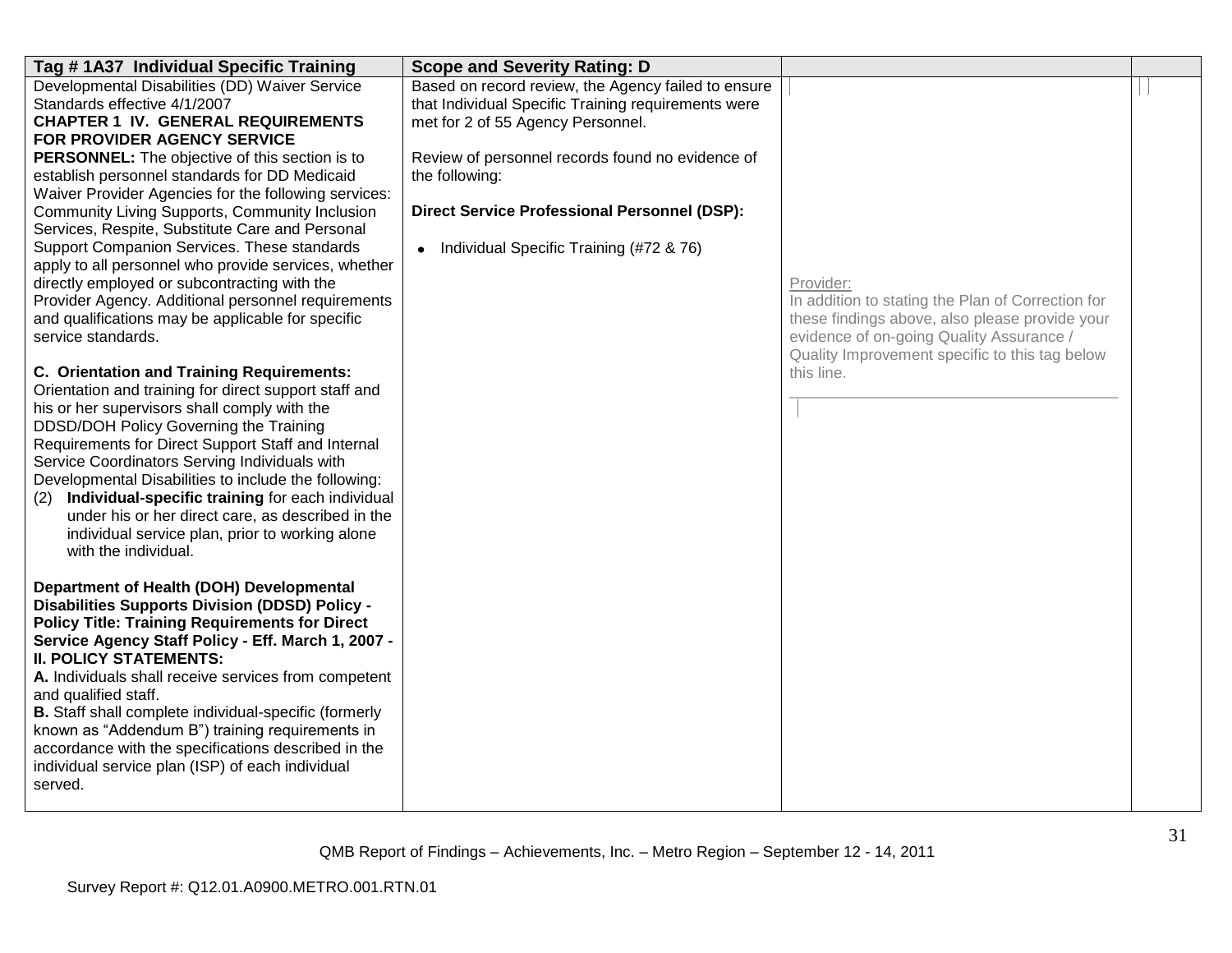| Tag # 5136 CA Reimbursement                                                                                                                                                                                                                                                                                                                                                                                                                                                                                                                                                                                                                                                                                                                                                                                                                                                                                                                                                                                                            | <b>Scope and Severity Rating: C</b>                                                                                                                                                      |                                                                                                                                                                                                                              |  |
|----------------------------------------------------------------------------------------------------------------------------------------------------------------------------------------------------------------------------------------------------------------------------------------------------------------------------------------------------------------------------------------------------------------------------------------------------------------------------------------------------------------------------------------------------------------------------------------------------------------------------------------------------------------------------------------------------------------------------------------------------------------------------------------------------------------------------------------------------------------------------------------------------------------------------------------------------------------------------------------------------------------------------------------|------------------------------------------------------------------------------------------------------------------------------------------------------------------------------------------|------------------------------------------------------------------------------------------------------------------------------------------------------------------------------------------------------------------------------|--|
| Developmental Disabilities (DD) Waiver Service<br>Standards effective 4/1/2007<br><b>CHAPTER 1 III. PROVIDER AGENCY</b><br>DOCUMENTATION OF SERVICE DELIVERY AND<br><b>LOCATION</b>                                                                                                                                                                                                                                                                                                                                                                                                                                                                                                                                                                                                                                                                                                                                                                                                                                                    | Based on record review, the Agency failed to<br>provide written or electronic documentation as<br>evidence for each unit billed for Community Access<br>Services for 1 of 1 individuals. |                                                                                                                                                                                                                              |  |
| <b>General: All Provider Agencies shall maintain</b><br>А.<br>all records necessary to fully disclose the<br>service, quality, quantity and clinical necessity<br>furnished to individuals who are currently<br>receiving services. The Provider Agency<br>records shall be sufficiently detailed to<br>substantiate the date, time, individual name,<br>servicing Provider Agency, level of services,<br>and length of a session of service billed.<br><b>Billable Units: The documentation of the</b><br>В.<br>billable time spent with an individual shall be<br>kept on the written or electronic record that is<br>prepared prior to a request for reimbursement<br>from the HSD. For each unit billed, the record<br>shall contain the following:<br>Date, start and end time of each service<br>(1)<br>encounter or other billable service interval;<br>A description of what occurred during the<br>(2)<br>encounter or service interval; and<br>The signature or authenticated name of staff<br>(3)<br>providing the service. | Individual #3<br>May 2011<br>• The Agency billed 96 units of Community<br>Access (H2021) from 5/1/2011 through<br>5/31/2011. Documentation received accounted<br>for 56 units.           | Provider:<br>In addition to stating the Plan of Correction for<br>these findings above, also please provide your<br>evidence of on-going Quality Assurance /<br>Quality Improvement specific to this tag below<br>this line. |  |
| MAD-MR: 03-59 Eff 1/1/2004<br>8.314.1 BI RECORD KEEPING AND<br><b>DOCUMENTATION REQUIREMENTS:</b><br>Providers must maintain all records necessary to<br>fully disclose the extent of the services provided to<br>the Medicaid recipient. Services that have been<br>billed to Medicaid, but are not substantiated in a<br>treatment plan and/or patient records for the<br>recipient are subject to recoupment.<br>Developmental Disabilities (DD) Waiver Service<br>Standards effective 4/1/2007<br><b>CHAPTER 5 XI. COMMUNITY ACCESS</b><br><b>SERVICES REQUIREMENTS</b>                                                                                                                                                                                                                                                                                                                                                                                                                                                            |                                                                                                                                                                                          |                                                                                                                                                                                                                              |  |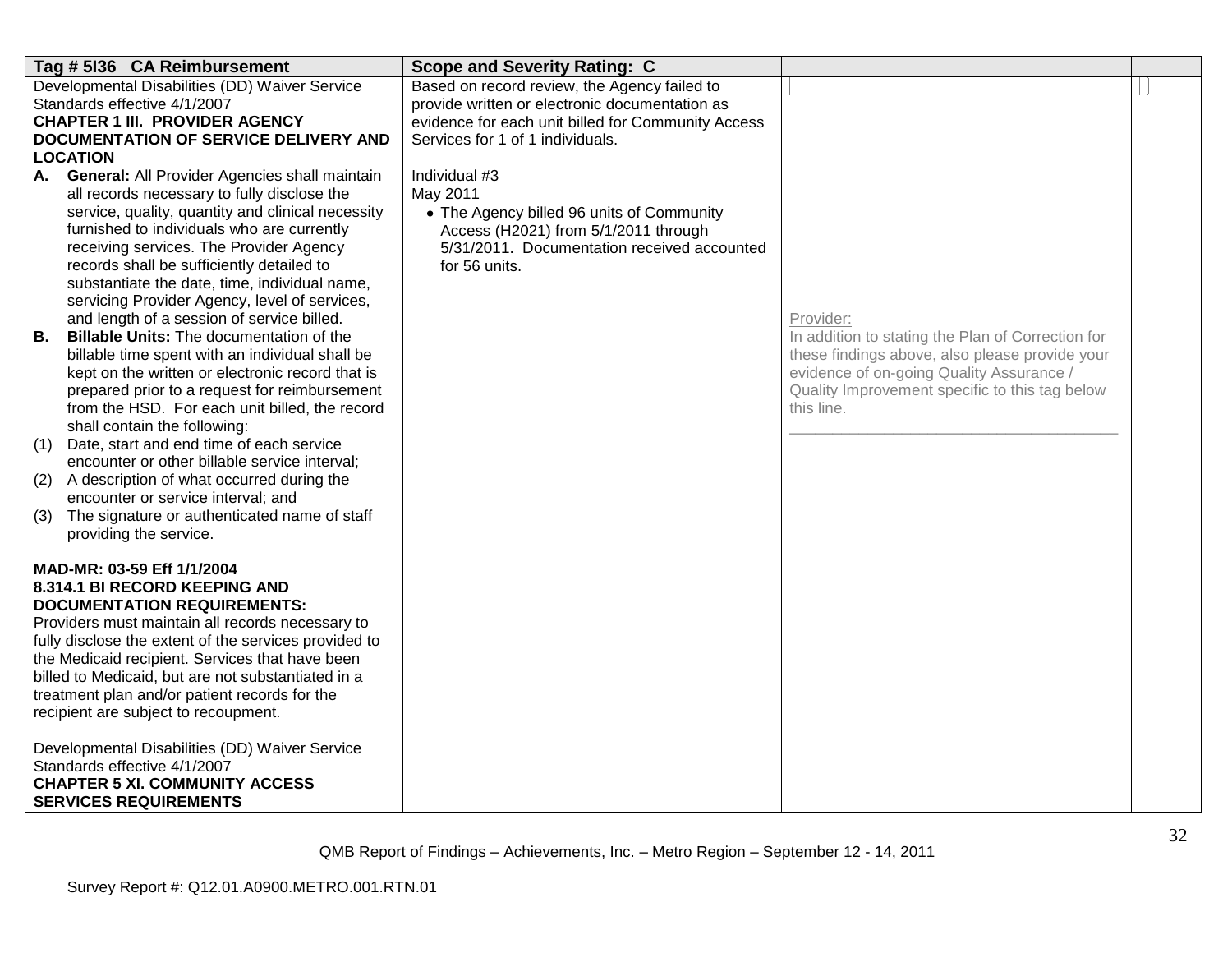| <b>G. Reimbursement</b><br>(1) Billable Unit: A billable unit is defined as one-<br>quarter hour of service.                                                                                                                                                                                                                                                                                                                 |  |  |
|------------------------------------------------------------------------------------------------------------------------------------------------------------------------------------------------------------------------------------------------------------------------------------------------------------------------------------------------------------------------------------------------------------------------------|--|--|
| (2) Billable Activities: The Community Access<br>Provider Agency can bill for those activities listed in<br>the Community Access Scope of Service. Billable<br>units are typically provided face-to-face but time<br>spent in non face-to-face activity may be claimed<br>under the following conditions:                                                                                                                    |  |  |
| (a) Time that is non face-to-face is documented<br>separately and clearly identified as to the<br>nature of the activity, and is tied directly to<br>the individual's ISP, Action Plan;<br>(b) Time that is non face-to-face involves<br>outreach and identification and training of<br>community connections and natural supports;<br>and<br>(c) Non face-to-face hours do not exceed 10% of<br>the monthly billable hours. |  |  |
| (3) Non-Billable Activities: Activities that the service<br>Provider Agency may need to conduct, but which<br>are not separately billable activities, may include:                                                                                                                                                                                                                                                           |  |  |
| (a) Time and expense for training service<br>personnel;<br>(b) Supervision of agency staff;<br>(c) Service documentation and billing activities; or<br>(d) Time the individual spends in segregated<br>facility-based settings activities.                                                                                                                                                                                   |  |  |
|                                                                                                                                                                                                                                                                                                                                                                                                                              |  |  |
|                                                                                                                                                                                                                                                                                                                                                                                                                              |  |  |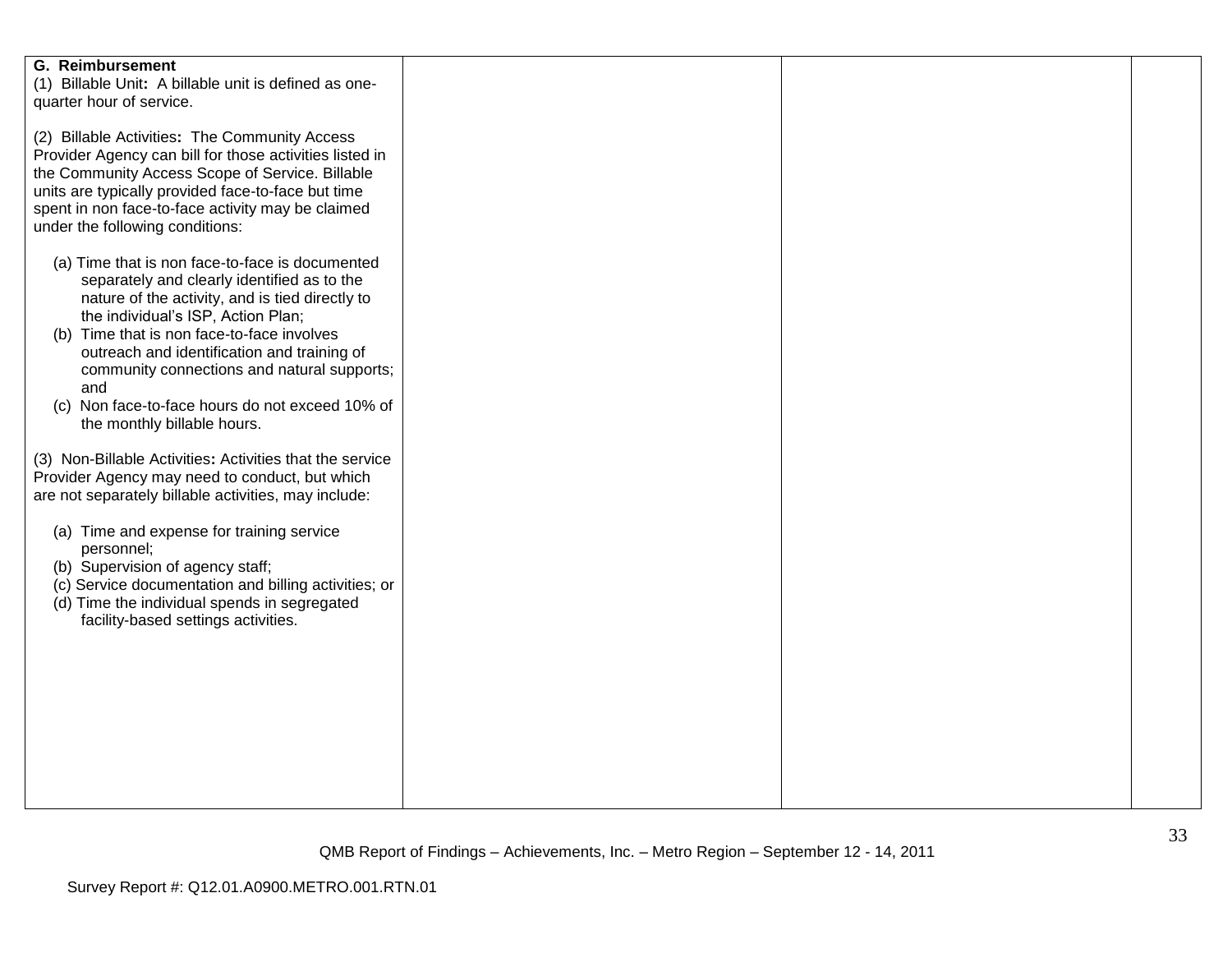| Tag # 5144 AH Reimbursement                                                                         | <b>Scope and Severity Rating: B</b>                                                             |                                                                                                     |  |
|-----------------------------------------------------------------------------------------------------|-------------------------------------------------------------------------------------------------|-----------------------------------------------------------------------------------------------------|--|
| Developmental Disabilities (DD) Waiver Service                                                      | Based on record review, the Agency failed to                                                    |                                                                                                     |  |
| Standards effective 4/1/2007                                                                        | provide written or electronic documentation as                                                  |                                                                                                     |  |
| <b>CHAPTER 1 III. PROVIDER AGENCY</b>                                                               | evidence for each unit billed for Adult Habilitation                                            |                                                                                                     |  |
| DOCUMENTATION OF SERVICE DELIVERY AND                                                               | Services for 7 of 9 individuals.                                                                |                                                                                                     |  |
| LOCATION                                                                                            |                                                                                                 |                                                                                                     |  |
| General: All Provider Agencies shall maintain<br>А.                                                 | Individual #1                                                                                   |                                                                                                     |  |
| all records necessary to fully disclose the                                                         | May 2011                                                                                        |                                                                                                     |  |
| service, quality, quantity and clinical necessity                                                   | • The Agency billed 504 units of Adult Habilitation                                             |                                                                                                     |  |
| furnished to individuals who are currently                                                          | (T2021) from 5/1/2011 through 5/31/2011.                                                        |                                                                                                     |  |
| receiving services. The Provider Agency                                                             | Documentation received accounted for 480                                                        |                                                                                                     |  |
| records shall be sufficiently detailed to                                                           | units.                                                                                          |                                                                                                     |  |
| substantiate the date, time, individual name,                                                       |                                                                                                 |                                                                                                     |  |
| servicing Provider Agency, level of services,                                                       | June 2011                                                                                       |                                                                                                     |  |
| and length of a session of service billed.<br><b>Billable Units: The documentation of the</b><br>В. | • The Agency billed 528 units of Adult Habilitation                                             | Provider:                                                                                           |  |
| billable time spent with an individual shall be                                                     | (T2021) from 6/1/2011 through 6/30/2011.                                                        | In addition to stating the Plan of Correction for<br>these findings above, also please provide your |  |
| kept on the written or electronic record that is                                                    | Documentation received accounted for 474                                                        | evidence of on-going Quality Assurance /                                                            |  |
| prepared prior to a request for reimbursement                                                       | units.                                                                                          | Quality Improvement specific to this tag below                                                      |  |
| from the HSD. For each unit billed, the record                                                      | <b>July 2011</b>                                                                                | this line.                                                                                          |  |
| shall contain the following:                                                                        | • The Agency billed 504 units of Adult Habilitation                                             |                                                                                                     |  |
| Date, start and end time of each service<br>(1)                                                     | (T2021) from 7/1/2011 through 7/31/2011.                                                        |                                                                                                     |  |
| encounter or other billable service interval;                                                       | Documentation received accounted for 471                                                        |                                                                                                     |  |
| A description of what occurred during the<br>(2)                                                    | units.                                                                                          |                                                                                                     |  |
| encounter or service interval; and                                                                  |                                                                                                 |                                                                                                     |  |
| The signature or authenticated name of staff<br>(3)                                                 | Individual #2                                                                                   |                                                                                                     |  |
| providing the service.                                                                              | May 2011                                                                                        |                                                                                                     |  |
|                                                                                                     | • The Agency billed 504 units of Adult Habilitation                                             |                                                                                                     |  |
| MAD-MR: 03-59 Eff 1/1/2004                                                                          | (T2021) from 5/1/2011 through 5/31/2011.                                                        |                                                                                                     |  |
| 8.314.1 BI RECORD KEEPING AND                                                                       | Documentation received accounted for 432                                                        |                                                                                                     |  |
| <b>DOCUMENTATION REQUIREMENTS:</b>                                                                  | units.                                                                                          |                                                                                                     |  |
| Providers must maintain all records necessary to                                                    |                                                                                                 |                                                                                                     |  |
| fully disclose the extent of the services provided to                                               | <b>June 2011</b>                                                                                |                                                                                                     |  |
| the Medicaid recipient. Services that have been                                                     | • The Agency billed 528 units of Adult Habilitation                                             |                                                                                                     |  |
| billed to Medicaid, but are not substantiated in a                                                  | (T2021) from 6/1/2011 through 6/30/2011.                                                        |                                                                                                     |  |
| treatment plan and/or patient records for the                                                       | Documentation received accounted for 488                                                        |                                                                                                     |  |
| recipient are subject to recoupment.                                                                | units.                                                                                          |                                                                                                     |  |
| Developmental Disabilities (DD) Waiver Service                                                      |                                                                                                 |                                                                                                     |  |
| Standards effective 4/1/2007                                                                        | <b>July 2011</b>                                                                                |                                                                                                     |  |
| <b>CHAPTER 5 XVI. REIMBURSEMENT</b>                                                                 | • The Agency billed 504 units of Adult Habilitation<br>(T2021) from 7/1/2011 through 7/31/2011. |                                                                                                     |  |
| A. Billable Unit. A billable unit for Adult Habilitation                                            | Documentation received accounted for 463                                                        |                                                                                                     |  |
|                                                                                                     |                                                                                                 |                                                                                                     |  |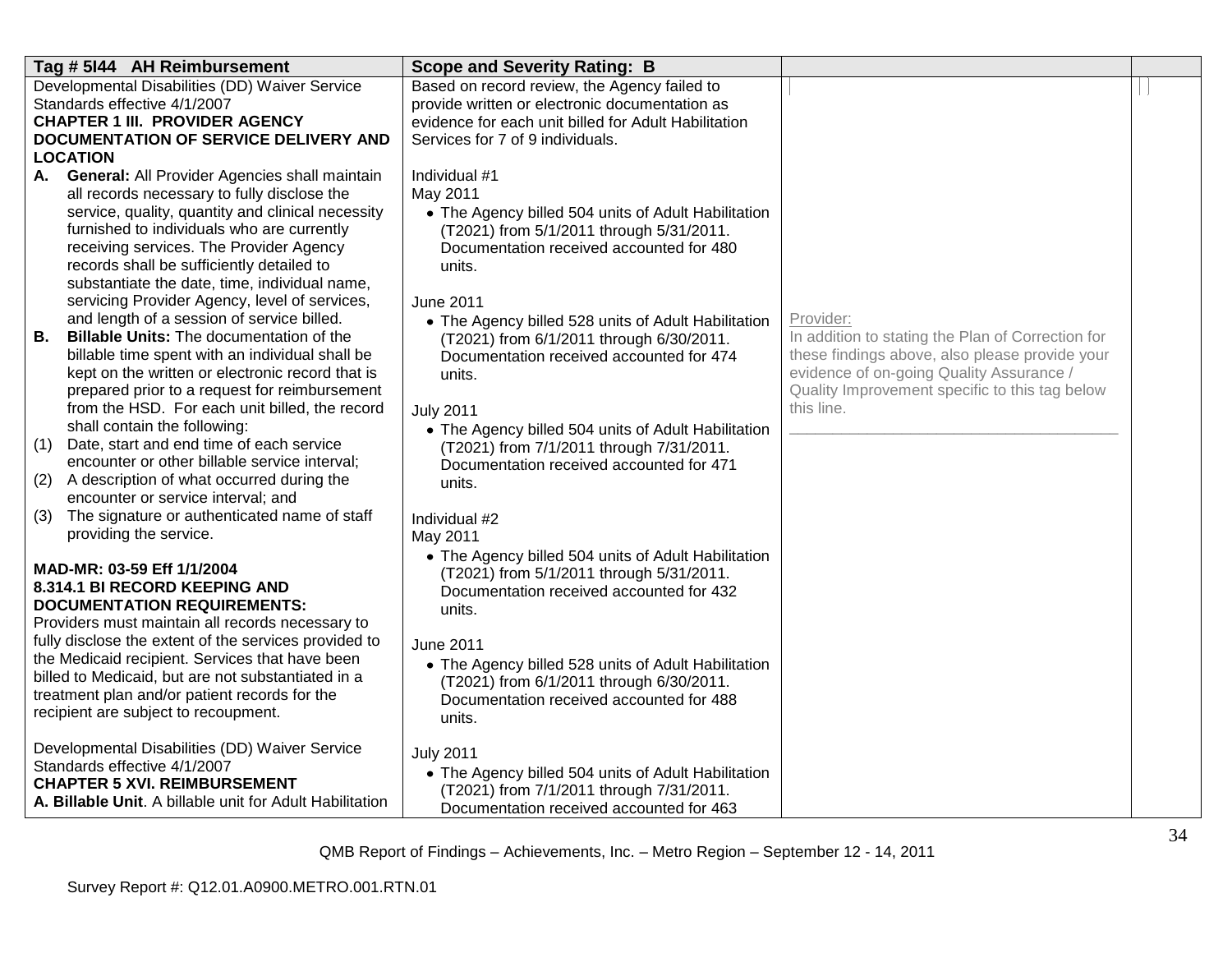| Services is in 15-minute increments hour. The rate     | units.                                                                                          |  |
|--------------------------------------------------------|-------------------------------------------------------------------------------------------------|--|
| is based on the individual's level of care.            |                                                                                                 |  |
|                                                        | Individual #4                                                                                   |  |
| <b>B. Billable Activities</b>                          | May 2011                                                                                        |  |
| (1) The Community Inclusion Provider Agency can        | • The Agency billed 216 units of Adult Habilitation                                             |  |
| bill for those activities listed and described on the  | (T2021) from 5/1/2011 through 5/31/2011.                                                        |  |
| ISP and within the Scope of Service. Partial units     | Documentation received accounted for 164                                                        |  |
| are allowable. Billable units are face-to-face, except | units.                                                                                          |  |
| that Adult Habilitation services may be non-face-to-   |                                                                                                 |  |
| face under the following conditions: (a) Time that is  | <b>July 2011</b>                                                                                |  |
| non face-to-face is documented separately and          | • The Agency billed 192 units of Adult Habilitation                                             |  |
| clearly identified as to the nature of the activity;   | (T2021) from 7/1/2011 through 7/31/2011.                                                        |  |
| and(b) Non face-to-face hours do not exceed 5% of      | Documentation received accounted for 176                                                        |  |
| the monthly billable hours.                            | units.                                                                                          |  |
| (2) Adult Habilitation Services can be provided with   |                                                                                                 |  |
| any other services, insofar as the services are not    | Individual #5                                                                                   |  |
| reported for the same hours on the same day,           | <b>June 2011</b>                                                                                |  |
| except that Therapy Services and Case                  | • The Agency billed 528 units of Adult Habilitation                                             |  |
| Management may be provided and billed for the          | (T2021) from 6/1/2011 through 6/30/2011.                                                        |  |
| same hours                                             | Documentation received accounted for 268<br>units.                                              |  |
|                                                        |                                                                                                 |  |
|                                                        | <b>July 2011</b>                                                                                |  |
|                                                        | • The Agency billed 504 units of Adult Habilitation                                             |  |
|                                                        | (T2021) from 7/1/2011 through 7/31/2011.                                                        |  |
|                                                        | Documentation received accounted for 284                                                        |  |
|                                                        | units.                                                                                          |  |
|                                                        |                                                                                                 |  |
|                                                        | Individual #6                                                                                   |  |
|                                                        | <b>July 2011</b>                                                                                |  |
|                                                        | • The Agency billed 174 units of Adult Habilitation                                             |  |
|                                                        | (T2021) from 7/1/2011 through 7/31/2011.                                                        |  |
|                                                        | Documentation received accounted for 96 units.                                                  |  |
|                                                        |                                                                                                 |  |
|                                                        | Individual #7                                                                                   |  |
|                                                        | May 2011                                                                                        |  |
|                                                        | • The Agency billed 312 units of Adult Habilitation<br>(T2021) from 5/1/2011 through 5/31/2011. |  |
|                                                        | Documentation received accounted for 309                                                        |  |
|                                                        | units.                                                                                          |  |
|                                                        |                                                                                                 |  |
|                                                        | June 2011                                                                                       |  |
|                                                        |                                                                                                 |  |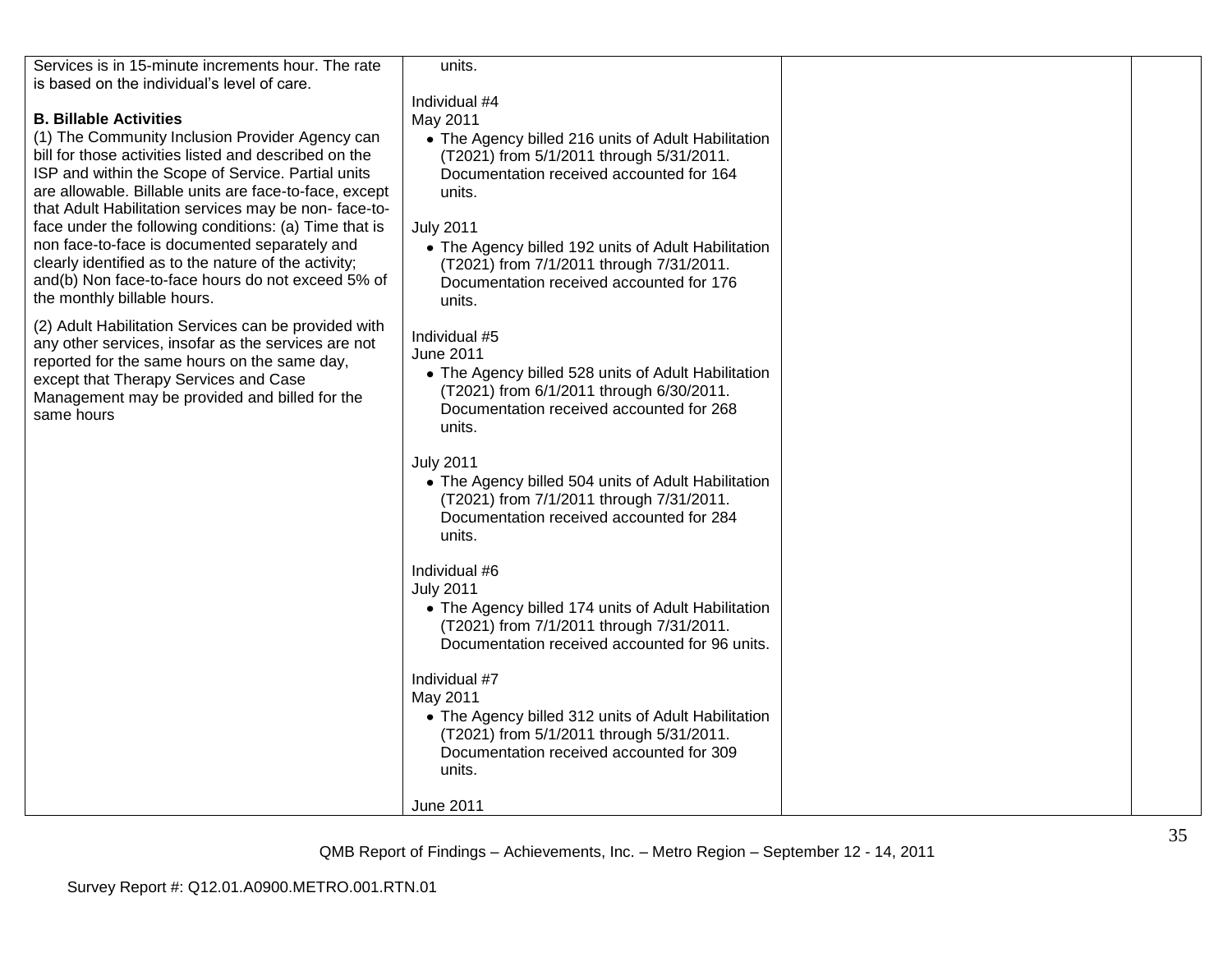| • The Agency billed 312 units of Adult Habilitation<br>(T2021) from 6/1/2011 through 6/30/2011.<br>Documentation received accounted for 268<br>units.                               |  |
|-------------------------------------------------------------------------------------------------------------------------------------------------------------------------------------|--|
| <b>July 2011</b><br>• The Agency billed 288 units of Adult Habilitation<br>(T2021) from 7/1/2011 through 7/31/2011.<br>Documentation received accounted for 240<br>units.           |  |
| Individual #10<br>May 2011<br>• The Agency billed 288 units of Adult Habilitation<br>(T2021) from 5/1/2011 through 5/31/2011.<br>Documentation received accounted for 228<br>units. |  |
| <b>June 2011</b><br>• The Agency billed 312 units of Adult Habilitation<br>(T2021) from 6/1/2011 through 6/30/2011.<br>Documentation received accounted for 268<br>units.           |  |
| <b>July 2011</b><br>• The Agency billed 288 units of Adult Habilitation<br>(T2021) from 7/1/2011 through 7/31/2011.<br>Documentation received accounted for 173<br>units.           |  |
|                                                                                                                                                                                     |  |
|                                                                                                                                                                                     |  |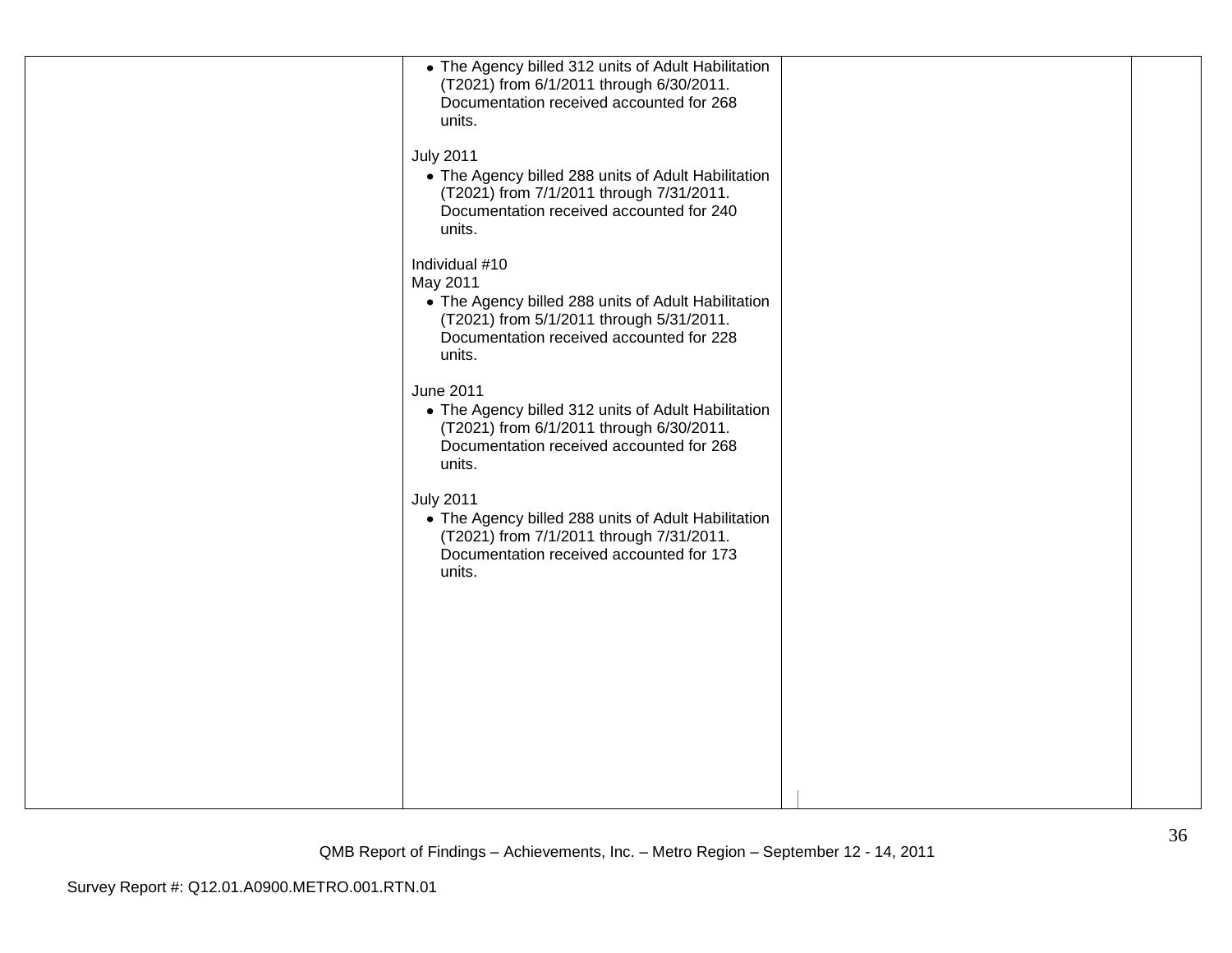| Tag # 6L14 Residential Case File                                                                        | <b>Scope and Severity Rating: F</b>                      |                                                   |  |
|---------------------------------------------------------------------------------------------------------|----------------------------------------------------------|---------------------------------------------------|--|
| Developmental Disabilities (DD) Waiver Service                                                          | Based on record review, the Agency failed to             |                                                   |  |
| Standards effective 4/1/2007                                                                            | maintain a complete and confidential case file in the    |                                                   |  |
| <b>CHAPTER 6. VIII. COMMUNITY LIVING</b>                                                                | residence for 9 of 9 Individuals receiving Supported     |                                                   |  |
| <b>SERVICE PROVIDER AGENCY REQUIREMENTS</b>                                                             | Living Services.                                         |                                                   |  |
| A. Residence Case File: For individuals receiving                                                       |                                                          |                                                   |  |
| Supported Living or Family Living, the Agency shall<br>maintain in the individual's home a complete and | The following was not found, incomplete and/or not       |                                                   |  |
| current confidential case file for each individual. For                                                 | current:                                                 |                                                   |  |
| individuals receiving Independent Living Services,                                                      | • Current Emergency & Personal Identification            |                                                   |  |
| rather than maintaining this file at the individual's                                                   | <b>Information</b>                                       |                                                   |  |
| home, the complete and current confidential case                                                        | Did not contain Pharmacy Information (#2 & 6)<br>$\circ$ |                                                   |  |
| file for each individual shall be maintained at the                                                     | Did not contain Health Plan Information (#2)<br>$\circ$  |                                                   |  |
| agency's administrative site. Each file shall include                                                   |                                                          |                                                   |  |
| the following:                                                                                          | • Positive Behavioral Plan (# 2 & 10)                    | Provider:                                         |  |
| (1) Complete and current ISP and all supplemental                                                       |                                                          | In addition to stating the Plan of Correction for |  |
| plans specific to the individual;                                                                       | • Positive Behavioral Crisis Plan (#2, 4, 6 & 9)         | these findings above, also please provide your    |  |
| (2) Complete and current Health Assessment Tool;                                                        |                                                          | evidence of on-going Quality Assurance /          |  |
| (3) Current emergency contact information, which                                                        | • Occupational Therapy Plan (#7)                         | Quality Improvement specific to this tag below    |  |
| includes the individual's address, telephone                                                            |                                                          | this line.                                        |  |
| number, names and telephone numbers of                                                                  | • Physical Therapy Plan (#3)                             |                                                   |  |
| residential Community Living Support providers,                                                         |                                                          |                                                   |  |
| relatives, or guardian or conservator, primary care                                                     | • Health Assessment Tool (#1 & 10)                       |                                                   |  |
| physician's name(s) and telephone number(s),<br>pharmacy name, address and telephone number             |                                                          |                                                   |  |
| and dentist name, address and telephone number,                                                         | • Comprehensive Aspiration Risk Management               |                                                   |  |
| and health plan;                                                                                        | Plan (#5)                                                |                                                   |  |
|                                                                                                         |                                                          |                                                   |  |
| (4) Up-to-date progress notes, signed and dated by                                                      |                                                          |                                                   |  |
| the person making the note for at least the past                                                        |                                                          |                                                   |  |
| month (older notes may be transferred to the                                                            |                                                          |                                                   |  |
| agency office);                                                                                         |                                                          |                                                   |  |
| (5) Data collected to document ISP Action Plan                                                          |                                                          |                                                   |  |
| implementation                                                                                          |                                                          |                                                   |  |
| (6) Progress notes written by direct care staff and                                                     |                                                          |                                                   |  |
| by nurses regarding individual health status and                                                        |                                                          |                                                   |  |
| physical conditions including action taken in                                                           |                                                          |                                                   |  |
| response to identified changes in condition for at                                                      |                                                          |                                                   |  |
| least the past month;                                                                                   |                                                          |                                                   |  |
| (7) Physician's or qualified health care providers                                                      |                                                          |                                                   |  |
| written orders;                                                                                         |                                                          |                                                   |  |
| (8) Progress notes documenting implementation of                                                        |                                                          |                                                   |  |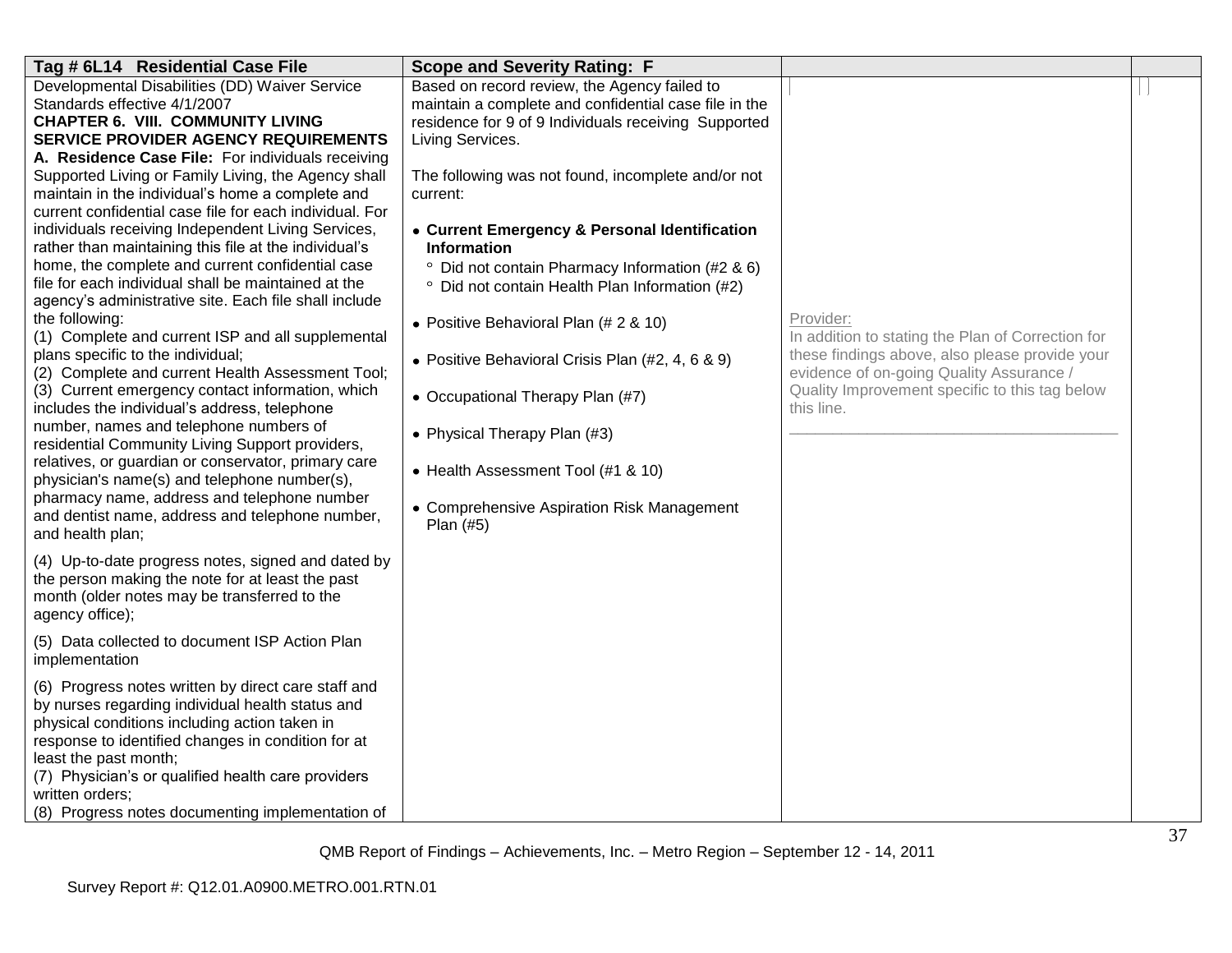| a physician's or qualified health care provider's    |  |  |
|------------------------------------------------------|--|--|
| order(s);                                            |  |  |
| (9) Medication Administration Record (MAR) for the   |  |  |
| past three (3) months which includes:                |  |  |
| (a) The name of the individual;                      |  |  |
| (b) A transcription of the healthcare practitioners  |  |  |
| prescription including the brand and generic         |  |  |
| name of the medication;                              |  |  |
| Diagnosis for which the medication is<br>(c)         |  |  |
| prescribed;                                          |  |  |
| (d) Dosage, frequency and method/route of            |  |  |
| delivery;                                            |  |  |
| (e) Times and dates of delivery;                     |  |  |
| Initials of person administering or assisting with   |  |  |
| medication; and                                      |  |  |
| (g) An explanation of any medication irregularity,   |  |  |
| allergic reaction or adverse effect.                 |  |  |
| (h) For PRN medication an explanation for the use    |  |  |
| of the PRN must include:                             |  |  |
| Observable signs/symptoms or                         |  |  |
| circumstances in which the medication is to          |  |  |
| be used, and                                         |  |  |
| (ii) Documentation of the effectiveness/result       |  |  |
| of the PRN delivered.                                |  |  |
| A MAR is not required for individuals<br>(i)         |  |  |
| participating in Independent Living Services         |  |  |
| who self-administer their own medication.            |  |  |
| However, when medication administration is           |  |  |
| provided as part of the Independent Living           |  |  |
| Service a MAR must be maintained at the              |  |  |
| individual's home and an updated copy must           |  |  |
| be placed in the agency file on a weekly basis.      |  |  |
| (10) Record of visits to healthcare practitioners    |  |  |
| including any treatment provided at the visit and a  |  |  |
| record of all diagnostic testing for the current ISP |  |  |
| year; and                                            |  |  |
| (11) Medical History to include: demographic data,   |  |  |
| current and past medical diagnoses including the     |  |  |
| cause (if known) of the developmental disability and |  |  |
| any psychiatric diagnosis, allergies (food,          |  |  |
| environmental, medications), status of routine adult |  |  |
| health care screenings, immunizations, hospital      |  |  |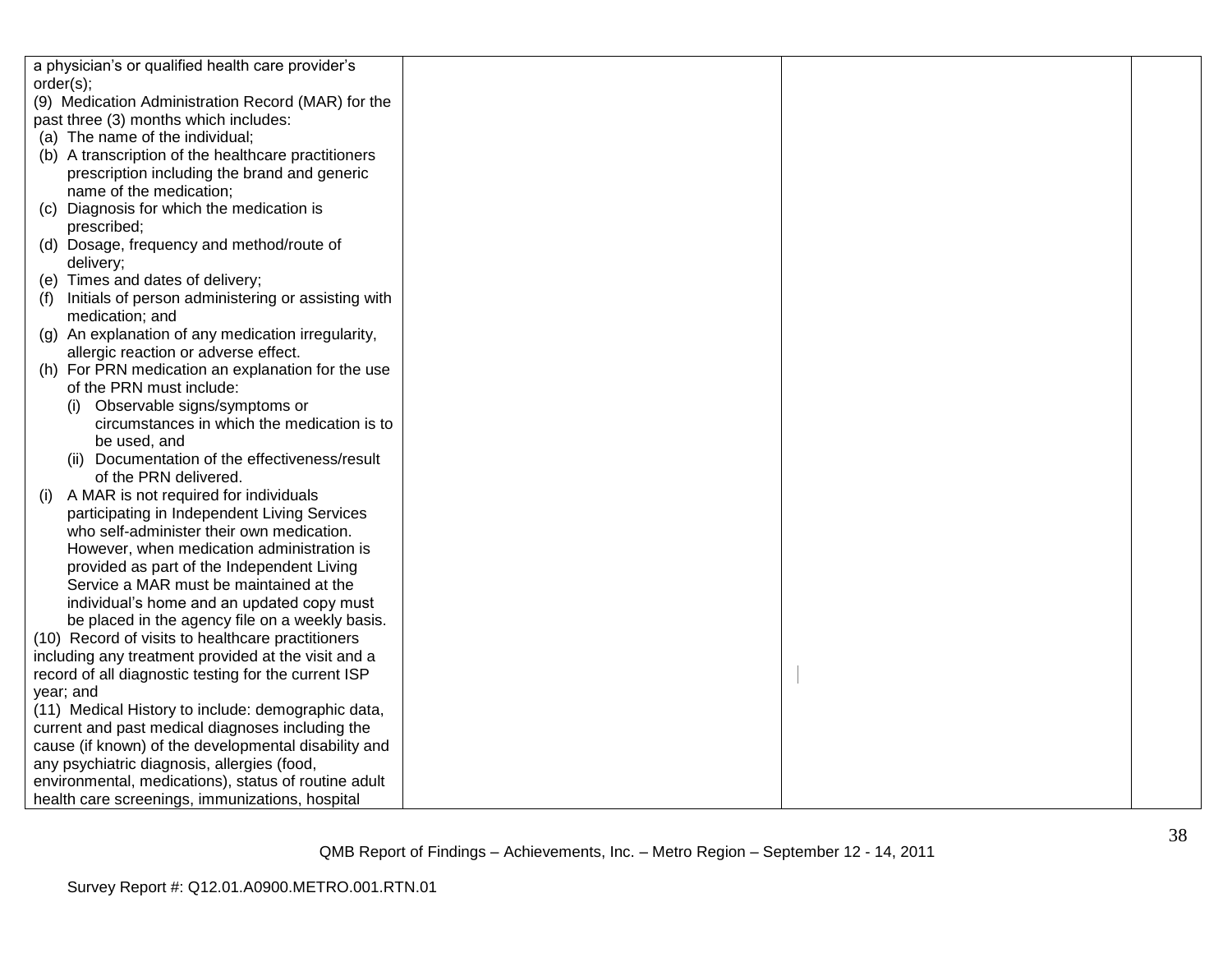| discharge summaries for past twelve (12) months,<br>past medical history including hospitalizations,<br>surgeries, injuries, family history and current<br>physical exam. |  |  |
|---------------------------------------------------------------------------------------------------------------------------------------------------------------------------|--|--|
|                                                                                                                                                                           |  |  |
|                                                                                                                                                                           |  |  |
|                                                                                                                                                                           |  |  |
|                                                                                                                                                                           |  |  |
|                                                                                                                                                                           |  |  |
|                                                                                                                                                                           |  |  |
|                                                                                                                                                                           |  |  |
|                                                                                                                                                                           |  |  |
|                                                                                                                                                                           |  |  |
|                                                                                                                                                                           |  |  |
|                                                                                                                                                                           |  |  |
|                                                                                                                                                                           |  |  |
|                                                                                                                                                                           |  |  |
|                                                                                                                                                                           |  |  |
|                                                                                                                                                                           |  |  |
|                                                                                                                                                                           |  |  |
|                                                                                                                                                                           |  |  |
|                                                                                                                                                                           |  |  |
|                                                                                                                                                                           |  |  |
|                                                                                                                                                                           |  |  |
|                                                                                                                                                                           |  |  |
|                                                                                                                                                                           |  |  |
|                                                                                                                                                                           |  |  |
|                                                                                                                                                                           |  |  |
|                                                                                                                                                                           |  |  |
|                                                                                                                                                                           |  |  |
|                                                                                                                                                                           |  |  |
|                                                                                                                                                                           |  |  |
|                                                                                                                                                                           |  |  |
|                                                                                                                                                                           |  |  |
|                                                                                                                                                                           |  |  |
|                                                                                                                                                                           |  |  |
|                                                                                                                                                                           |  |  |
|                                                                                                                                                                           |  |  |
|                                                                                                                                                                           |  |  |
|                                                                                                                                                                           |  |  |
|                                                                                                                                                                           |  |  |
|                                                                                                                                                                           |  |  |
|                                                                                                                                                                           |  |  |
|                                                                                                                                                                           |  |  |
|                                                                                                                                                                           |  |  |
|                                                                                                                                                                           |  |  |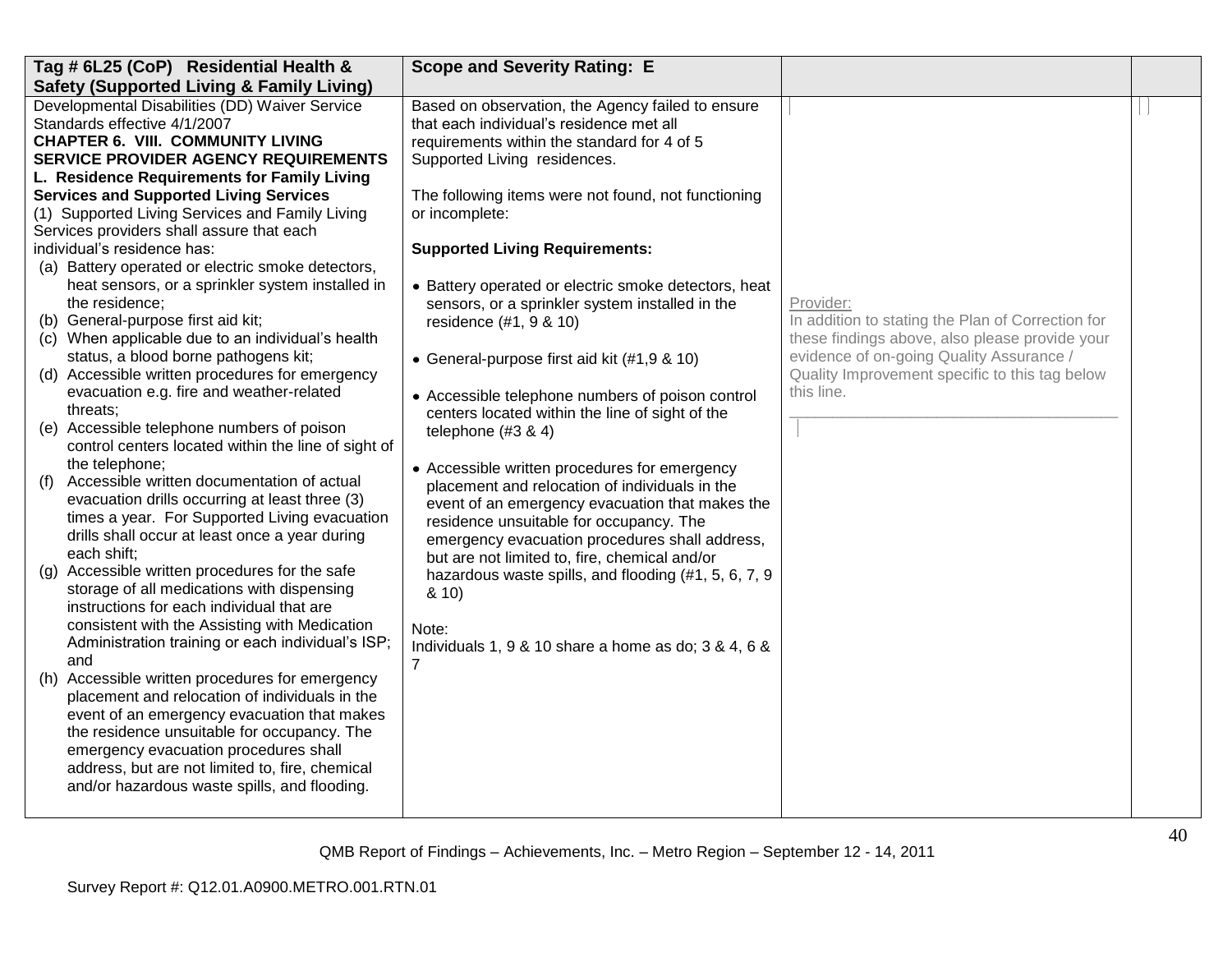| Tag # 6L26 SL Reimbursement                                                                                                                                                                                                                                                                                                                                                                                                                                                                                                                                                                                                                                                                                                                                                                                                                                                                                                                                                                                                            | <b>Scope and Severity Rating: A</b>                                                                                                                                                      |                                                                                                                                                                                                                              |  |
|----------------------------------------------------------------------------------------------------------------------------------------------------------------------------------------------------------------------------------------------------------------------------------------------------------------------------------------------------------------------------------------------------------------------------------------------------------------------------------------------------------------------------------------------------------------------------------------------------------------------------------------------------------------------------------------------------------------------------------------------------------------------------------------------------------------------------------------------------------------------------------------------------------------------------------------------------------------------------------------------------------------------------------------|------------------------------------------------------------------------------------------------------------------------------------------------------------------------------------------|------------------------------------------------------------------------------------------------------------------------------------------------------------------------------------------------------------------------------|--|
| Developmental Disabilities (DD) Waiver Service<br>Standards effective 4/1/2007<br><b>CHAPTER 1 III. PROVIDER AGENCY</b><br>DOCUMENTATION OF SERVICE DELIVERY AND<br><b>LOCATION</b>                                                                                                                                                                                                                                                                                                                                                                                                                                                                                                                                                                                                                                                                                                                                                                                                                                                    | Based on record review, the Agency failed to<br>provide written or electronic documentation as<br>evidence for each unit billed for Supported Living<br>Services for 1 of 9 individuals. |                                                                                                                                                                                                                              |  |
| <b>General: All Provider Agencies shall maintain</b><br>А.<br>all records necessary to fully disclose the<br>service, quality, quantity and clinical necessity<br>furnished to individuals who are currently<br>receiving services. The Provider Agency<br>records shall be sufficiently detailed to<br>substantiate the date, time, individual name,<br>servicing Provider Agency, level of services,<br>and length of a session of service billed.<br>В.<br><b>Billable Units: The documentation of the</b><br>billable time spent with an individual shall be<br>kept on the written or electronic record that is<br>prepared prior to a request for reimbursement<br>from the HSD. For each unit billed, the record<br>shall contain the following:<br>Date, start and end time of each service<br>(1)<br>encounter or other billable service interval;<br>A description of what occurred during the<br>(2)<br>encounter or service interval; and<br>The signature or authenticated name of staff<br>(3)<br>providing the service. | Individual #9<br>May 2011<br>• The Agency billed 31 units of Supported Living<br>(T2033) from 5/1/2011 through 5/31/2011.<br>Documentation received accounted for 30 units.              | Provider:<br>In addition to stating the Plan of Correction for<br>these findings above, also please provide your<br>evidence of on-going Quality Assurance /<br>Quality Improvement specific to this tag below<br>this line. |  |
| MAD-MR: 03-59 Eff 1/1/2004<br><b>8.314.1 BI RECORD KEEPING AND</b><br><b>DOCUMENTATION REQUIREMENTS:</b><br>Providers must maintain all records necessary to<br>fully disclose the extent of the services provided to<br>the Medicaid recipient. Services that have been<br>billed to Medicaid, but are not substantiated in a<br>treatment plan and/or patient records for the<br>recipient are subject to recoupment.<br>Developmental Disabilities (DD) Waiver Service<br>Standards effective 4/1/2007<br><b>CHAPTER 6. IX. REIMBURSEMENT FOR</b><br><b>COMMUNITY LIVING SERVICES</b>                                                                                                                                                                                                                                                                                                                                                                                                                                               |                                                                                                                                                                                          |                                                                                                                                                                                                                              |  |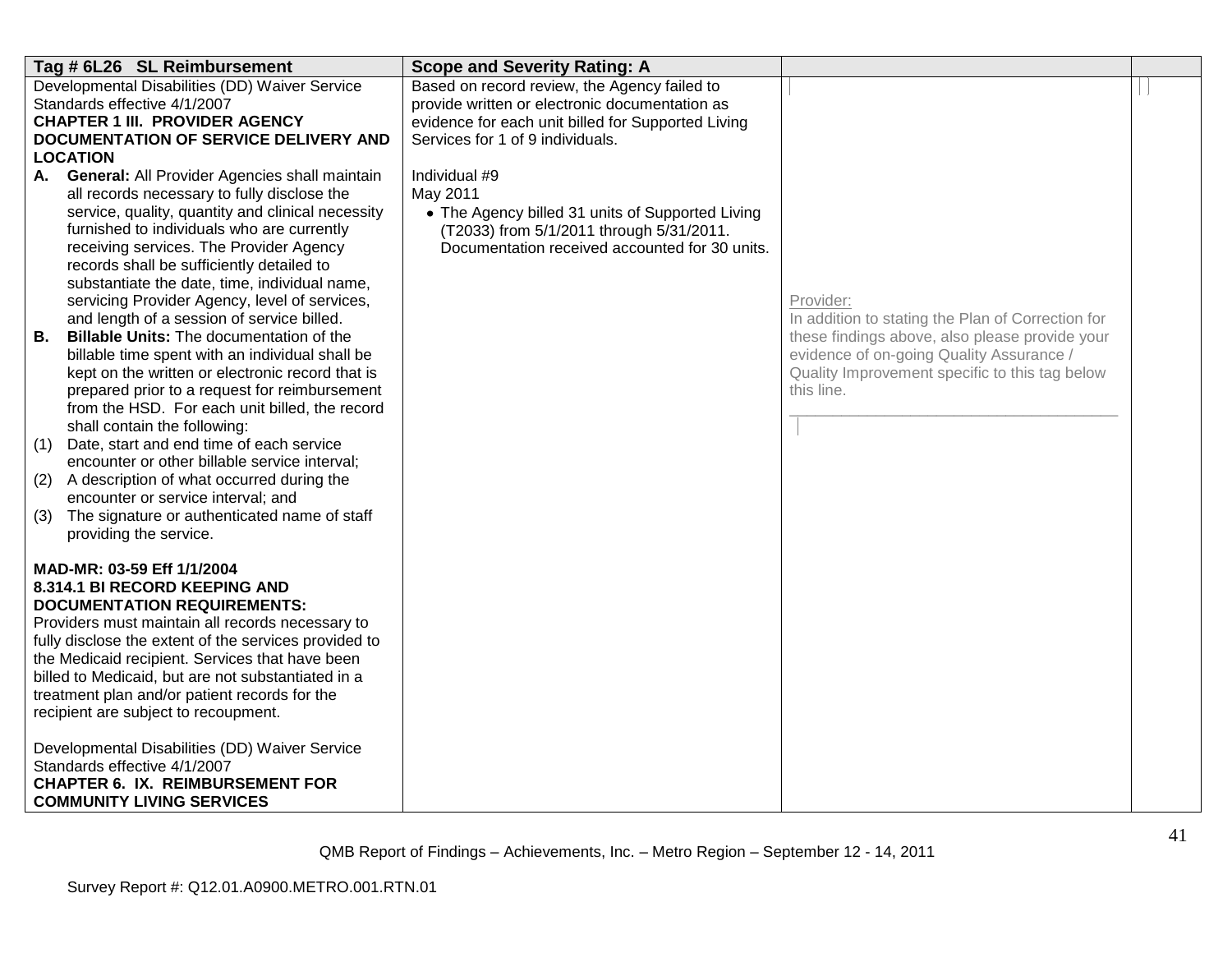| A. Reimbursement for Supported Living Services                                                                                                                  |  |  |
|-----------------------------------------------------------------------------------------------------------------------------------------------------------------|--|--|
| Billable Unit. The billable Unit for Supported<br>(1)<br>Living Services is based on a daily rate. The<br>daily rate cannot exceed 340 billable days a<br>year. |  |  |
| <b>Billable Activities</b>                                                                                                                                      |  |  |
| (2)                                                                                                                                                             |  |  |
| (a) Direct care provided to an individual in the                                                                                                                |  |  |
| residence any portion of the day.                                                                                                                               |  |  |
| Direct support provided to an individual by<br>(b)                                                                                                              |  |  |
| community living direct service staff away<br>from the residence, e.g., in the community.                                                                       |  |  |
| (c) Any activities in which direct support staff                                                                                                                |  |  |
| provides in accordance with the Scope of                                                                                                                        |  |  |
| Services.                                                                                                                                                       |  |  |
| <b>Non-Billable Activities</b><br>(3)                                                                                                                           |  |  |
| (a) The Supported Living Services provider shall                                                                                                                |  |  |
| not bill DD Waiver for Room and Board.                                                                                                                          |  |  |
| (b) Personal care, respite, nutritional counseling                                                                                                              |  |  |
| and nursing supports shall not be billed as                                                                                                                     |  |  |
| separate services for an individual receiving                                                                                                                   |  |  |
| Supported Living Services.                                                                                                                                      |  |  |
| (c) The provider shall not bill when an individual                                                                                                              |  |  |
| is hospitalized or in an institutional care                                                                                                                     |  |  |
| setting.                                                                                                                                                        |  |  |
|                                                                                                                                                                 |  |  |
|                                                                                                                                                                 |  |  |
|                                                                                                                                                                 |  |  |
|                                                                                                                                                                 |  |  |
|                                                                                                                                                                 |  |  |
|                                                                                                                                                                 |  |  |
|                                                                                                                                                                 |  |  |
|                                                                                                                                                                 |  |  |
|                                                                                                                                                                 |  |  |
|                                                                                                                                                                 |  |  |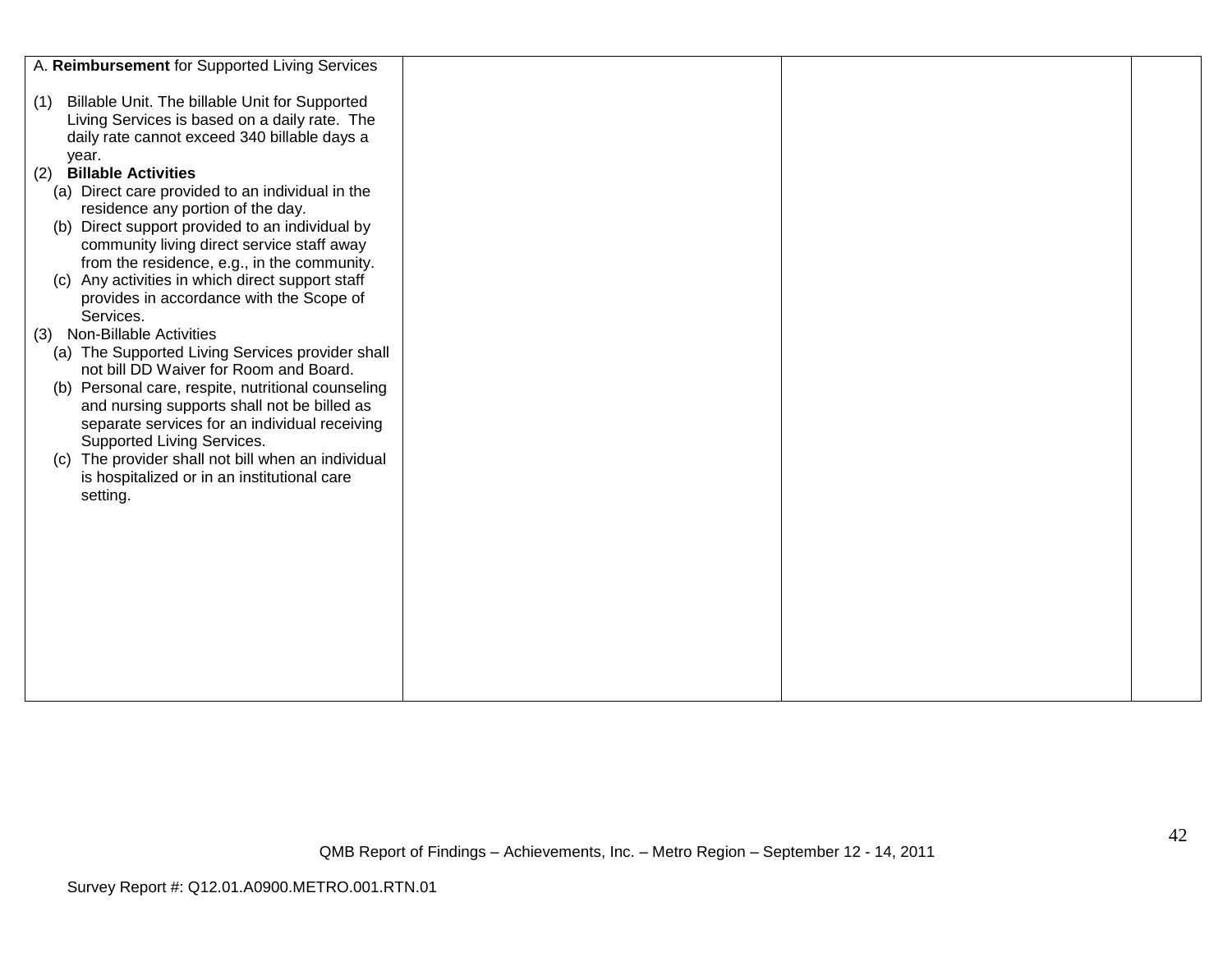| Date:                                                                              | December 21, 2011                                                                                                                                                                        |
|------------------------------------------------------------------------------------|------------------------------------------------------------------------------------------------------------------------------------------------------------------------------------------|
| To:                                                                                | Mr. Jonathan Baca, Director                                                                                                                                                              |
| Provider:<br>Address:<br>State/Zip:                                                | Achievements, Inc.<br>6616 Gulton Court NE<br>Albuquerque, New Mexico 87109                                                                                                              |
| Region:<br>Survey Date:<br>Program Surveyed:<br>Services Surveyed:<br>Survey Type: | Metro<br>September 12 - 14, 2011<br>Developmental Disabilities Waiver<br>Community Living (Supported Living) & Community Inclusion<br>(Adult Habilitation & Community Access)<br>Routine |

Dear Mr. Baca:

The Division of Health Improvement Quality Management Bureau received, reviewed and approved the documents you submitted for your Plan of Correction. The documents you provided verified that survey deficiencies were corrected.

# **The Plan of Correction process is now complete.**

To maintain ongoing compliance with Standards and regulations, continue to implement the QA/QI processes described in your Plan of Correction, including:

- Quarterly audits of client files to verify they contain all required documents
- Medication Review Committee reviews medication errors on a monthly basis
- Human Resources audits employee files on a monthly basis
- Quarterly Pharmacy Audits and Monthly Nursing Visits where medications are reviewed to ensure all medications are current
- Day Hab Manager is responsible for collecting and auditing Progress Notes on a monthly basis
- The Attendance Report will act as an audit form for Monthly Progress Notes before it is turned in to the appropriate billing personnel  $\bullet$
- We will continue to train and re-train staff at monthly house meetings
- During Quarterly House Audits, Program Managers will ensure that battery operated or electric smoke detectors, sprinkler systems and/or heat sensors are in working order, First-Aid Kits are available and well stocked and Poison Control Stickers are located within line of sight to the telephone

Consistent implementation of your QA/QI processes will enable you to identify and promptly respond to problems, enhance your service delivery, and result in fewer deficiencies in future QMB surveys.